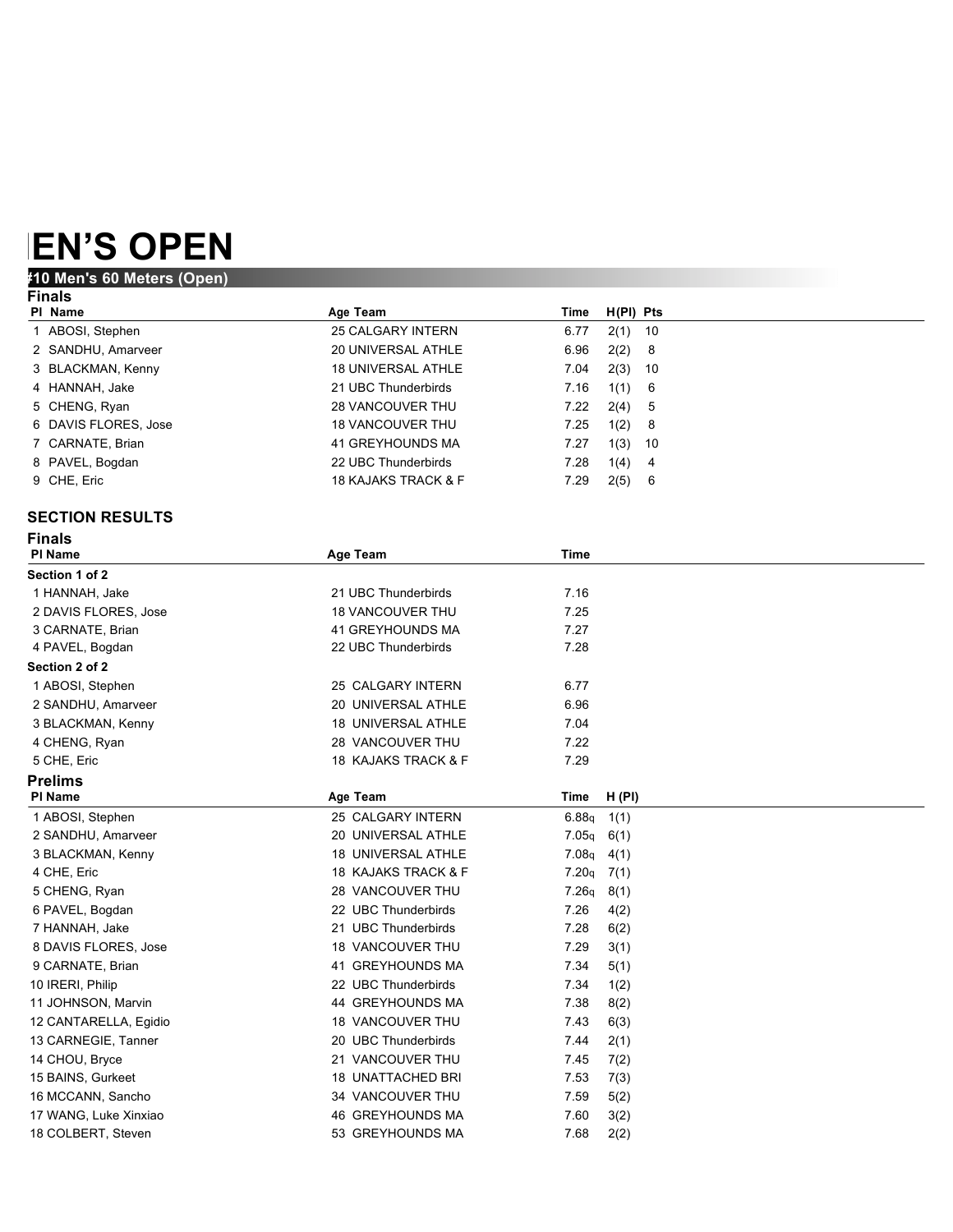| 19 LEE, Sean |  |
|--------------|--|
|--------------|--|

| #6 Men's 60m Hurdles (Open)            |                          |               |                |  |
|----------------------------------------|--------------------------|---------------|----------------|--|
| <b>Finals</b>                          |                          |               |                |  |
| PI Name                                | <b>Age Team</b>          | Time          | Pts            |  |
| 1 CHENG, Ryan                          | 28 VANCOUVER THU         | 8.23          | 10             |  |
| 2 PAVEL, Bogdan                        | 22 UBC Thunderbirds      | 8.33          | 8              |  |
| 3 SCHULTZ, Kenneth                     | 21 UBC Thunderbirds      | 8.35          | 6              |  |
| FOSTER, Ethan                          | 18 BC Flyers Athletic Cl | <b>DQ</b>     |                |  |
| BREWER, Jess                           | 72 NANAIMO & DISTRI      | <b>DNS</b>    |                |  |
| <b>Prelims</b>                         |                          |               |                |  |
| PI Name                                | Age Team                 | Time          | H(PI)          |  |
| 1 PAVEL, Bogdan                        | 22 UBC Thunderbirds      | 8.25q         | 1(1)           |  |
| 2 CHENG, Ryan                          | 28 VANCOUVER THU         | 8.33q         | 2(1)           |  |
| 3 SCHULTZ, Kenneth                     | 21 UBC Thunderbirds      | 8.38q         | 1(2)           |  |
| 4 FOSTER, Ethan                        | 18 BC Flyers Athletic Cl | 9.75q         | 2(2)           |  |
| 5 BREWER, Jess                         | 72 NANAIMO & DISTRI      | $11.94q$ 2(3) |                |  |
| DICKEY, David                          | 64 GREYHOUNDS MA         | <b>DNS</b>    | $\overline{2}$ |  |
| <b>HEAT RESULTS</b>                    |                          |               |                |  |
| <b>Prelims</b>                         |                          |               |                |  |
| <b>PI Name</b>                         | Age Team                 | <b>Time</b>   |                |  |
| Heat 1 of 2                            |                          |               |                |  |
| 1 PAVEL, Bogdan                        | 22 UBC Thunderbirds      | 8.25q         |                |  |
| 2 SCHULTZ, Kenneth                     | 21 UBC Thunderbirds      | 8.38q         |                |  |
| Heat 2 of 2                            |                          |               |                |  |
| 1 CHENG, Ryan                          | 28 VANCOUVER THU         | 8.33q         |                |  |
| 2 FOSTER, Ethan                        | 18 BC Flyers Athletic CI | 9.75q         |                |  |
| 3 BREWER, Jess                         | 72 NANAIMO & DISTRI      | 11.94q        |                |  |
| DICKEY, David                          | 64 GREYHOUNDS MA         | <b>DNS</b>    |                |  |
|                                        |                          |               |                |  |
| 463 Men's 300 Meters (Open)<br>TI Name | Age Team                 | <b>Time</b>   | H (PI) Pts     |  |
| 1 FISHER, Paul                         | 18 VANCOUVER THU         | 36.53         | 10<br>1(1)     |  |
| 2 CANTARELLA, Egidio                   | 18 VANCOUVER THU         | 36.71         | 2(1)<br>8      |  |
| 3 IRERI, Philip                        | 22 UBC Thunderbirds      | 37.42         | 4(1)<br>10     |  |
| 4 DAVIS FLORES, Jose                   | 18 VANCOUVER THU         | 37.75         | 1(2)<br>6      |  |
| 5 WINKLER, Matthew                     | 30 Unattached            | 37.81         | 2(2)           |  |
| 6 ZAMAN, Saif                          | 20 VANCOUVER THU         | 38.13         | 1(3)<br>8      |  |
| 7 PREVOST, Sam                         | 18 VANCOUVER THU         | 38.76         | 3(1)<br>5      |  |

8 CHOU, Bryce 21 VANCOUVER THU 39.49 4(2) 6 9 SALDYGA, Oleg 19 Unattached 39.59 2(3) 10 BAINS, Gurkeet 18 UNATTACHED BRI 39.94 4(3) 4 11 ERASO, Juan 18 CHILLIWACK TRAC 40.49 2(4) 3 12 POLJAK, Luka 18 VANCOUVER THU 40.97 4(4) 2 13 KAPS, Linden 18 Mid Island Distance 41.01 7(1) 1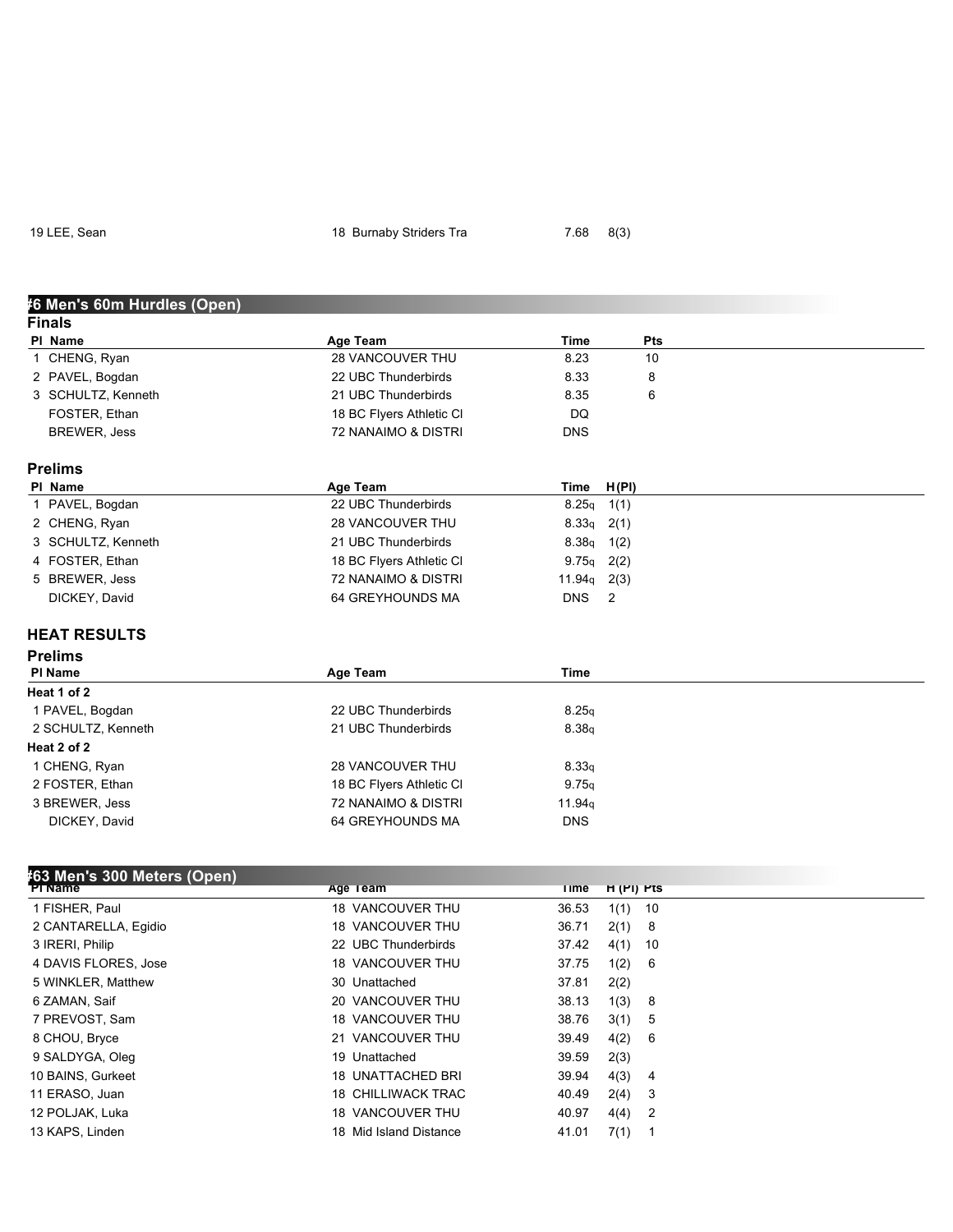| 14 WALKER, Samuel      | 47 GREYHOUNDS MA    | 41.29      | 3(2) | 10             |
|------------------------|---------------------|------------|------|----------------|
| 15 DAVIDESCU, Paul     | 29 VANCOUVER THU    | 42.06      | 3(3) | 5              |
| 16 SARFATI, Michael    | 30 UNATTACHED BRI   | 42.63      | 4(5) | 4              |
| 17 MARKEY, Scott       | 52 CHILLIWACK TRAC  | 43.68      | 6(1) | 8              |
| 18 NERTOMB, Johann     | 39 UNATTACHED BRI   | 44.27      | 6(2) | 6              |
| 19 PINCKARD, Mark      | 58 OCEAN ATHLETICS  | 46.62      | 3(4) | 5              |
| 20 CARNATE, Michael    | 32 UNATTACHED BRI   | 47.03      | 7(2) | 3              |
| 21 PHILLIPS, Mark      | 53 GREYHOUNDS MA    | 47.51      | 5(1) | 4              |
| 22 CODVILLE, Bill      | 57 GREYHOUNDS MA    | 47.57      | 5(2) | 3              |
| 23 SMITH, Bradley      | 58 OCEAN ATHLETICS  | 52.92      | 5(3) | $\overline{2}$ |
| 24 DICKEY, David       | 64 GREYHOUNDS MA    | 53.05      | 5(4) | $\mathbf{1}$   |
| 25 KANG, Harjinder     | 64 GREYHOUNDS MA    | 55.22      | 5(5) |                |
| 26 GEE, Arthur         | 74 GREYHOUNDS MA    | 1:02.24    | 6(3) |                |
| 27 KREWENCHUK, Spencer | 73 GREYHOUNDS MA    | 1:02.57    | 6(4) |                |
| LOWEN, Nathan          | 19 UBC Thunderbirds | <b>DNS</b> | 1    |                |
| MCCANN, Sancho         | 34 VANCOUVER THU    | <b>DNS</b> | 3    |                |
| LOWEN, Samuel          | 19 UBC Thunderbirds | <b>DNS</b> | 7    |                |
| PRATT, Spencer         | 20 UBC Thunderbirds | <b>DNS</b> | 7    |                |
|                        |                     |            |      |                |

| PI Name              | Age Team                  | Time       |  |
|----------------------|---------------------------|------------|--|
| Section 1 of 7       |                           |            |  |
| 1 FISHER, Paul       | <b>18 VANCOUVER THU</b>   | 36.53      |  |
| 2 DAVIS FLORES, Jose | <b>18 VANCOUVER THU</b>   | 37.75      |  |
| 3 ZAMAN, Saif        | 20 VANCOUVER THU          | 38.13      |  |
| LOWEN, Nathan        | 19 UBC Thunderbirds       | <b>DNS</b> |  |
| Section 2 of 7       |                           |            |  |
| 1 CANTARELLA, Egidio | <b>18 VANCOUVER THU</b>   | 36.71      |  |
| 2 WINKLER, Matthew   | 30 Unattached             | 37.81      |  |
| 3 SALDYGA, Oleg      | 19 Unattached             | 39.59      |  |
| 4 ERASO, Juan        | <b>18 CHILLIWACK TRAC</b> | 40.49      |  |
| Section 3 of 7       |                           |            |  |
| 1 PREVOST, Sam       | <b>18 VANCOUVER THU</b>   | 38.76      |  |

### **Pl Name Age Team Time #63 Men's 300 Meters (Open) (cont'd)**

| .                  | <b>MYV LVWIII</b>       |            |  |
|--------------------|-------------------------|------------|--|
| 2 WALKER, Samuel   | 47 GREYHOUNDS MA        | 41.29      |  |
| 3 DAVIDESCU, Paul  | 29 VANCOUVER THU        | 42.06      |  |
| 4 PINCKARD, Mark   | 58 OCEAN ATHLETICS      | 46.62      |  |
| MCCANN, Sancho     | 34 VANCOUVER THU        | <b>DNS</b> |  |
| Section 4 of 7     |                         |            |  |
| 1 IRERI, Philip    | 22 UBC Thunderbirds     | 37.42      |  |
| 2 CHOU, Bryce      | 21 VANCOUVER THU        | 39.49      |  |
| 3 BAINS, Gurkeet   | 18 UNATTACHED BRI       | 39.94      |  |
| 4 POLJAK, Luka     | <b>18 VANCOUVER THU</b> | 40.97      |  |
| 5 SARFATI, Michael | 30 UNATTACHED BRI       | 42.63      |  |
| Section 5 of 7     |                         |            |  |
| 1 PHILLIPS, Mark   | 53 GREYHOUNDS MA        | 47.51      |  |
| 2 CODVILLE, Bill   | 57 GREYHOUNDS MA        | 47.57      |  |
| 3 SMITH, Bradley   | 58 OCEAN ATHLETICS      | 52.92      |  |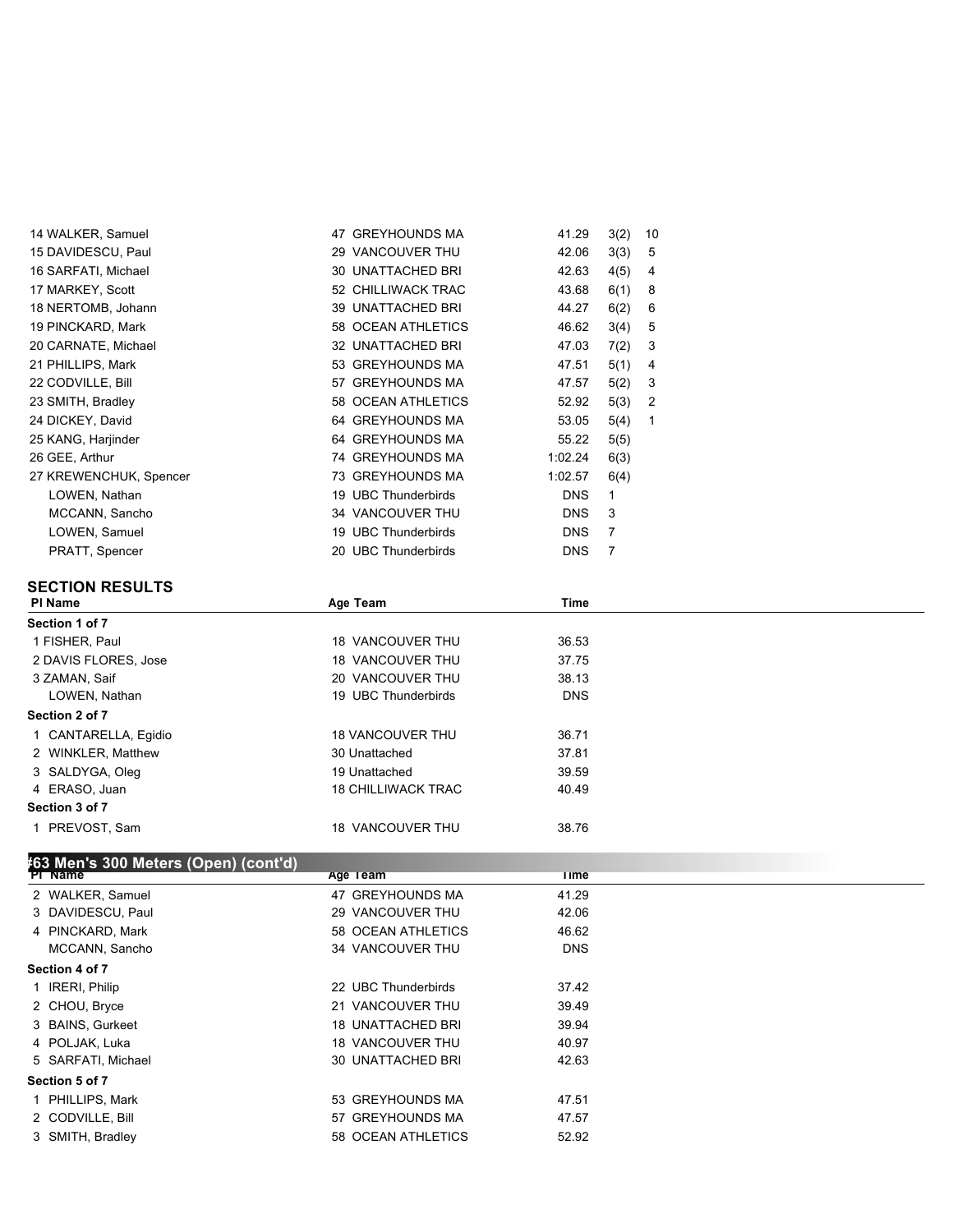| 4 DICKEY, David       | 64 GREYHOUNDS MA         | 53.05      |
|-----------------------|--------------------------|------------|
| 5 KANG, Harjinder     | 64 GREYHOUNDS MA         | 55.22      |
| Section 6 of 7        |                          |            |
| 1 MARKEY, Scott       | 52 CHILLIWACK TRAC       | 43.68      |
| 2 NERTOMB, Johann     | <b>39 UNATTACHED BRI</b> | 44.27      |
| 3 GEE, Arthur         | 74 GREYHOUNDS MA         | 1:02.24    |
| 4 KREWENCHUK, Spencer | 73 GREYHOUNDS MA         | 1:02.57    |
| Section 7 of 7        |                          |            |
| 1 KAPS, Linden        | 18 Mid Island Distance   | 41.01      |
| 2 CARNATE, Michael    | 32 UNATTACHED BRI        | 47.03      |
| LOWEN, Samuel         | 19 UBC Thunderbirds      | <b>DNS</b> |
| PRATT, Spencer        | 20 UBC Thunderbirds      | <b>DNS</b> |
|                       |                          |            |

| #30 Men's 600 Meters (Open) |                           |            |            |     |
|-----------------------------|---------------------------|------------|------------|-----|
| <b>PI Name</b>              | Age Team                  | Time       | $H(H)$ Pts |     |
| 1 FISHER, Paul              | <b>18 VANCOUVER THU</b>   | 1:26.94    | $2(1)$ 10  |     |
| 2 PREVOST, Sam              | <b>18 VANCOUVER THU</b>   | 1:28.77    | $2(2)$ 8   |     |
| 3 KAPS, Linden              | 18 Mid Island Distance    | 1:28.89    | 2(3) 6     |     |
| 4 DAVIS, Shemar             | <b>18 UNIVERSAL ATHLE</b> | 1:32.09    | 2(4) 5     |     |
| 5 ISNOR, Jackson            | 18 Mid Island Distance    | 1:33.32    | $1(1)$ 4   |     |
| 6 PINCKARD, Mark            | 58 OCEAN ATHLETICS        | 1:39.02    | $2(5)$ 10  |     |
| 7 SHARP, Kelly              | 64 GREYHOUNDS MA          | 2:07.01    | 1(2)       | - 8 |
| 8 GEE, Arthur               | 74 GREYHOUNDS MA          | 3:02.70    | 1(3) 6     |     |
| KANG, Harjinder             | 64 GREYHOUNDS MA          | <b>DNS</b> |            |     |

| PI Name          | Age Team                  | Time       |  |
|------------------|---------------------------|------------|--|
| Section 1 of 2   |                           |            |  |
| 1 ISNOR, Jackson | 18 Mid Island Distance    | 1:33.32    |  |
| 2 SHARP, Kelly   | 64 GREYHOUNDS MA          | 2:07.01    |  |
| 3 GEE, Arthur    | 74 GREYHOUNDS MA          | 3:02.70    |  |
| KANG, Harjinder  | 64 GREYHOUNDS MA          | <b>DNS</b> |  |
| Section 2 of 2   |                           |            |  |
| 1 FISHER, Paul   | <b>18 VANCOUVER THU</b>   | 1:26.94    |  |
| 2 PREVOST, Sam   | <b>18 VANCOUVER THU</b>   | 1:28.77    |  |
| 3 KAPS, Linden   | 18 Mid Island Distance    | 1:28.89    |  |
| 4 DAVIS, Shemar  | <b>18 UNIVERSAL ATHLE</b> | 1:32.09    |  |
| 5 PINCKARD, Mark | 58 OCEAN ATHLETICS        | 1:39.02    |  |

| #42 Men's 1000 Meters (Open)<br><b>PI Name</b> | Age Team                 | Time       | Pts |  |
|------------------------------------------------|--------------------------|------------|-----|--|
| 1 WINKLER, Matthew                             | 30 Unattached            | 2:39.81    |     |  |
| 2 MEKONNEN, Ephrem                             | <b>18 NEW WEST SPART</b> | 2:46.65    | 10  |  |
| 3 PAETZEL, Benjamin                            | <b>19 VANCOUVER OLY</b>  | 2:51.54    | 10  |  |
| 4 CHEUNG, Jordan                               | 20 PRAIRIE INN HARR      | 3:18.69    | 8   |  |
| 5 SHARP, Kelly                                 | 64 GREYHOUNDS MA         | 4:01.90    | 10  |  |
| MACDONALD, Graham                              | 60 UNATTACHED BRI        | <b>DNS</b> |     |  |

| #69 Men's 1500 Meters (Open)<br><b>PI</b> Name | Age<br>Team         | Time    | <b>Pts</b> |  |
|------------------------------------------------|---------------------|---------|------------|--|
|                                                |                     |         |            |  |
| <b>BROATCH, Thomas</b>                         | 20 UBC Thunderbirds | 4:13.35 | 10         |  |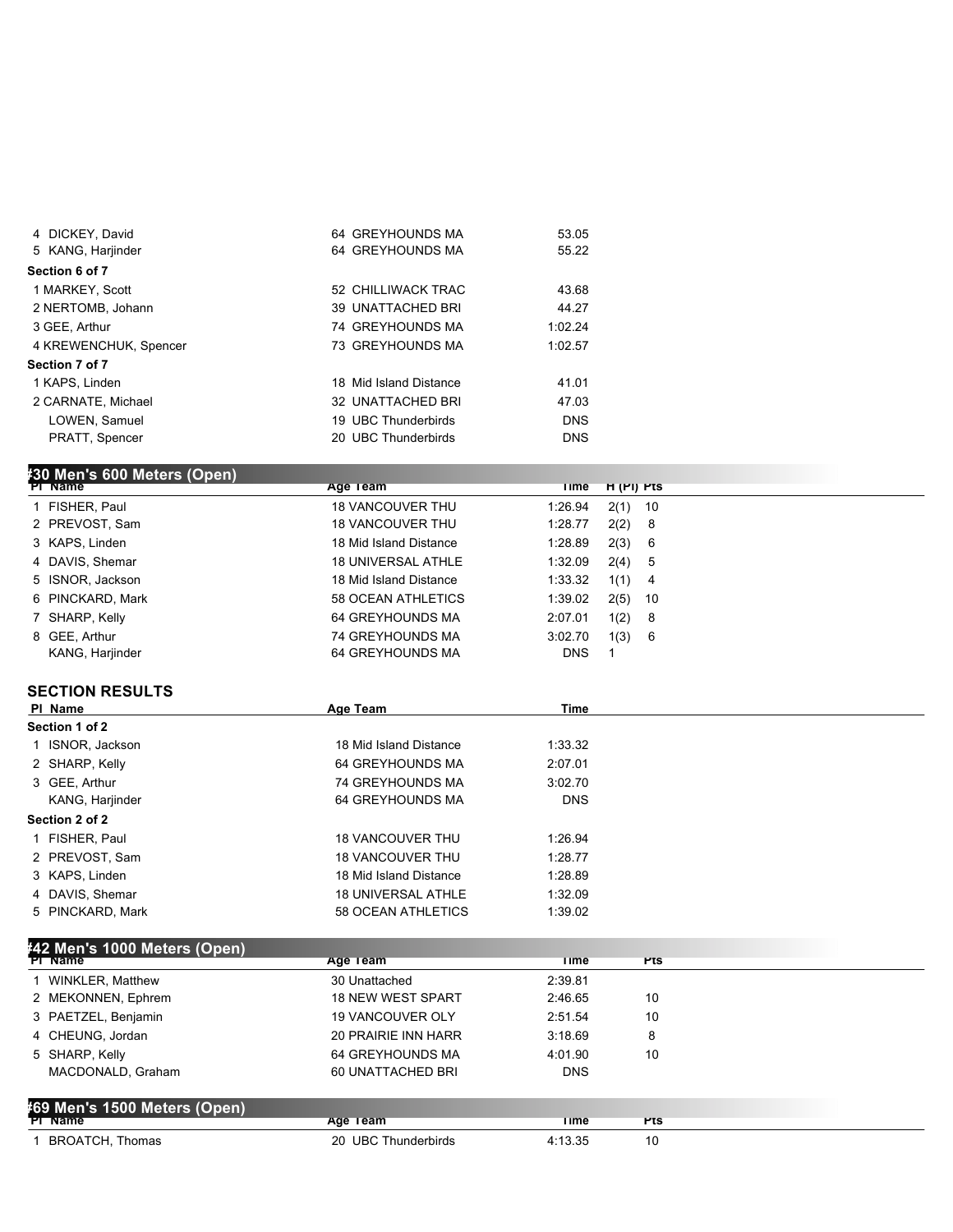| 2 BIRO, Stefan         | 20 UBC Thunderbirds    | 4:16.17 | 8              |
|------------------------|------------------------|---------|----------------|
| 3 LOEWEN, Ronald       | 27 UNATTACHED BRI      | 4:17.60 | 6              |
| 4 TRALLI, Nicolas      | 19 UBC Thunderbirds    | 4:18.39 | 5              |
| 5 WINKLER, Matthew     | 30 Unattached          | 4:21.23 |                |
| 6 DINSDALE, Cole       | 20 UBC Thunderbirds    | 4:21.39 | 4              |
| 7 LAVIGNE, Etienne     | 24 Thompson Rivers W   | 4:26.35 | 3              |
| 8 MORGAN, Troy         | 19 Thompson Rivers W   | 4:26.84 | $\overline{2}$ |
| 9 SPRICKERHOFF, Conlan | 23 Thompson Rivers W   | 4:27.55 | $\mathbf{1}$   |
| 10 CORMIER, Matthew    | 22 UBC Thunderbirds    | 4:29.68 |                |
| 11 ISNOR, Jackson      | 18 Mid Island Distance | 4:30.36 | 10             |
| 12 BROWN, Jeremy       | 42 UNATTACHED BRI      | 4:35.28 | 10             |
| 13 CHEUNG, Jordan      | 20 PRAIRIE INN HARR    | 4:59.20 |                |

## **Pl Team Time H (Pl) Pts #95 Men's 4 x 200m Relay (Open)**

| 1 UBC Thunderbirds (A)                      | 1:33.71 | $1(1)$ 10      |  |
|---------------------------------------------|---------|----------------|--|
| 2 VANCOUVER THUNDERBIRDS (C)                | 1:35.68 | 1(2) 8         |  |
| 3 VANCOUVER THUNDERBIRDS (B)                | 1:42.92 | 1(3) 6         |  |
| 4 KAJAKS TRACK & FIELD CLUB (A)             | 1:42.92 | $1(3)$ 5       |  |
| 5 KAJAKS TRACK & FIELD CLUB (B)             | 1:43.09 | $2(1)$ 4       |  |
| 6 VANCOUVER THUNDERBIRDS (A)                | 1:46.62 | $1(5)$ 3       |  |
| 7 GREYHOUNDS MASTERS TRACK & FIELD CLUB (B) | 1:52.84 | $2(2)$ 2       |  |
| 8 GREYHOUNDS MASTERS TRACK & FIELD CLUB (D) | 2:11.70 | 2(3)           |  |
| GREYHOUNDS MASTERS TRACK & FIELD CLUB (C)   | DQ      | $\overline{2}$ |  |
| GREYHOUNDS MASTERS TRACK & FIELD CLUB (A)   | DQ.     | 2              |  |

### **SECTION RESULTS**

| PI Team                                              | Time    |  |
|------------------------------------------------------|---------|--|
| Section 1 of 2                                       |         |  |
| 1 UBC Thunderbirds (A)                               | 1:33.71 |  |
| 2 VANCOUVER THUNDERBIRDS (C)                         | 1:35.68 |  |
| 3 VANCOUVER THUNDERBIRDS (B)                         | 1:42.92 |  |
| 3 KAJAKS TRACK & FIELD CLUB (A)                      | 1:42.92 |  |
| 5 VANCOUVER THUNDERBIRDS (A)                         | 1:46.62 |  |
| Section 2 of 2                                       |         |  |
| 1 KAJAKS TRACK & FIELD CLUB (B)                      | 1:43.09 |  |
| 2 GREYHOUNDS MASTERS TRACK & FIELD CLUB (B)          | 1:52.84 |  |
| 3 GREYHOUNDS MASTERS TRACK & FIELD CLUB (D)          | 2:11.70 |  |
| <b>GREYHOUNDS MASTERS TRACK &amp; FIELD CLUB (C)</b> | DQ      |  |
| GREYHOUNDS MASTERS TRACK & FIELD CLUB (A)            | DQ      |  |

| #90 Men's High Jump (Open) |                          |       |     |  |
|----------------------------|--------------------------|-------|-----|--|
| <b>PI Name</b>             | Age Team                 | Mark  | Pts |  |
| 1 POLJAK, Luka             | <b>18 VANCOUVER THU</b>  | 1.85m | 10  |  |
| 2 ABAD, Jero               | 20 UBC Thunderbirds      | 1.80m | 10  |  |
| 3 FOSTER, Ethan            | 18 BC Flyers Athletic CI | 1.75m | 8   |  |
| 4 MILLOT, Benjamin         | 22 AVIC - Athletics Vict | 1.70m | 8   |  |
| 5 SCHULTZ, Kenneth         | 21 UBC Thunderbirds      | 1.60m | 6   |  |
| 6 NIWINSKI, Chris          | 61 OCEAN ATHLETICS       | 1.45m | 10  |  |
| 7 CODVILLE, Bill           | 57 GREYHOUNDS MA         | 1.35m | 8   |  |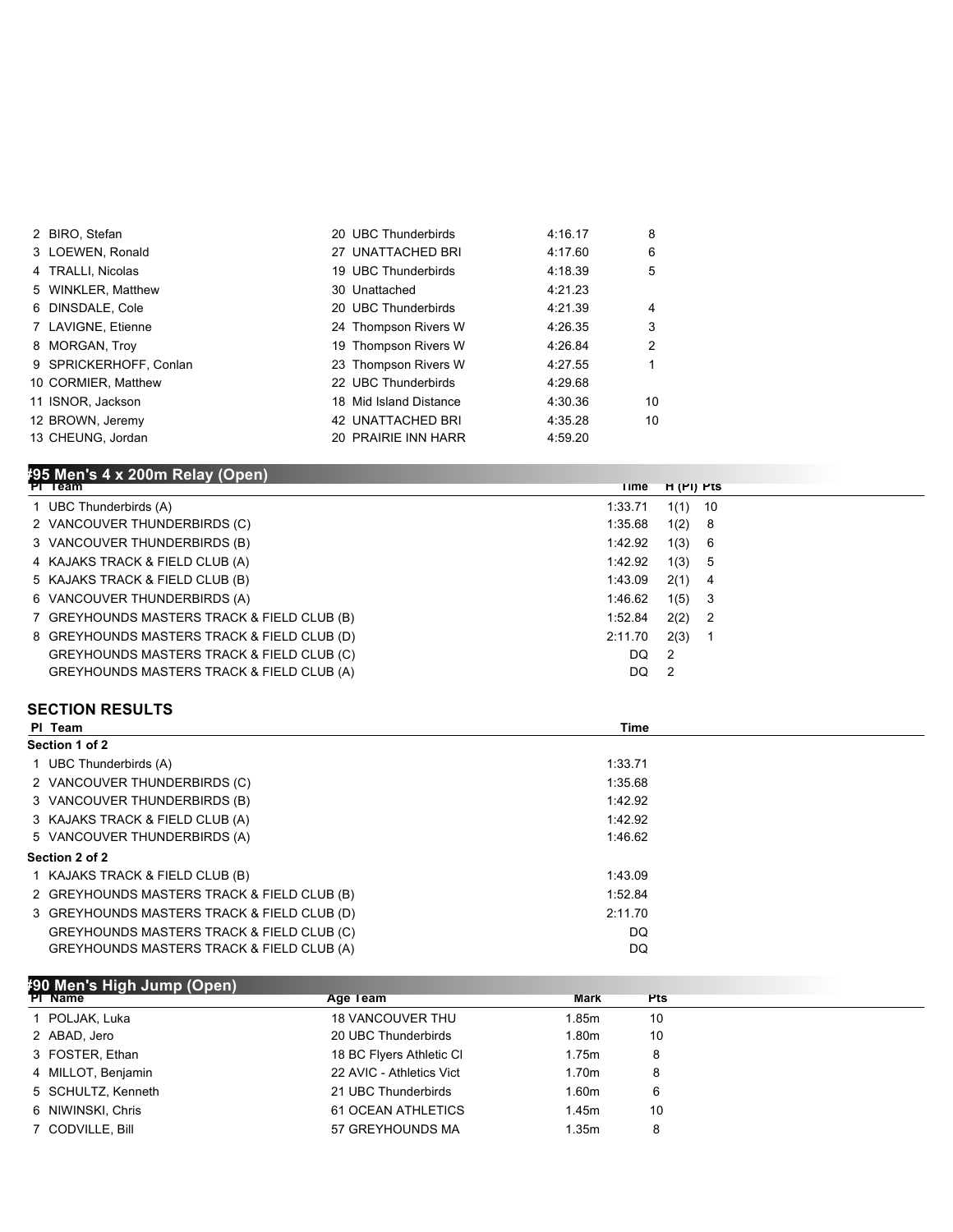| 8 DICKEY, David                                          | 64 GREYHOUNDS MA          | 1.30m       | 6          |  |
|----------------------------------------------------------|---------------------------|-------------|------------|--|
|                                                          |                           |             |            |  |
| #79 Men's Shot Put (Open)<br><b>PI Name</b>              | Age Team                  | <b>Mark</b> | <b>Pts</b> |  |
| 1 STEWART, Greg                                          | 32 KAMLOOPS TRACK         | 13.20m      | 10         |  |
| 2 VANNINI, Phillip                                       | 44 NANAIMO & DISTRI       | 11.60m      | 10         |  |
| 3 STEELE, Sean                                           | 57 AVIC - Athletics Vict  | 11.43m      | 8          |  |
| 4 PARAHOO, Vikram                                        | <b>22 VANCOUVER THU</b>   | 11.41m      | 8          |  |
| 5 DURGO, Zoltan                                          | 58 KAJAKS TRACK & F       | 9.19m       | 6          |  |
| 6 NATALE, Andrew                                         | 63 Ultra Throw            | 9.15m       | 5          |  |
| 7 SCHULTZ, Kenneth                                       | 21 UBC Thunderbirds       | 7.96m       | 6          |  |
| 8 DICKEY, David                                          | 64 GREYHOUNDS MA          | 6.71m       | 4          |  |
| BLACK, James                                             | <b>18 VANCOUVER THU</b>   | <b>NM</b>   |            |  |
|                                                          |                           |             |            |  |
| #96 Men's & Women's 1500m Walk (Mixed)<br><b>PI Name</b> | Age leam                  | Time        | <b>Pts</b> |  |
|                                                          |                           |             |            |  |
| 1 WILSON, Tyler                                          | <b>16 OCEAN ATHLETICS</b> | 6:48.52     | 10         |  |
| 2 SOLIVEN, Daniel                                        | 17 RACEWALK WEST          | 6:48.95     | 8          |  |
| 3 TSE, Johnny                                            | 17 RACEWALK WEST          | 7:00.51     | 6          |  |
| 4 DANIELSON, Kyra                                        | 18 RACEWALK WEST          | 7:29.63     | 10         |  |
| 5 CARDLE, Cassidy                                        | 16 RACEWALK WEST          | 7:31.12     | 10         |  |
| 6 LU, Joean                                              | 18 RACEWALK WEST          | 7:31.65     | 8          |  |
| 7 YU, Joanna                                             | 17 RACEWALK WEST          | 7:38.83     | 6          |  |
| 8 HIRANI, Nikhil                                         | 16 RACEWALK WEST          | 7:40.35     | 5          |  |
| 9 FANG, Erica                                            | 16 RACEWALK WEST          | 9:08.63     | 8          |  |
| 10 VU, Charlene                                          | 17 RACEWALK WEST          | 9:11.08     | 5          |  |
| 11 FOOTE, Abresia                                        | 19 VALLEY ROYALS T        | 10:02.76    | 10         |  |
| 12 SHARP, Suzanne                                        | 65 GREYHOUNDS MA          | 10:03.06    | 10         |  |
| <b>BYINGTON, Jeffrey</b>                                 | 55 GREYHOUNDS MA          | DQ          |            |  |
| GEE, Arthur                                              | 74 GREYHOUNDS MA          | DQ          |            |  |
| MCNAIR, Crawford                                         | 82 GREYHOUNDS MA          | <b>DNS</b>  |            |  |
|                                                          |                           |             |            |  |

# *IOMEN'S OPEN*

### **#12 Women's 60 Meters (Open)**

| <b>Finals</b>        |                     |      |              |
|----------------------|---------------------|------|--------------|
| <b>PI Name</b>       | Age Team            | Time | H (PI) Pts   |
| 1 VLAHOVIC, Katarina | 18 UNIVERSAL ATHLE  | 7.75 | 2(1)<br>- 10 |
| 2 LEW, Jasmine       | 18 UNATTACHED BRI   | 7.85 | 2(2) 8       |
| 3 BOVELL, Logan      | 18 UNATTACHED BRI   | 8.01 | 2(3) 6       |
| 4 PEDERSON, Kira     | 20 UBC Thunderbirds | 8.03 | 2(4)<br>- 10 |
| 5 FRIEDMANN, Natasha | 22 UNIVERSAL ATHLE  | 8.23 | $2(5)$ 8     |
| 6 OANCIA, Sarah      | 20 UBC Thunderbirds | 8.24 | 1(1) 6       |
| 7 RUSSEL, Emily      | 23 UBC Thunderbirds | 8.27 | 1(2) 5       |
| 8 MOORE, Amanda      | 18 UNIVERSAL ATHLE  | 8.28 | 1(3) 5       |
| 9 URBAN, Jessica     | 18 VANCOUVER OLY    | 8.29 | 1(4)<br>- 4  |
| 10 CATHCART, Sarah   | 20 VANCOUVER THU    | 8.52 | 1(5)<br>-4   |

### **SECTION RESULTS**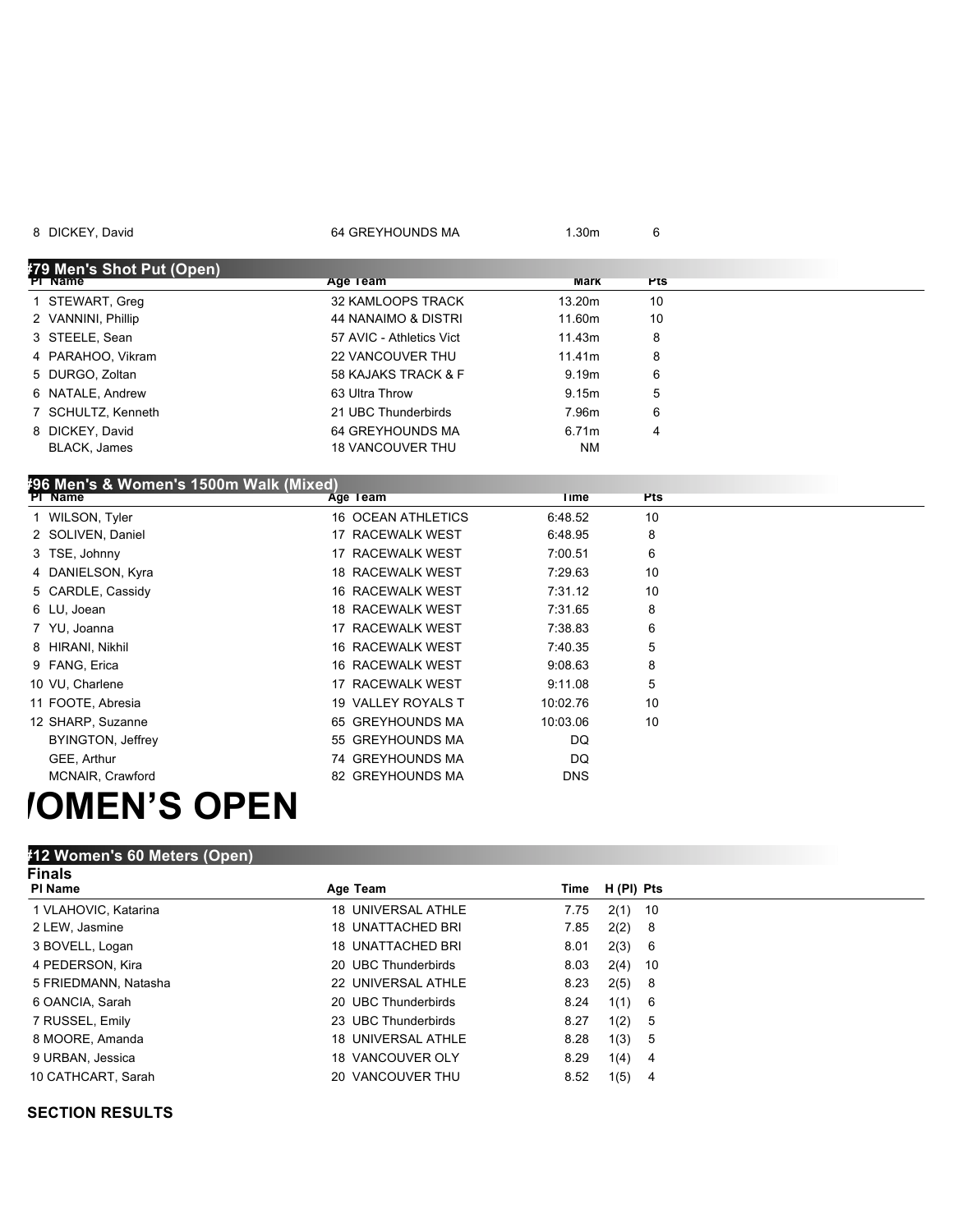### **Finals Pl Name Age Team Time Section 1 of 2** 1 OANCIA, Sarah 20 UBC Thunderbirds 8.24 2 RUSSEL, Emily 23 UBC Thunderbirds 8.27 3 MOORE, Amanda 18 UNIVERSAL ATHLE 2.28 4 URBAN, Jessica 18 VANCOUVER OLY 8.29 5 CATHCART, Sarah 20 VANCOUVER THU 8.52 **Section 2 of 2** 1 VLAHOVIC, Katarina 18 UNIVERSAL ATHLE 7.75 2 LEW, Jasmine 2 2 Lew, Jasmine 2.85 3 BOVELL, Logan 18 UNATTACHED BRI 8.01 4 PEDERSON, Kira 20 UBC Thunderbirds 8.03 5 FRIEDMANN, Natasha 22 UNIVERSAL ATHLE 8.23 **Prelims Pl Name Age Team Time H(Pl)** 1 VLAHOVIC, Katarina **18 UNIVERSAL ATHLE** 7.77<sub>q</sub> 4(1) 2 BOVELL, Logan 18 UNATTACHED BRI 7.96q 4(2) 3 LEW, Jasmine 18 UNATTACHED BRI 18 UNATTACHED BRI 18 UNATTACHED BRI 1989 1989 4 PEDERSON, Kira 20 UBC Thunderbirds 8.06q 2(1) 5 FRIEDMANN, Natasha 22 UNIVERSAL ATHLE 8.21q 3(2) 6 OANCIA, Sarah 20 UBC Thunderbirds 8.29 3(3) 7 MOORE, Amanda 18 UNIVERSAL ATHLE 2.30 2(2) 8 RUSSEL, Emily 23 UBC Thunderbirds 8.32 1(1) 9 URBAN, Jessica 18 VANCOUVER OLY 8.39 4(3) 10 CATHCART, Sarah 20 VANCOUVER THU 8.50 3(4) 11 CASTILLO, Jonah 22 CHILLIWACK TRAC 8.64 1(2) 12 LOPEZ-MCLEAN, Isabel 20 Thompson Rivers W 8.82 1(3) 13 LEBLANC, Aly 18 CHILLIWACK TRAC 9.39 2(3) LUCAS, Katherine 20 UBC Thunderbirds DNS 1 ANGELL, Kaitlin 21 UBC Thunderbirds DNS 1 WILSON, Tegan Wilson **21 UBC Thunderbirds** DNS 2 DUNCANSON, Jade 22 UBC Thunderbirds DNS 4

| #5 Women's 60m Hurdles (Open) |                           |                   |            |  |
|-------------------------------|---------------------------|-------------------|------------|--|
| <b>Finals</b>                 |                           |                   |            |  |
| PI Name                       | Age Team                  | Time              | <b>Pts</b> |  |
| 1 VLAHOVIC, Katarina          | <b>18 UNIVERSAL ATHLE</b> | 8.89              | 10         |  |
| 2 ELLIOT, Kristie             | <b>18 NEW WEST SPART</b>  | 9.87              | 8          |  |
| 3 BETZ, Heather               | 20 UBC Thunderbirds       | 9.94              | 10         |  |
| <b>Prelims</b>                |                           |                   |            |  |
| PI Name                       | Age Team                  | <b>Time</b>       |            |  |
| 1 VLAHOVIC, Katarina          | <b>18 UNIVERSAL ATHLE</b> | 8.89q             |            |  |
| 2 ELLIOT, Kristie             | <b>18 NEW WEST SPART</b>  | 9.68 <sub>q</sub> |            |  |
| 3 BETZ, Heather               | 20 UBC Thunderbirds       | 9.97q             |            |  |
| #62 Women's 300 Meters (Open) |                           |                   |            |  |
| <b>PI Name</b>                | Age Team                  | Time              | H (PI) Pts |  |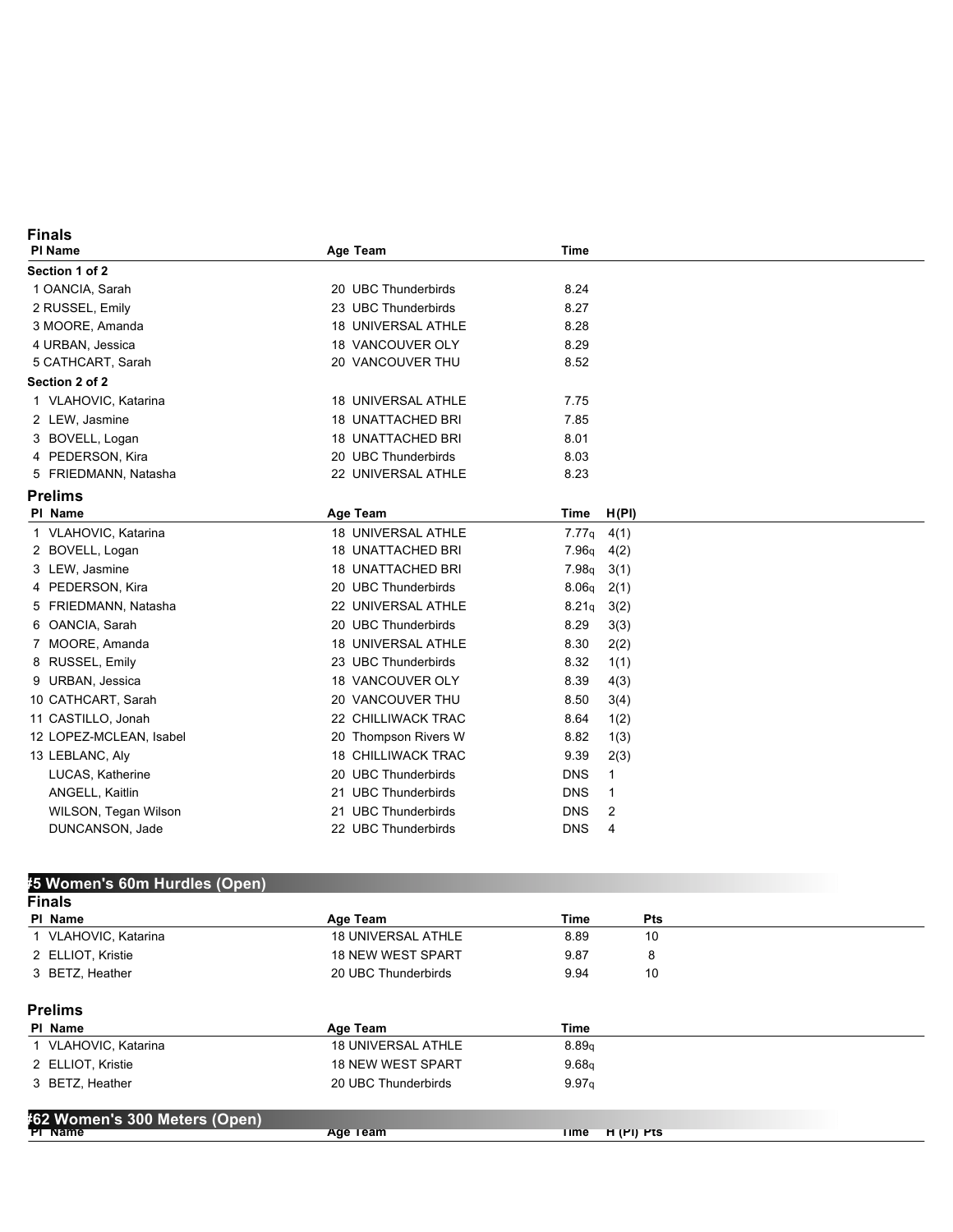| 1 OANCIA, Sarah                           | 20 UBC Thunderbirds       | 43.85       | 2(1)<br>10     |
|-------------------------------------------|---------------------------|-------------|----------------|
| 2 SCOBIE, Sophia                          | 18 Mid Island Distance    | 47.03       | 2(2)<br>8      |
| 3 MATTHEWS, Quinn                         | 18 AVIC - Athletics Vict  | 48.48       | 10<br>1(1)     |
| 4 LEBLANC, Aly                            | <b>18 CHILLIWACK TRAC</b> | 53.74       | 1(2)<br>6      |
| 5 SIGURDSON, Ellen                        | <b>18 UNATTACHED BRI</b>  | 54.55       | 5<br>2(3)      |
| 6 ORDOWSKI, Linda                         | 58 GREYHOUNDS MA          | 58.44       | 10<br>1(3)     |
| 7 VALENTE, Julie                          | 51 GREYHOUNDS MA          | 1:04.29     | 1(4)<br>8      |
| DUNCANSON, Jade                           | 22 UBC Thunderbirds       | <b>DNS</b>  | $\overline{2}$ |
| <b>SECTION RESULTS</b>                    |                           |             |                |
| PI Name                                   | Age Team                  | Time        |                |
| Section 1 of 2                            |                           |             |                |
| 1 MATTHEWS, Quinn                         | 18 AVIC - Athletics Vict  | 48.48       |                |
| 2 LEBLANC, Aly                            | <b>18 CHILLIWACK TRAC</b> | 53.74       |                |
| 3 ORDOWSKI, Linda                         | 58 GREYHOUNDS MA          | 58.44       |                |
| 4 VALENTE, Julie                          | 51 GREYHOUNDS MA          | 1:04.29     |                |
| Section 2 of 2                            |                           |             |                |
| 1 OANCIA, Sarah                           | 20 UBC Thunderbirds       | 43.85       |                |
| 2 SCOBIE, Sophia                          | 18 Mid Island Distance    | 47.03       |                |
| 3 SIGURDSON, Ellen                        | <b>18 UNATTACHED BRI</b>  | 54.55       |                |
| DUNCANSON, Jade                           | 22 UBC Thunderbirds       | <b>DNS</b>  |                |
| ่ 29 Women's 600 Meters (Open)<br>ยาวงลme | Age Team                  | Time        | $H(H)$ Pts     |
| 1 ROBINSON, Sofia                         | 18 Mid Island Distance    | 1:47.17     | 1(1)<br>10     |
| 2 SCOBIE, Sophia                          | 18 Mid Island Distance    | 1:51.38     | 10<br>1(2)     |
| 3 BRIGGS, Nicole                          | 18 Mid Island Distance    | 1:59.92     | 1(3)<br>8      |
| 4 ORDOWSKI, Linda                         | 58 GREYHOUNDS MA          | 2:15.08     | 2(1)<br>10     |
| 5 LEBLANC, Aly                            | <b>18 CHILLIWACK TRAC</b> | 2:27.23     | 8<br>1(4)      |
| 6 SHARP, Suzanne                          | 65 GREYHOUNDS MA          | 2:53.09     | 2(2)<br>8      |
|                                           |                           |             |                |
| <b>SECTION RESULTS</b>                    |                           |             |                |
| PI Name                                   | Age Team                  | <b>Time</b> |                |
| Section 1 of 2                            |                           |             |                |
| 1 ROBINSON, Sofia                         | 18 Mid Island Distance    | 1:47.17     |                |
| 2 SCOBIE, Sophia                          | 18 Mid Island Distance    | 1:51.38     |                |
| 3 BRIGGS, Nicole                          | 18 Mid Island Distance    | 1:59.92     |                |
| 4 LEBLANC, Aly                            | <b>18 CHILLIWACK TRAC</b> | 2:27.23     |                |
| Section 2 of 2                            |                           |             |                |
| 1 ORDOWSKI, Linda                         | 58 GREYHOUNDS MA          | 2:15.08     |                |
| 2 SHARP, Suzanne                          | 65 GREYHOUNDS MA          | 2:53.09     |                |
|                                           |                           |             |                |
|                                           |                           |             |                |

| #68 Women's 1500 Meters (Open) |                                                                                                                          |                                  |                                                     |
|--------------------------------|--------------------------------------------------------------------------------------------------------------------------|----------------------------------|-----------------------------------------------------|
|                                |                                                                                                                          | Time                             | Pts                                                 |
|                                | 20 UBC Thunderbirds                                                                                                      |                                  | 10                                                  |
|                                | 19 UBC Thunderbirds                                                                                                      |                                  | 8                                                   |
|                                | 19 UBC Thunderbirds                                                                                                      |                                  | 6                                                   |
|                                |                                                                                                                          |                                  | 5                                                   |
|                                | <b>18 VANCOUVER THU</b>                                                                                                  |                                  | 10                                                  |
|                                | <b>PI Name</b><br>1 TINKHAM, Mikayla<br>2 HENNESSEY, Jamie<br>3 HUSTON, Madelyn<br>4 MURRAY, Kendra<br>5 PLOUVIER, Manon | Age Team<br>25 Thompson Rivers W | 4:49.72<br>4:55.62<br>4:57.22<br>5:15.34<br>5:18.57 |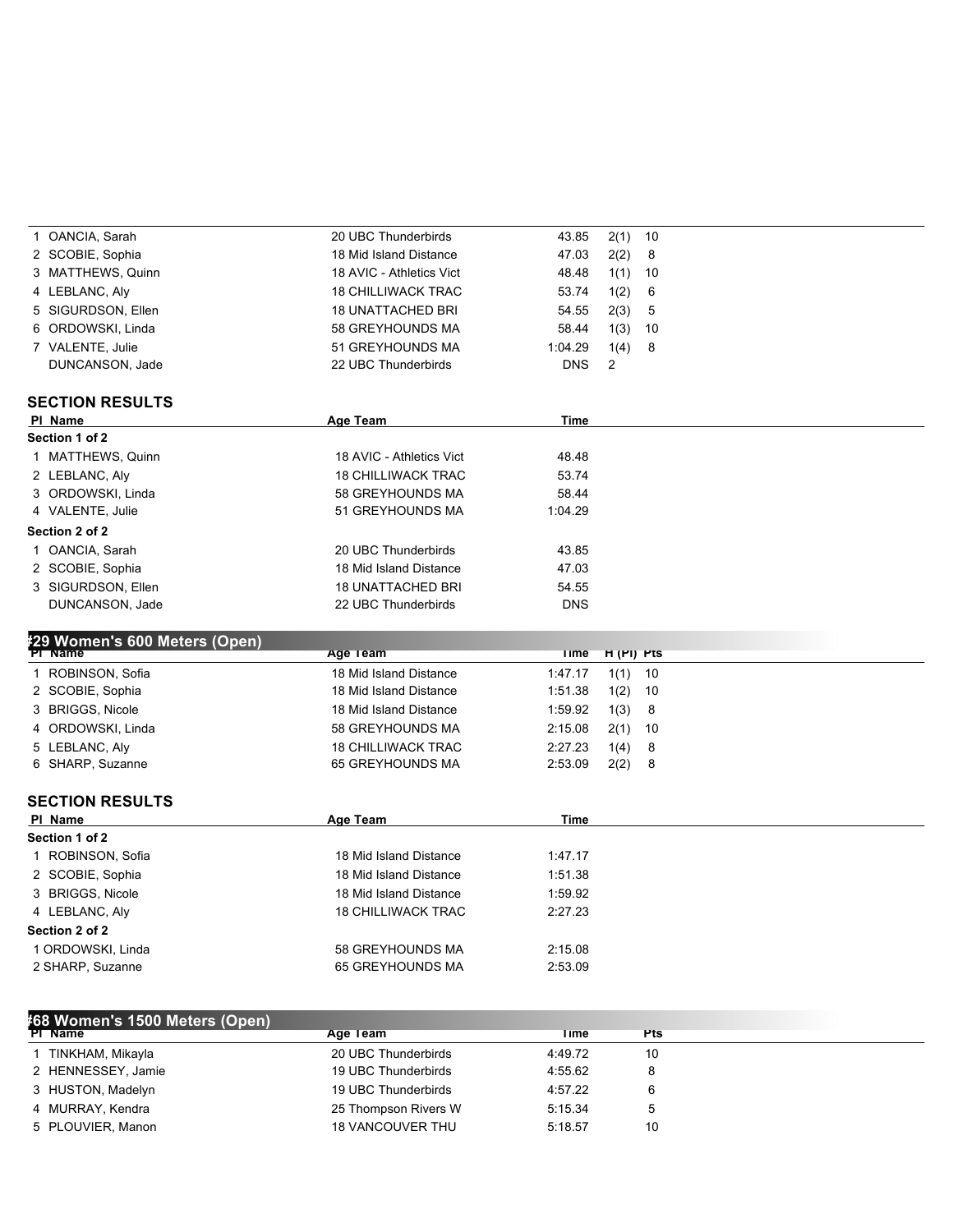| 6 ROBINSON, Sofia        | 18 Mid Island Distance  | 5:25.65 | 8  |
|--------------------------|-------------------------|---------|----|
| 7 DESBRISAY, Sydney      | <b>18 VANCOUVER THU</b> | 5:30.13 | -6 |
| 8 CLEMENT, Melanie       | 42 UNATTACHED BRI       | 5:30.15 | 10 |
| 9 MORIN-DUNCAN, Madelene | 18 Mid Island Distance  | 6:12.69 | -5 |
|                          |                         |         |    |

### **#74 Women's 4 x 200m Relay (Open)**

| $PT$ eam                                    | i ime      | ۲is |
|---------------------------------------------|------------|-----|
| 1 UBC Thunderbirds (A)                      | 1:52.53    | 10  |
| 2 KAJAKS TRACK & FIELD CLUB (A)             | 2:00.93    |     |
| 3 GREYHOUNDS MASTERS TRACK & FIELD CLUB (A) | 2:21.38    |     |
| VANCOUVER THUNDERBIRDS (B)                  | <b>DNS</b> |     |

|                | #87 Women's High Jump (Open) |          |                          |                   |            |
|----------------|------------------------------|----------|--------------------------|-------------------|------------|
| <b>PI Name</b> |                              | Age Team |                          | <b>Mark</b>       | <b>Pts</b> |
|                | 1 OGILVIE, Colleen           |          | 29 VANCOUVER THU         | 1.65m             |            |
|                | 2 PETZ, Amy                  |          | 22 Unattached            | 1.60m             |            |
|                | 3 KAWAI, Julie               |          | 18 UNATTACHED BRI        | 1.55m             | 10         |
|                | 3 CATHCART, Sarah            |          | <b>20 VANCOUVER THU</b>  | 1.55m             |            |
|                | 3 BETZ, Heather              |          | 20 UBC Thunderbirds      | 1.55m             |            |
|                | 6 KEDVES, Sarah              |          | 18 AVIC - Athletics Vict | 1.50m             | 8          |
|                | 6 COCKCROFT. Jeannie         |          | 53 OCEAN ATHLETICS       | 1.50 <sub>m</sub> | 5.5        |
|                | 6 IRWIN, Lara                |          | 20 AVIC - Athletics Vict | 1.50m             |            |
|                | 10 HUI, Andrea               |          | <b>18 VANCOUVER THU</b>  | 1.45m             | 5.5        |
|                | 10 MATTHEWS, Quinn           |          | 18 AVIC - Athletics Vict | 1.45m             | 5.5        |
|                | 10 SIGURDSON, Ellen          |          | 18 UNATTACHED BRI        | 1.45m             |            |

| #84 Women's Shot Put (Open) |                         |             |     |
|-----------------------------|-------------------------|-------------|-----|
| <b>PI Name</b>              | Age Team                | <b>Mark</b> | ۲is |
| 1 CORRALES NELSON, Shiloh   | 18 Burnaby Striders Tra | 11.35m      | 10  |
| 2 KAWAI, Julie              | 18 UNATTACHED BRI       | 9.71m       | 10  |
| 3 CATHCART, Sarah           | <b>20 VANCOUVER THU</b> | 7.71m       | 8   |
| 4 HUI, Andrea               | <b>18 VANCOUVER THU</b> | 5.94m       | 8   |

# **IEN'S U18**

#### **#11 Men's 60 Meters (Youth 16-17)**

| Age Team                | Time         | <b>Pts</b>   |
|-------------------------|--------------|--------------|
| 17 KAJAKS TRACK & F     | 7.30         | 10           |
| 17 OCEAN ATHLETICS      | 7.30         |              |
| 17 UNIVERSAL ATHLE      | 7.30         |              |
| 17 Burnaby Striders Tra | 7.50         | 5            |
| <b>17 WEST VANCOUVE</b> | 7.50         | 4            |
|                         |              |              |
| Age Team                |              | Time H(PI)   |
| 17 OCEAN ATHLETICS      |              | $7.33q$ 4(1) |
| 17 UNIVERSAL ATHLE      | $7.34q$ 1(1) |              |
| 17 KAJAKS TRACK & F     |              | $7.35q$ 2(1) |
| 17 WEST VANCOUVE        | $7.51q$ 1(2) |              |
|                         |              |              |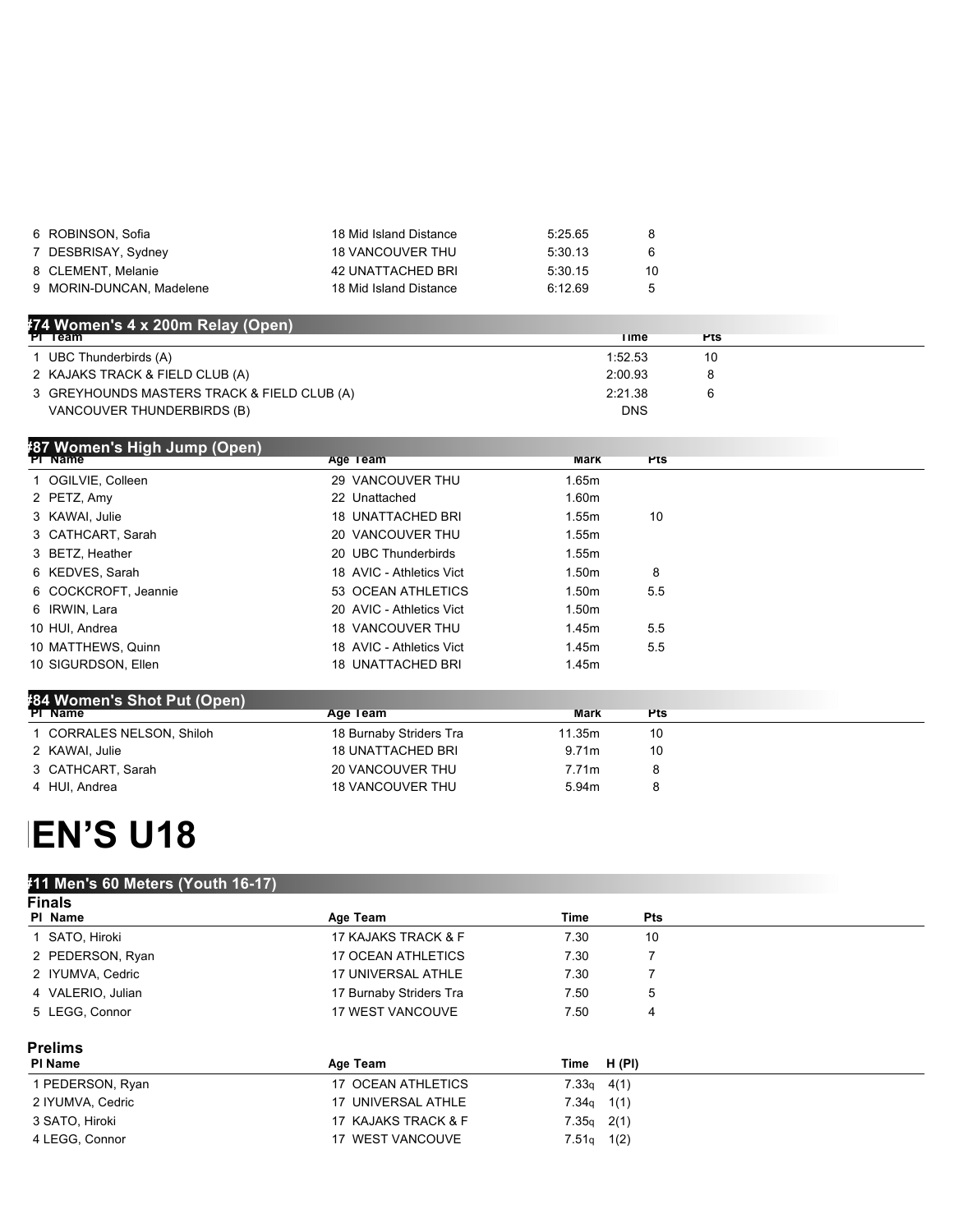| 5 TRUSTHAM, Harrison | 16 VALLEY ROYALS T        | 7.62q             | 2(2) |
|----------------------|---------------------------|-------------------|------|
| 5 DENMAN, Ryan       | 17 OCEAN ATHLETICS        | 7.62 <sub>q</sub> | 3(1) |
| 7 BOECHLER, Braiden  | <b>16 VANCOUVER THU</b>   | 7.66              | 1(3) |
| 8 CROCKER, Casey     | 17 Ready-Set-Go Sprint    | 7.66              | 3(2) |
| 9 TRUONG, Alexander  | 17 VANCOUVER THU          | 7.67              | 2(3) |
| 10 NICOL, Bob        | <b>16 LANGLEY MUSTAN</b>  | 7.71              | 3(3) |
| 11 VERRET, William   | 17 VANCOUVER THU          | 7.78              | 4(2) |
| 12 GILLAN, Aneel     | <b>16 OCEAN ATHLETICS</b> | 7.78              | 5(1) |
| 13 KETTLEWELL, Ryan  | 16 AVIC - Athletics Vict  | 7.84              | 4(3) |
| 14 CHO, Paul         | <b>16 VANCOUVER THU</b>   | 7.91              | 5(2) |
| 15 LI, Jedd          | <b>16 VANCOUVER THU</b>   | 7.92              | 3(4) |
| 16 HARRISON, Oliver  | <b>16 LANGLEY MUSTAN</b>  | 8.01              | 2(4) |
| 17 ZHOU, Victor      | 17 KAJAKS TRACK & F       | 8.01              | 4(4) |
| 18 TANG, Ethan       | <b>17 WEST VANCOUVE</b>   | 8.08              | 2(5) |
| 19 WOODS, Jared      | 17 UNATTACHED BRI         | 8.39              | 5(3) |
| VALERIO, Julian      | 17 Burnaby Striders Tra   | <b>DNS</b>        | 1    |
| MCLEOD, Liam         | 17 KAJAKS TRACK & F       | <b>DNS</b>        | 1    |
| PARSONS, Tyler       | <b>17 CHILLIWACK TRAC</b> | <b>DNS</b>        | 5    |

### **HEAT RESULTS**

| <b>Prelims</b>       |                           |                   |  |
|----------------------|---------------------------|-------------------|--|
| PI Name              | Age Team                  | Time              |  |
| Heat 1 of 5          |                           |                   |  |
| 1 IYUMVA, Cedric     | <b>17 UNIVERSAL ATHLE</b> | 7.34 <sub>q</sub> |  |
| 2 LEGG, Connor       | <b>17 WEST VANCOUVE</b>   | 7.51q             |  |
| 3 BOECHLER, Braiden  | <b>16 VANCOUVER THU</b>   | 7.66              |  |
| VALERIO, Julian      | 17 Burnaby Striders Tra   | <b>DNS</b>        |  |
| MCLEOD, Liam         | 17 KAJAKS TRACK & F       | <b>DNS</b>        |  |
| Heat 2 of 5          |                           |                   |  |
| 1 SATO, Hiroki       | 17 KAJAKS TRACK & F       | 7.35q             |  |
| 2 TRUSTHAM, Harrison | 16 VALLEY ROYALS T        | 7.62q             |  |
| 3 TRUONG, Alexander  | <b>17 VANCOUVER THU</b>   | 7.67              |  |
| 4 HARRISON, Oliver   | <b>16 LANGLEY MUSTAN</b>  | 8.01              |  |
|                      |                           |                   |  |

### **#61 Men's 300 Meters (Youth 16-17)**

| <b>PI Name</b>         | Age Team                 | <b>lime</b> | $H(H)$ Pts  |
|------------------------|--------------------------|-------------|-------------|
| 1 PEDERSON, Ryan       | 17 OCEAN ATHLETICS       | 38.62       | 3(1)<br>10  |
| 2 ALLEN, Felix         | <b>16 LANGLEY MUSTAN</b> | 38.89       | 3(2)<br>10  |
| 3 CALBICK, Cameron     | <b>16 LANGLEY MUSTAN</b> | 39.86       | 3(3) 8      |
| 4 VERRET, William      | 17 VANCOUVER THU         | 39.87       | 1(1)<br>- 6 |
| 5 GILLAN, Aneel        | 16 OCEAN ATHLETICS       | 40.03       | $2(1)$ 8    |
| 6 BOECHLER, Braiden    | 16 VANCOUVER THU         | 40.12       | 1(2)<br>-5  |
| 7 STEVENSON, Sebastian | 16 Ready-Set-Go Sprint   | 40.68       | 4(1)<br>-4  |
| 8 LI, Jedd             | <b>16 VANCOUVER THU</b>  | 41.07       | 2(2)<br>6   |
| 9 KETTLEWELL, Ryan     | 16 AVIC - Athletics Vict | 41.16       | 2(3) 5      |
| 10 HARRISON, Oliver    | 16 LANGLEY MUSTAN        | 41.40       | 2(4)<br>-4  |
| 11 ZHOU, Victor        | 17 KAJAKS TRACK & F      | 42.66       | 2(5)<br>-3  |
| 12 MANTLE, Luke        | 17 VANCOUVER THU         | 42.90       | $1(3)$ 2    |
| 13 TANG, Ethan         | 17 WEST VANCOUVE         | 43.24       | 1(4)        |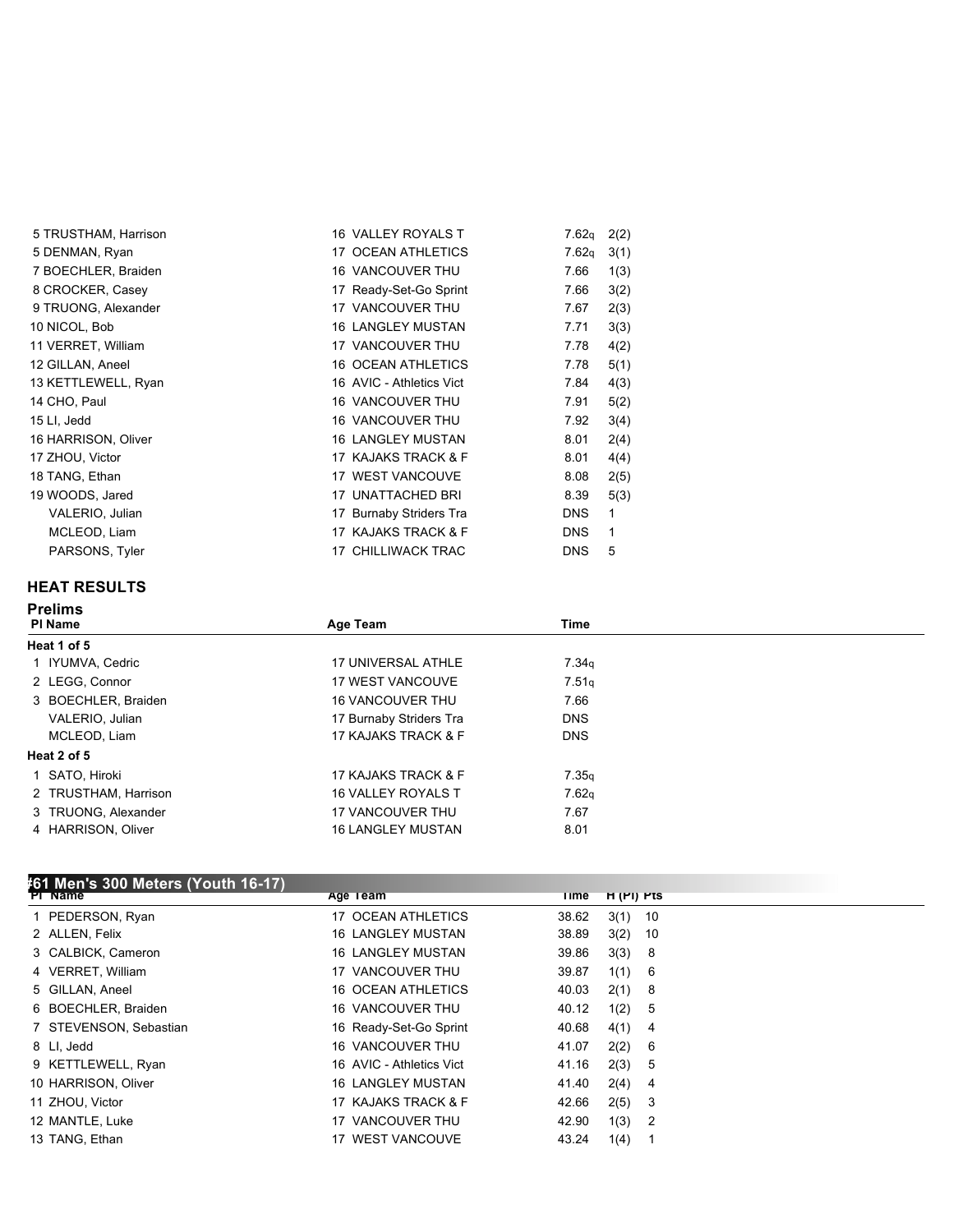| 14 CHO, Paul      | <b>16 VANCOUVER THU</b> | 43.30 4(2) 3     |  |
|-------------------|-------------------------|------------------|--|
| TRUONG, Alexander | 17 VANCOUVER THU        | DO 1             |  |
| GILL, Manmeet     | 17 OCEAN ATHLETICS      | DO 4             |  |
| VILIO, Adam       | 17 OCEAN ATHLETICS      | DNS <sub>3</sub> |  |
| PARSONS, Tyler    | 17 CHILLIWACK TRAC      | DNS 3            |  |
|                   |                         |                  |  |

| PI Name                | Age Team                  | Time       |  |
|------------------------|---------------------------|------------|--|
| Section 1 of 4         |                           |            |  |
| 1 VERRET, William      | 17 VANCOUVER THU          | 39.87      |  |
| 2 BOECHLER, Braiden    | 16 VANCOUVER THU          | 40.12      |  |
| 3 MANTLE, Luke         | 17 VANCOUVER THU          | 42.90      |  |
| 4 TANG, Ethan          | 17 WEST VANCOUVE          | 43.24      |  |
| TRUONG, Alexander      | 17 VANCOUVER THU          | DQ         |  |
| Section 2 of 4         |                           |            |  |
| 1 GILLAN, Aneel        | <b>16 OCEAN ATHLETICS</b> | 40.03      |  |
| 2 LI, Jedd             | 16 VANCOUVER THU          | 41.07      |  |
| 3 KETTLEWELL, Ryan     | 16 AVIC - Athletics Vict  | 41.16      |  |
| 4 HARRISON, Oliver     | <b>16 LANGLEY MUSTAN</b>  | 41.40      |  |
| 5 ZHOU, Victor         | 17 KAJAKS TRACK & F       | 42.66      |  |
| Section 3 of 4         |                           |            |  |
| 1 PEDERSON, Ryan       | <b>17 OCEAN ATHLETICS</b> | 38.62      |  |
| 2 ALLEN, Felix         | <b>16 LANGLEY MUSTAN</b>  | 38.89      |  |
| 3 CALBICK, Cameron     | <b>16 LANGLEY MUSTAN</b>  | 39.86      |  |
| VILIO, Adam            | 17 OCEAN ATHLETICS        | <b>DNS</b> |  |
| PARSONS, Tyler         | 17 CHILLIWACK TRAC        | <b>DNS</b> |  |
| Section 4 of 4         |                           |            |  |
| 1 STEVENSON, Sebastian | 16 Ready-Set-Go Sprint    | 40.68      |  |
| 2 CHO, Paul            | <b>16 VANCOUVER THU</b>   | 43.30      |  |
| GILL, Manmeet          | 17 OCEAN ATHLETICS        | DQ         |  |
|                        |                           |            |  |

### **#28 Men's 600 Meters (Youth 16-17)**

| <b>PI</b> Name         | Age Team                  | Time    | H (PI) Pts |      |  |
|------------------------|---------------------------|---------|------------|------|--|
| 1 CALBICK, Cameron     | <b>16 LANGLEY MUSTAN</b>  | 1:27.65 | 1(1)       | -10  |  |
| 2 VILIO, Adam          | <b>17 OCEAN ATHLETICS</b> | 1:28.62 | 1(2)       | - 8  |  |
| 3 HOUSE, Kaelan        | 17 OCEAN ATHLETICS        | 1:29.41 | 1(3)       | - 6  |  |
| 4 VAN ALLEN, Fraser    | 16 Mid Island Distance    | 1:30.24 | 1(4)       | - 10 |  |
| 5 ALLEN, Felix         | <b>16 LANGLEY MUSTAN</b>  | 1:31.77 | 2(1)       | 8    |  |
| 6 ROSS, Benjamin       | <b>17 VANCOUVER THU</b>   | 1:32.77 | 2(2)       | 5    |  |
| 7 WILSON, Tyler        | <b>16 OCEAN ATHLETICS</b> | 1:35.00 | 1(5)       | 4    |  |
| 8 PONSFORD, Tyler      | 17 Mid Island Distance    | 1:53.18 | 2(3)       | -3   |  |
| MANTLE, Luke           | <b>17 VANCOUVER THU</b>   | NT      | 2          |      |  |
| <b>SECTION RESULTS</b> |                           |         |            |      |  |
| PI Name                | Age Team                  | Time    |            |      |  |

| гі іманіс           | Ayt Italii               | .       |  |
|---------------------|--------------------------|---------|--|
| Section 1 of 2      |                          |         |  |
| 1 CALBICK, Cameron  | <b>16 LANGLEY MUSTAN</b> | 1:27.65 |  |
| 2 VILIO, Adam       | 17 OCEAN ATHLETICS       | 1:28.62 |  |
| 3 HOUSE, Kaelan     | 17 OCEAN ATHLETICS       | 1:29.41 |  |
| 4 VAN ALLEN, Fraser | 16 Mid Island Distance   | 1:30.24 |  |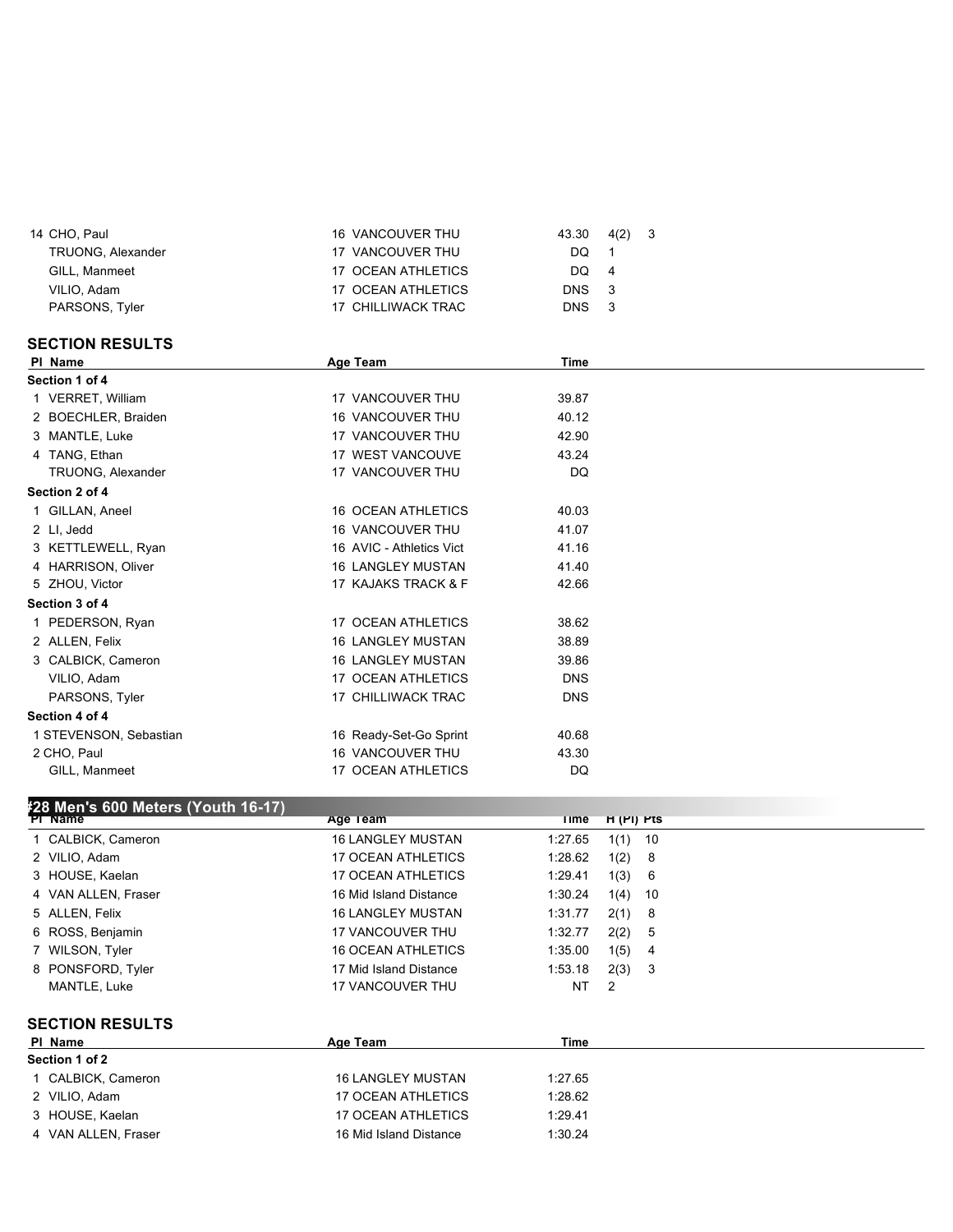| 5 WILSON, Tyler   | <b>16 OCEAN ATHLETICS</b> | 1:35.00 |
|-------------------|---------------------------|---------|
| Section 2 of 2    |                           |         |
| 1 ALLEN Felix     | <b>16 LANGLEY MUSTAN</b>  | 1:31.77 |
| 2 ROSS, Benjamin  | <b>17 VANCOUVER THU</b>   | 1:32.77 |
| 3 PONSFORD, Tyler | 17 Mid Island Distance    | 1:53.18 |
| MANTLE, Luke      | <b>17 VANCOUVER THU</b>   | ΝT      |

| #41 Men's 1000 Meters (Youth 16-17) |                         |         |     |  |  |
|-------------------------------------|-------------------------|---------|-----|--|--|
| <b>PI Name</b>                      | Age Team                | ∣ ıme   | ۲IS |  |  |
| 1 ROSS, Benjamin                    | <b>17 VANCOUVER THU</b> | 2:59.44 | 10  |  |  |
| 2 SMITH, Lucas                      | 17 UNATTACHED BRI       | 2:59.90 |     |  |  |

| #67 Men's 1500 Meters (Youth 16-17) |                         |         |     |  |
|-------------------------------------|-------------------------|---------|-----|--|
| <b>PI</b> Name                      | Age Team                | Time    | Pts |  |
| 1 VAN ALLEN, Fraser                 | 16 Mid Island Distance  | 4:29.14 | 10  |  |
| 2 HOUSE, Kaelan                     | 17 OCEAN ATHLETICS      | 4:34.73 | 10  |  |
| 3 PETERSEN, Christian               | <b>16 VANCOUVER OLY</b> | 4:44.13 | 8   |  |
| 4 MIYA, Riordan                     | <b>16 VANCOUVER OLY</b> | 4:44.55 | 6   |  |
| 5 PONSFORD, Tyler                   | 17 Mid Island Distance  | 5:00.43 | 8   |  |

| #73 Men's 4 x 200m Relay (Youth 16-17) |             |     |  |
|----------------------------------------|-------------|-----|--|
| $PT$ eam                               | <b>Time</b> | ۲is |  |
| I VANCOUVER THUNDERBIRDS (A)           | 1:41.60     | 10  |  |
| 2 OCEAN ATHLETICS (A)                  | 1:44.65     |     |  |
| 3 Ready-Set-Go Sprinters (A)           | 1:46.88     |     |  |

|                | #78 Men's Shot Put (Youth 16-17) |                         |             |            |  |
|----------------|----------------------------------|-------------------------|-------------|------------|--|
| <b>PI Name</b> |                                  | Age Team                | <b>Mark</b> | <b>Pts</b> |  |
|                | 1 CHONG, Jarrett                 | 17 South Surrey Athleti | 15.85m      | 10         |  |
|                | 2 SOBTI, Druv                    | 17 South Surrey Athleti | 14.67m      | 8          |  |
|                | 3 BHANDAL, Igam                  | 17 KAJAKS TRACK & F     | 12.96m      | 6          |  |
|                | 4 HOCHFELDER, Noah               | 17 KAJAKS TRACK & F     | 10.19m      | ა          |  |
|                | 5 PAULS, Zachary                 | 17 KAJAKS TRACK & F     | 8.56m       | 4          |  |

| #89 Men's High Jump (Youth 16-17) |                           |       |     |
|-----------------------------------|---------------------------|-------|-----|
| <b>PI Name</b>                    | Age Team                  | Mark  | ۲IS |
| DENMAN, Ryan                      | 17 OCEAN ATHLETICS        | ∣.80m | 10  |
| 2 BACHAND, Oren                   | 16 CALTAF ATHLETIC        | .75m  | 10  |
| 3 WESOLOWSKI, Jack                | <b>16 CALTAF ATHLETIC</b> | .75m  | 8   |

# *IOMEN'S U18*

**#9 Women's 60 Meters (Youth 16-17)**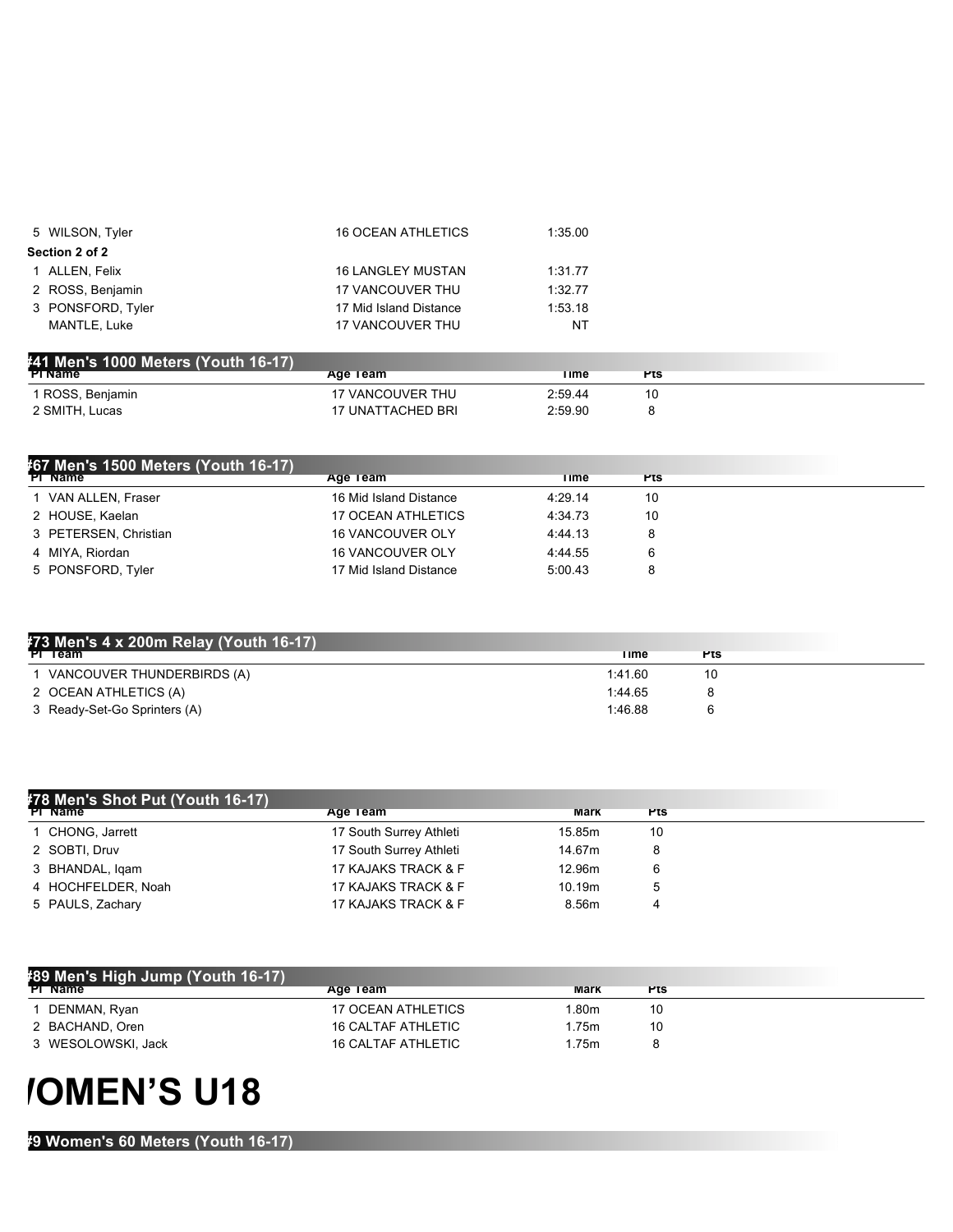### **Finals**

| PI Name              | Age Team                 | Time | <b>Pts</b> |  |
|----------------------|--------------------------|------|------------|--|
| 1 NIJJAR, Jasneet    | 17 UNIVERSAL ATHLE       | 7.84 | 10         |  |
| 2 FUNG, Logan        | <b>16 VANCOUVER THU</b>  | 8.14 | 10         |  |
| 3 TAYLOR, Jesse      | 16 KAJAKS TRACK & F      | 8.15 | 8          |  |
| 4 DICKINSON, Makayla | 16 AVIC - Athletics Vict | 8.43 |            |  |
| 5 LAFACE, Katie      | <b>16 LANGLEY MUSTAN</b> | 8.61 | 5          |  |

### **Prelims**

| PI Name                 | Age Team                 | Time         | H(PI) |
|-------------------------|--------------------------|--------------|-------|
| 1 NIJJAR, Jasneet       | 17 UNIVERSAL ATHLE       | $7.91q$ 1(1) |       |
| 2 FUNG, Logan           | <b>16 VANCOUVER THU</b>  | $8.09q$ 3(1) |       |
| 3 TAYLOR, Jesse         | 16 KAJAKS TRACK & F      | $8.24q$ 3(2) |       |
| 4 DICKINSON, Makayla    | 16 AVIC - Athletics Vict | $8.41q$ 1(2) |       |
| 5 LAFACE, Katie         | <b>16 LANGLEY MUSTAN</b> | $8.56q$ 2(1) |       |
| 6 PETERS, Angela        | 16 OCEAN ATHLETICS       | 8.56         | 2(2)  |
| 7 PILLER, Ashton        | <b>16 VANCOUVER THU</b>  | 8.78         | 2(3)  |
| 8 STATES-JONES, Trinaya | 17 UNATTACHED BRI        | 8.85         | 3(3)  |
| 9 HUNT, Arden           | 16 Ready-Set-Go Sprint   | 9.03         | 1(3)  |
| 10 CUNHA, Alanna        | 16 OCEAN ATHLETICS       | 9.18         | 3(4)  |
| 11 FARROKH, Shouka      | <b>16 VANCOUVER THU</b>  | 9.30         | 1(4)  |
| OBIOHA, Chisom          | <b>16 GOLDEN EARS AT</b> | <b>DNS</b>   | 2     |

### **HEAT RESULTS**

### **Prelims**

| <b>PI Name</b>          | Age Team                  | Time              |  |
|-------------------------|---------------------------|-------------------|--|
| Heat 1 of 3             |                           |                   |  |
| 1 NIJJAR, Jasneet       | <b>17 UNIVERSAL ATHLE</b> | 7.91q             |  |
| 2 DICKINSON, Makayla    | 16 AVIC - Athletics Vict  | 8.41q             |  |
| 3 HUNT, Arden           | 16 Ready-Set-Go Sprint    | 9.03              |  |
| 4 FARROKH, Shouka       | <b>16 VANCOUVER THU</b>   | 9.30              |  |
| Heat 2 of 3             |                           |                   |  |
| 1 LAFACE, Katie         | <b>16 LANGLEY MUSTAN</b>  | 8.56q             |  |
| 2 PETERS, Angela        | 16 OCEAN ATHLETICS        | 8.56              |  |
| 3 PILLER, Ashton        | <b>16 VANCOUVER THU</b>   | 8.78              |  |
| OBIOHA, Chisom          | 16 GOLDEN EARS AT         | <b>DNS</b>        |  |
| Heat 3 of 3             |                           |                   |  |
| 1 FUNG, Logan           | <b>16 VANCOUVER THU</b>   | 8.09 <sub>q</sub> |  |
| 2 TAYLOR, Jesse         | 16 KAJAKS TRACK & F       | 8.24 <sub>q</sub> |  |
| 3 STATES-JONES, Trinaya | 17 UNATTACHED BRI         | 8.85              |  |
| 4 CUNHA, Alanna         | <b>16 OCEAN ATHLETICS</b> | 9.18              |  |

### **Finals Pl Name Age Team Time Pts** 1 NIJJAR, Jasneet 17 UNIVERSAL ATHLE 2.97 10 2 SANGHA, Manreet 17 UNIVERSAL ATHLE 9.71 8 **#3 Women's 60m Hurdles (Youth 16-17)**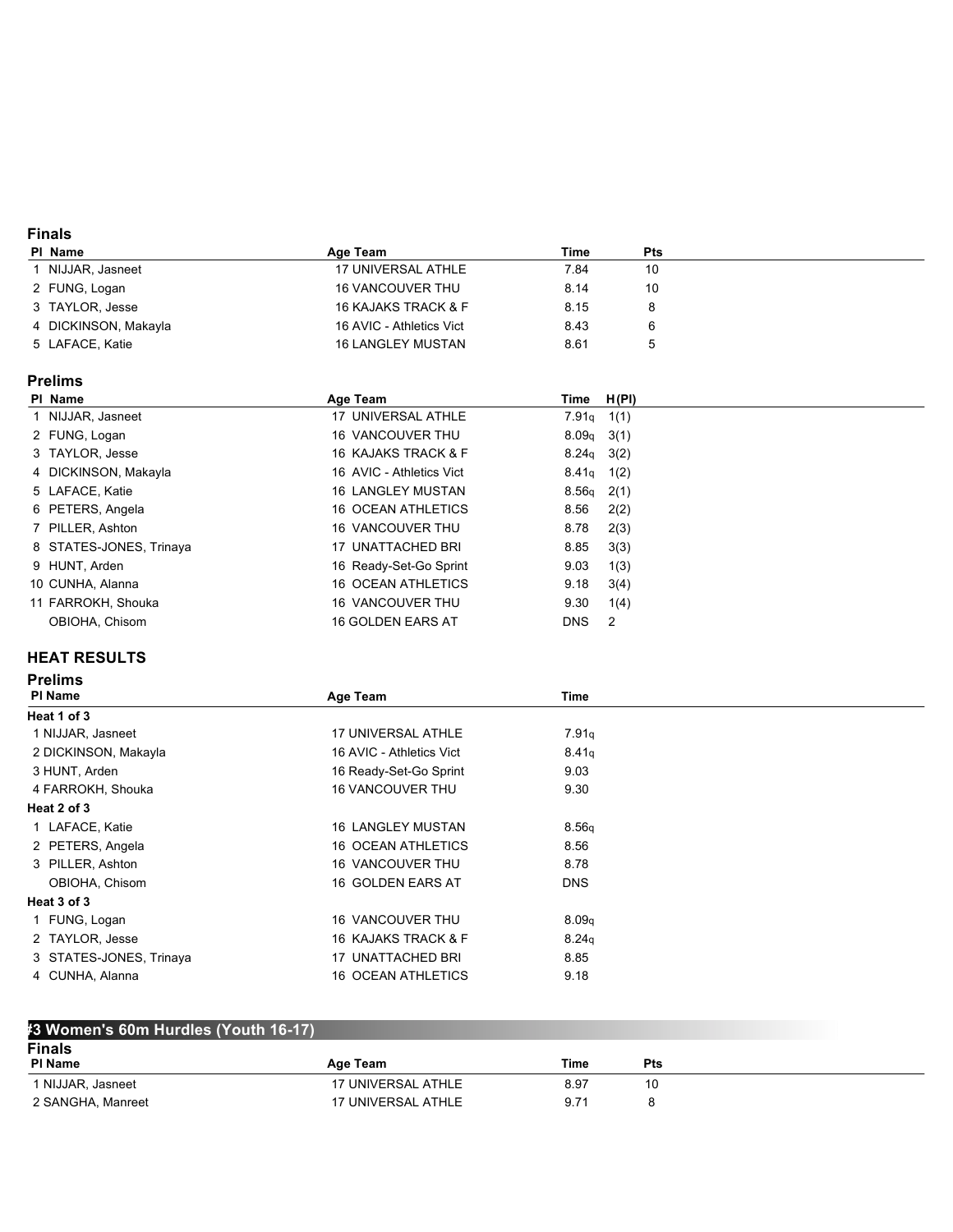| <b>Prelims</b><br><b>PI Name</b> | Age Team           | Time  |  |
|----------------------------------|--------------------|-------|--|
| 1 NIJJAR, Jasneet                | 17 UNIVERSAL ATHLE | 8.97q |  |
| 2 SANGHA, Manreet                | 17 UNIVERSAL ATHLE | 9.79a |  |

| #60 Women's 300 Meters (Youth 16-17) |                          |             |             |  |
|--------------------------------------|--------------------------|-------------|-------------|--|
| <b>PI Name</b>                       | Age Team                 | Time        | H (PI) Pts  |  |
| 1 WESOLOWSKI, Gabrielle              | 17 CALTAF ATHLETIC       | 42.72       | 1(1)<br>10  |  |
| 2 FUNG, Logan                        | <b>16 VANCOUVER THU</b>  | 43.67       | 1(2)<br>-10 |  |
| 3 SMITH, Cayla                       | 17 OCEAN ATHLETICS       | 44.05       | 1(3)<br>8   |  |
| 4 DICKINSON, Makayla                 | 16 AVIC - Athletics Vict | 44.72       | 1(4)<br>8   |  |
| 5 MALMQUIST, Katelyn                 | 16 Burnaby Striders Tra  | 45.47       | 1(5)<br>6   |  |
| 6 PILLER, Ashton                     | <b>16 VANCOUVER THU</b>  | 47.08       | 2(1)<br>5   |  |
| 7 STATES-JONES, Trinaya              | 17 UNATTACHED BRI        | 49.87       | 2(2)<br>6   |  |
| 8 FARROKH, Shouka                    | <b>16 VANCOUVER THU</b>  | 50.16       | 2(3)<br>4   |  |
| 9 HANNAFORD, Emma                    | <b>16 LANGLEY MUSTAN</b> | 53.41       | 2(4)<br>3   |  |
| COSCO, Danielle                      | 17 KAJAKS TRACK & F      | <b>DNS</b>  | 2           |  |
| <b>SECTION RESULTS</b>               |                          |             |             |  |
| PI Name                              | Age Team                 | <b>Time</b> |             |  |
| Section 1 of 2                       |                          |             |             |  |
| 1 WESOLOWSKI, Gabrielle              | 17 CALTAF ATHLETIC       | 42.72       |             |  |
|                                      |                          |             |             |  |
| 2 FUNG, Logan                        | 16 VANCOUVER THU         | 43.67       |             |  |
| 3 SMITH, Cayla                       | 17 OCEAN ATHLETICS       | 44.05       |             |  |
| 4 DICKINSON, Makayla                 | 16 AVIC - Athletics Vict | 44.72       |             |  |
| 5 MALMQUIST, Katelyn                 | 16 Burnaby Striders Tra  | 45.47       |             |  |
| Section 2 of 2                       |                          |             |             |  |
| 1 PILLER, Ashton                     | <b>16 VANCOUVER THU</b>  | 47.08       |             |  |
| 2 STATES-JONES, Trinaya              | 17 UNATTACHED BRI        | 49.87       |             |  |
| 3 FARROKH, Shouka                    | <b>16 VANCOUVER THU</b>  | 50.16       |             |  |
| 4 HANNAFORD, Emma                    | <b>16 LANGLEY MUSTAN</b> | 53.41       |             |  |

| #27 Women's 600 Meters (Youth 16-17)  |                           |         |            |  |
|---------------------------------------|---------------------------|---------|------------|--|
| <b>PI Name</b>                        | Age Team                  | l ime   | <b>Pts</b> |  |
| 1 SMITH, Cayla                        | <b>17 OCEAN ATHLETICS</b> | 1:44.05 | 10         |  |
| 2 WESOLOWSKI, Gabrielle               | <b>17 CALTAF ATHLETIC</b> | 1:44.25 | 8          |  |
| 3 BAZIW, Bridgett                     | 17 VANCOUVER OLY          | 1:49.28 | 6          |  |
| 4 FRIESEN, Emily                      | 16 Mid Island Distance    | 1:52.15 | 10         |  |
|                                       |                           |         |            |  |
| #38 Women's 1000 Meters (Youth 16-17) |                           |         |            |  |
| <b>PI Name</b>                        | Age Team                  | l ime   | <b>Pts</b> |  |
| 1 MORTIMER, Rachel                    | <b>17 UNATTACHED BRI</b>  | 3:16.58 | 10         |  |
| 2 MILIC, Hannah                       | 17 OCEAN ATHLETICS        | 3:16.95 | 8          |  |
| 3 HANNAFORD, Emma                     | <b>16 LANGLEY MUSTAN</b>  | 4:00.70 | 10         |  |
|                                       |                           |         |            |  |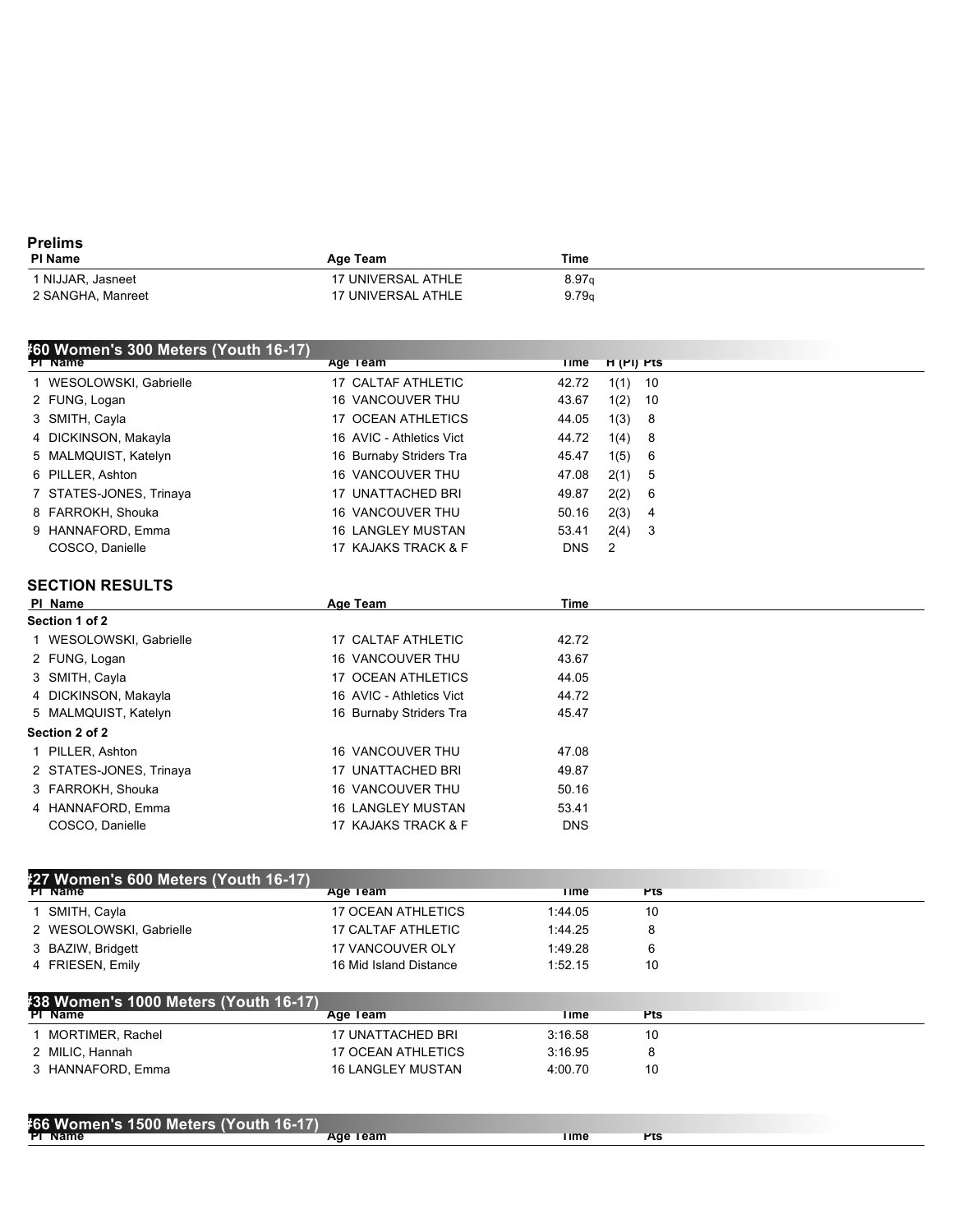| 1 OCEAN ATHLETICS (A)                    |                           |         | 1:56.00 |  |  |  |
|------------------------------------------|---------------------------|---------|---------|--|--|--|
| PI Team                                  |                           |         | Time    |  |  |  |
| #72 Women's 4 x 200m Relay (Youth 16-17) |                           |         |         |  |  |  |
| 3 FRIESEN, Emily                         | 16 Mid Island Distance    | 5:33.22 |         |  |  |  |
|                                          |                           |         |         |  |  |  |
| 2 MACGOWAN, Emily                        | 17 VANCOUVER THU          | 5:30.29 | 10      |  |  |  |
| KOBYLANSKI, Maya                         | <b>16 OCEAN ATHLETICS</b> | 5:08.88 | 10      |  |  |  |

2 VANCOUVER THUNDERBIRDS (A) 2:05.00

# **IEN'S U16**

| <b>Finals</b><br>PI Name<br>Age Team<br><b>Time</b><br>Pts<br>15 UNIVERSAL ATHLE<br>1 GIBBS, Mitchell<br>7.49<br>10<br><b>15 OCEAN ATHLETICS</b><br>7.52<br>8<br>2 JIANG, Roy<br>15 VANCOUVER OLY<br>3 MA, Quan Ting Thomas<br>7.52<br>6<br>15 KAJAKS TRACK & F<br>4 PANESAR, Harvir<br>7.56<br>5<br>14 Burnaby Striders Tra<br>5 HSU, Brandon<br>7.78<br>10<br><b>Prelims</b><br><b>PI Name</b><br>Age Team<br>H(PI)<br>Time<br>1 MA, Quan Ting Thomas<br>15 VANCOUVER OLY<br>7.50q<br>3(1)<br>15 UNIVERSAL ATHLE<br>7.52q<br>2 GIBBS, Mitchell<br>3(2)<br>15 OCEAN ATHLETICS<br>3 JIANG, Roy<br>7.55q<br>4(1)<br>15 KAJAKS TRACK & F<br>4 PANESAR, Harvir<br>7.62 <sub>q</sub><br>2(1)<br>5 HSU, Brandon<br>14 Burnaby Striders Tra<br>7.80q<br>3(3)<br><b>15 UNIVERSAL ATHLE</b><br>6 ANIAMAKA, Praise<br>7.89<br>4(2)<br>14 OCEAN ATHLETICS<br>7 SHEN, Ajax<br>7.91<br>1(1)<br><b>15 OCEAN ATHLETICS</b><br>8 PEDERSON, Adam<br>7.96<br>1(2)<br>9 PAVLOVIC, Nicholas<br><b>14 OCEAN ATHLETICS</b><br>7.99<br>2(2)<br>14 VANCOUVER THU<br>10 LIN, Jeffery<br>8.24<br>1(3)<br><b>15 UNIVERSAL ATHLE</b><br>8.56<br>11 SILLARS, Taylor<br>2(3)<br>12 BIRADE, Carter<br>15 Ready-Set-Go Sprint<br>8.60<br>4(3)<br><b>14 LANGLEY MUSTAN</b><br>13 BATES-MONTOYA, Dominic<br>8.68<br>1(4)<br>14 LANGLEY MUSTAN<br>8.76<br>14 MARTINI, Ryder<br>2(4)<br><b>15 LANGLEY MUSTAN</b><br>8.92<br>15 WHITE, Nicholas<br>4(4)<br>14 OCEAN ATHLETICS<br>16 DENMAN, Justen<br>8.96<br>3(4)<br><b>HEAT RESULTS</b><br><b>Prelims</b><br><b>PI Name</b><br><b>Time</b><br>Age Team<br>Heat 1 of 4 |  |
|-------------------------------------------------------------------------------------------------------------------------------------------------------------------------------------------------------------------------------------------------------------------------------------------------------------------------------------------------------------------------------------------------------------------------------------------------------------------------------------------------------------------------------------------------------------------------------------------------------------------------------------------------------------------------------------------------------------------------------------------------------------------------------------------------------------------------------------------------------------------------------------------------------------------------------------------------------------------------------------------------------------------------------------------------------------------------------------------------------------------------------------------------------------------------------------------------------------------------------------------------------------------------------------------------------------------------------------------------------------------------------------------------------------------------------------------------------------------------------------------------------------------------------------------------------------------------------------|--|
|                                                                                                                                                                                                                                                                                                                                                                                                                                                                                                                                                                                                                                                                                                                                                                                                                                                                                                                                                                                                                                                                                                                                                                                                                                                                                                                                                                                                                                                                                                                                                                                     |  |
|                                                                                                                                                                                                                                                                                                                                                                                                                                                                                                                                                                                                                                                                                                                                                                                                                                                                                                                                                                                                                                                                                                                                                                                                                                                                                                                                                                                                                                                                                                                                                                                     |  |
|                                                                                                                                                                                                                                                                                                                                                                                                                                                                                                                                                                                                                                                                                                                                                                                                                                                                                                                                                                                                                                                                                                                                                                                                                                                                                                                                                                                                                                                                                                                                                                                     |  |
|                                                                                                                                                                                                                                                                                                                                                                                                                                                                                                                                                                                                                                                                                                                                                                                                                                                                                                                                                                                                                                                                                                                                                                                                                                                                                                                                                                                                                                                                                                                                                                                     |  |
|                                                                                                                                                                                                                                                                                                                                                                                                                                                                                                                                                                                                                                                                                                                                                                                                                                                                                                                                                                                                                                                                                                                                                                                                                                                                                                                                                                                                                                                                                                                                                                                     |  |
|                                                                                                                                                                                                                                                                                                                                                                                                                                                                                                                                                                                                                                                                                                                                                                                                                                                                                                                                                                                                                                                                                                                                                                                                                                                                                                                                                                                                                                                                                                                                                                                     |  |
|                                                                                                                                                                                                                                                                                                                                                                                                                                                                                                                                                                                                                                                                                                                                                                                                                                                                                                                                                                                                                                                                                                                                                                                                                                                                                                                                                                                                                                                                                                                                                                                     |  |
|                                                                                                                                                                                                                                                                                                                                                                                                                                                                                                                                                                                                                                                                                                                                                                                                                                                                                                                                                                                                                                                                                                                                                                                                                                                                                                                                                                                                                                                                                                                                                                                     |  |
|                                                                                                                                                                                                                                                                                                                                                                                                                                                                                                                                                                                                                                                                                                                                                                                                                                                                                                                                                                                                                                                                                                                                                                                                                                                                                                                                                                                                                                                                                                                                                                                     |  |
|                                                                                                                                                                                                                                                                                                                                                                                                                                                                                                                                                                                                                                                                                                                                                                                                                                                                                                                                                                                                                                                                                                                                                                                                                                                                                                                                                                                                                                                                                                                                                                                     |  |
|                                                                                                                                                                                                                                                                                                                                                                                                                                                                                                                                                                                                                                                                                                                                                                                                                                                                                                                                                                                                                                                                                                                                                                                                                                                                                                                                                                                                                                                                                                                                                                                     |  |
|                                                                                                                                                                                                                                                                                                                                                                                                                                                                                                                                                                                                                                                                                                                                                                                                                                                                                                                                                                                                                                                                                                                                                                                                                                                                                                                                                                                                                                                                                                                                                                                     |  |
|                                                                                                                                                                                                                                                                                                                                                                                                                                                                                                                                                                                                                                                                                                                                                                                                                                                                                                                                                                                                                                                                                                                                                                                                                                                                                                                                                                                                                                                                                                                                                                                     |  |
|                                                                                                                                                                                                                                                                                                                                                                                                                                                                                                                                                                                                                                                                                                                                                                                                                                                                                                                                                                                                                                                                                                                                                                                                                                                                                                                                                                                                                                                                                                                                                                                     |  |
|                                                                                                                                                                                                                                                                                                                                                                                                                                                                                                                                                                                                                                                                                                                                                                                                                                                                                                                                                                                                                                                                                                                                                                                                                                                                                                                                                                                                                                                                                                                                                                                     |  |
|                                                                                                                                                                                                                                                                                                                                                                                                                                                                                                                                                                                                                                                                                                                                                                                                                                                                                                                                                                                                                                                                                                                                                                                                                                                                                                                                                                                                                                                                                                                                                                                     |  |
|                                                                                                                                                                                                                                                                                                                                                                                                                                                                                                                                                                                                                                                                                                                                                                                                                                                                                                                                                                                                                                                                                                                                                                                                                                                                                                                                                                                                                                                                                                                                                                                     |  |
|                                                                                                                                                                                                                                                                                                                                                                                                                                                                                                                                                                                                                                                                                                                                                                                                                                                                                                                                                                                                                                                                                                                                                                                                                                                                                                                                                                                                                                                                                                                                                                                     |  |
|                                                                                                                                                                                                                                                                                                                                                                                                                                                                                                                                                                                                                                                                                                                                                                                                                                                                                                                                                                                                                                                                                                                                                                                                                                                                                                                                                                                                                                                                                                                                                                                     |  |
|                                                                                                                                                                                                                                                                                                                                                                                                                                                                                                                                                                                                                                                                                                                                                                                                                                                                                                                                                                                                                                                                                                                                                                                                                                                                                                                                                                                                                                                                                                                                                                                     |  |
|                                                                                                                                                                                                                                                                                                                                                                                                                                                                                                                                                                                                                                                                                                                                                                                                                                                                                                                                                                                                                                                                                                                                                                                                                                                                                                                                                                                                                                                                                                                                                                                     |  |
|                                                                                                                                                                                                                                                                                                                                                                                                                                                                                                                                                                                                                                                                                                                                                                                                                                                                                                                                                                                                                                                                                                                                                                                                                                                                                                                                                                                                                                                                                                                                                                                     |  |
|                                                                                                                                                                                                                                                                                                                                                                                                                                                                                                                                                                                                                                                                                                                                                                                                                                                                                                                                                                                                                                                                                                                                                                                                                                                                                                                                                                                                                                                                                                                                                                                     |  |
|                                                                                                                                                                                                                                                                                                                                                                                                                                                                                                                                                                                                                                                                                                                                                                                                                                                                                                                                                                                                                                                                                                                                                                                                                                                                                                                                                                                                                                                                                                                                                                                     |  |
|                                                                                                                                                                                                                                                                                                                                                                                                                                                                                                                                                                                                                                                                                                                                                                                                                                                                                                                                                                                                                                                                                                                                                                                                                                                                                                                                                                                                                                                                                                                                                                                     |  |
|                                                                                                                                                                                                                                                                                                                                                                                                                                                                                                                                                                                                                                                                                                                                                                                                                                                                                                                                                                                                                                                                                                                                                                                                                                                                                                                                                                                                                                                                                                                                                                                     |  |
|                                                                                                                                                                                                                                                                                                                                                                                                                                                                                                                                                                                                                                                                                                                                                                                                                                                                                                                                                                                                                                                                                                                                                                                                                                                                                                                                                                                                                                                                                                                                                                                     |  |
|                                                                                                                                                                                                                                                                                                                                                                                                                                                                                                                                                                                                                                                                                                                                                                                                                                                                                                                                                                                                                                                                                                                                                                                                                                                                                                                                                                                                                                                                                                                                                                                     |  |
| <b>14 OCEAN ATHLETICS</b><br>7.91<br>1 SHEN, Ajax                                                                                                                                                                                                                                                                                                                                                                                                                                                                                                                                                                                                                                                                                                                                                                                                                                                                                                                                                                                                                                                                                                                                                                                                                                                                                                                                                                                                                                                                                                                                   |  |
| 15 OCEAN ATHLETICS<br>2 PEDERSON, Adam<br>7.96                                                                                                                                                                                                                                                                                                                                                                                                                                                                                                                                                                                                                                                                                                                                                                                                                                                                                                                                                                                                                                                                                                                                                                                                                                                                                                                                                                                                                                                                                                                                      |  |
| 14 VANCOUVER THU<br>8.24<br>3 LIN, Jeffery                                                                                                                                                                                                                                                                                                                                                                                                                                                                                                                                                                                                                                                                                                                                                                                                                                                                                                                                                                                                                                                                                                                                                                                                                                                                                                                                                                                                                                                                                                                                          |  |

4 BATES-MONTOYA, Dominic 14 LANGLEY MUSTAN 8.68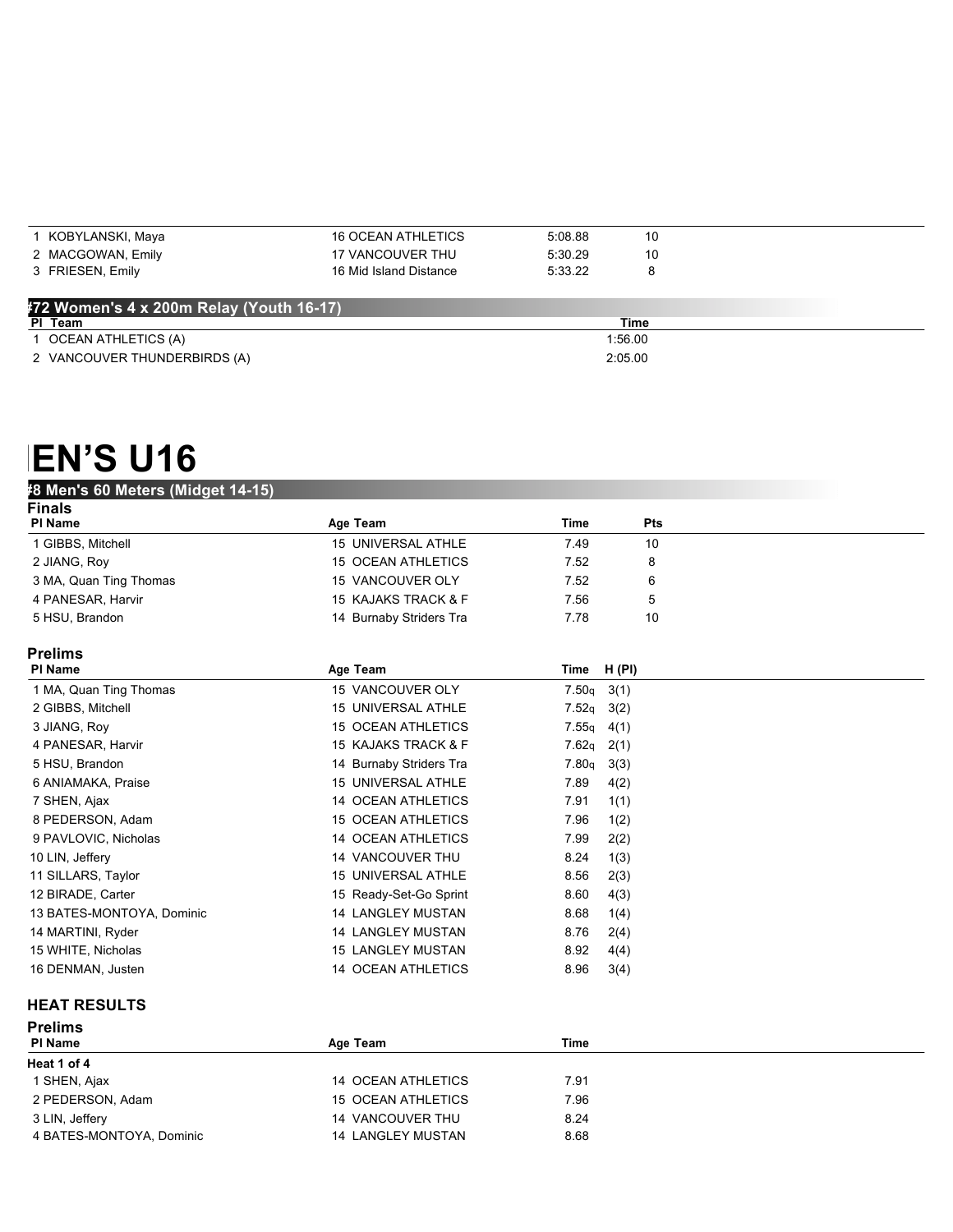| Heat 2 of 4            |                           |       |  |  |  |  |
|------------------------|---------------------------|-------|--|--|--|--|
| 1 PANESAR, Harvir      | 15 KAJAKS TRACK & F       | 7.62q |  |  |  |  |
| 2 PAVLOVIC, Nicholas   | 14 OCEAN ATHLETICS        | 7.99  |  |  |  |  |
| 3 SILLARS, Taylor      | <b>15 UNIVERSAL ATHLE</b> | 8.56  |  |  |  |  |
| 4 MARTINI, Ryder       | <b>14 LANGLEY MUSTAN</b>  | 8.76  |  |  |  |  |
| Heat 3 of 4            |                           |       |  |  |  |  |
| 1 MA, Quan Ting Thomas | 15 VANCOUVER OLY          | 7.50q |  |  |  |  |
| 2 GIBBS, Mitchell      | <b>15 UNIVERSAL ATHLE</b> | 7.52q |  |  |  |  |
| 3 HSU, Brandon         | 14 Burnaby Striders Tra   | 7.80q |  |  |  |  |
| 4 DENMAN, Justen       | 14 OCEAN ATHLETICS        | 8.96  |  |  |  |  |
| Heat 4 of 4            |                           |       |  |  |  |  |
| 1 JIANG, Roy           | <b>15 OCEAN ATHLETICS</b> | 7.55q |  |  |  |  |
| 2 ANIAMAKA, Praise     | <b>15 UNIVERSAL ATHLE</b> | 7.89  |  |  |  |  |
| 3 BIRADE, Carter       | 15 Ready-Set-Go Sprint    | 8.60  |  |  |  |  |
| 4 WHITE, Nicholas      | <b>15 LANGLEY MUSTAN</b>  | 8.92  |  |  |  |  |

### **#2 Men's 60m Hurdles (Midget 14-15)**

| <b>Finals</b>          |                           |      |     |  |  |  |
|------------------------|---------------------------|------|-----|--|--|--|
| PI Name                | Age Team                  | Time | Pts |  |  |  |
| 1 MA, Quan Ting Thomas | <b>15 VANCOUVER OLY</b>   | 8.73 | 10  |  |  |  |
| 2 CHEUNG, Terence      | <b>14 VANCOUVER THU</b>   | 9.04 | 8   |  |  |  |
| 3 ANIAMAKA, Praise     | <b>15 UNIVERSAL ATHLE</b> | 9.08 | 6   |  |  |  |
| 4 PEDERSON, Adam       | <b>15 OCEAN ATHLETICS</b> | 9.27 | 5   |  |  |  |
| 5 SILLARS, Taylor      | <b>15 UNIVERSAL ATHLE</b> | 9.81 | 4   |  |  |  |
|                        |                           |      |     |  |  |  |

### **Prelims**

| <b>PI Name</b>       | Age Team                  | Time         | H (PI) |  |
|----------------------|---------------------------|--------------|--------|--|
| MA, Quan Ting Thomas | <b>15 VANCOUVER OLY</b>   | $8.92q$ 2(1) |        |  |
| ANIAMAKA, Praise     | <b>15 UNIVERSAL ATHLE</b> | $9.07q$ 2(2) |        |  |
| PEDERSON, Adam       | <b>15 OCEAN ATHLETICS</b> | $9.35q$ 2(3) |        |  |
| CHEUNG, Terence      | <b>14 VANCOUVER THU</b>   | $9.39q$ 1(1) |        |  |
| SILLARS, Taylor      | 15 UNIVERSAL ATHLE        | $9.77q$ 1(2) |        |  |
| BIRADE, Carter       | 15 Ready-Set-Go Sprint    | 10.35        | 1(3)   |  |

#### **HEAT RESULTS**

| <b>Prelims</b>         |                           |                   |
|------------------------|---------------------------|-------------------|
| <b>PI Name</b>         | Age Team                  | Time              |
| Heat 1 of 2            |                           |                   |
| 1 CHEUNG, Terence      | <b>14 VANCOUVER THU</b>   | 9.39q             |
| 2 SILLARS, Taylor      | <b>15 UNIVERSAL ATHLE</b> | 9.77q             |
| 3 BIRADE, Carter       | 15 Ready-Set-Go Sprint    | 10.35             |
| Heat 2 of 2            |                           |                   |
| 1 MA, Quan Ting Thomas | <b>15 VANCOUVER OLY</b>   | 8.92q             |
| 2 ANIAMAKA, Praise     | <b>15 UNIVERSAL ATHLE</b> | 9.07 <sub>q</sub> |
| 3 PEDERSON, Adam       | <b>15 OCEAN ATHLETICS</b> | 9.35q             |

### **#44 Men's 300 Meters (Midget 14-15)**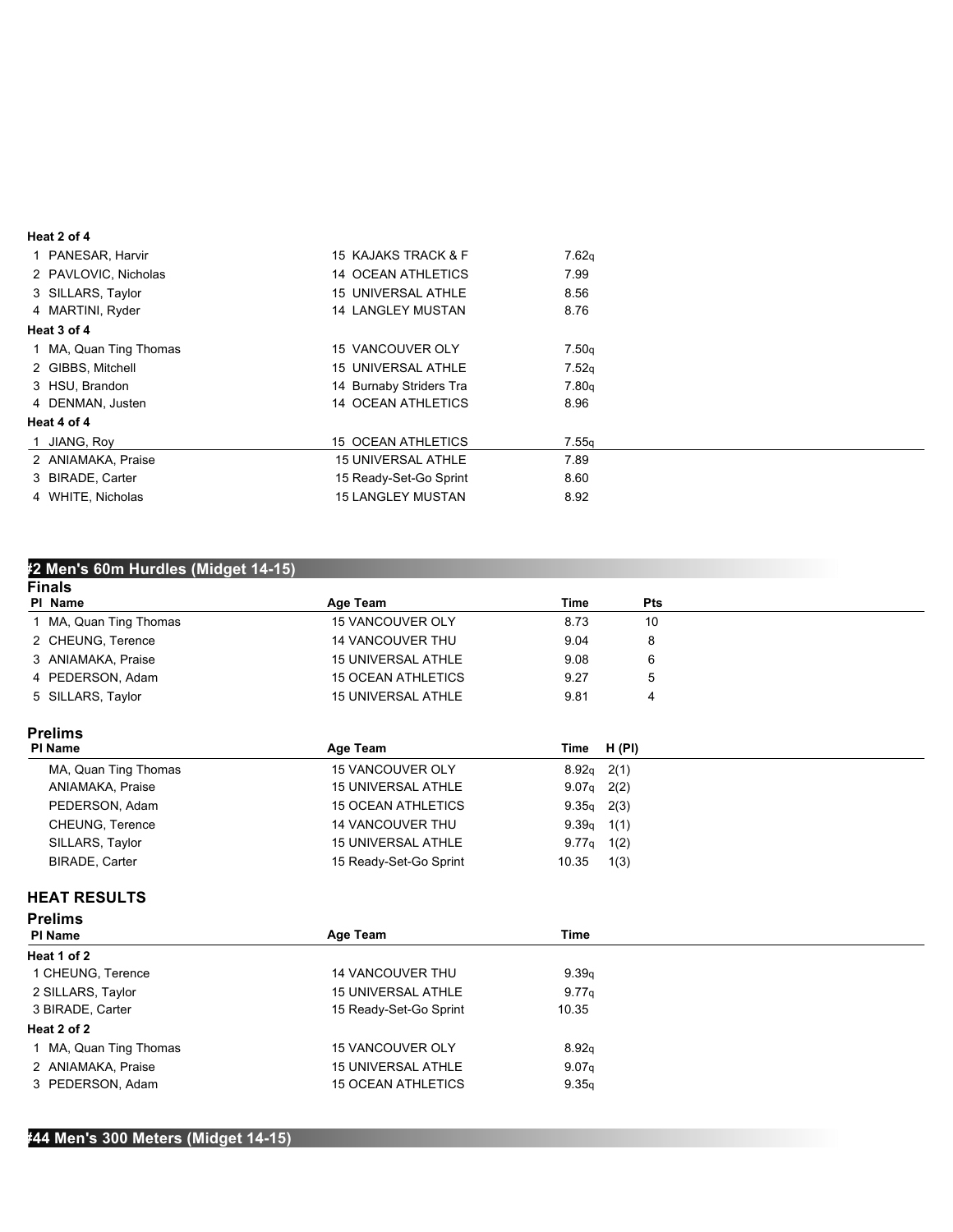| PI Name                   | Age Team                 | Time  | H (PI) Pts |
|---------------------------|--------------------------|-------|------------|
| 1 ERICKSON, Matti         | 15 Kootenay Chaos Tra    | 39.83 | 2(1)<br>10 |
| 2 ANIAMAKA, Praise        | 15 UNIVERSAL ATHLE       | 39.84 | 2(2)<br>8  |
| 3 CHEUNG, Terence         | 14 VANCOUVER THU         | 40.30 | 2(3)<br>6  |
| 4 PANESAR, Harvir         | 15 KAJAKS TRACK & F      | 40.92 | 3(1)<br>5  |
| 5 PAVLOVIC, Nicholas      | 14 OCEAN ATHLETICS       | 41.73 | 2(4)<br>10 |
| 6 BATES, Josh             | 15 Ready-Set-Go Sprint   | 41.85 | 2(5)<br>4  |
| 7 SHEN, Ajax              | 14 OCEAN ATHLETICS       | 42.53 | 1(1)<br>3  |
| 8 LIN, Jeffery            | 14 VANCOUVER THU         | 42.88 | 1(2)<br>8  |
| 9 CHASE, Cameron          | 15 Ready-Set-Go Sprint   | 42.94 | 1(3)<br>2  |
| 10 HSU, Brandon           | 14 Burnaby Striders Tra  | 43.75 | 3(2)<br>6  |
| 11 LATURNUS, Cameron      | 15 Mid Island Distance   | 44.79 | 1(4)<br>1  |
| 12 WHITE, Nicholas        | <b>15 LANGLEY MUSTAN</b> | 46.15 | 3(3)       |
| 13 MARSH, Edward          | 14 VANCOUVER THU         | 46.47 | 1(5)<br>5  |
| 14 BATES-MONTOYA, Dominic | 14 LANGLEY MUSTAN        | 47.08 | 3(4)<br>4  |
| 15 MARTINI, Ryder         | <b>14 LANGLEY MUSTAN</b> | 48.12 | 3(5)<br>3  |
| <b>SECTION RESULTS</b>    |                          |       |            |
| <b>PI Name</b>            | Age Team                 | Time  |            |
| Section 1 of 3            |                          |       |            |
| 1 SHEN, Ajax              | 14 OCEAN ATHLETICS       | 42.53 |            |
| 2 LIN, Jeffery            | 14 VANCOUVER THU         | 42.88 |            |
| 3 CHASE, Cameron          | 15 Ready-Set-Go Sprint   | 42.94 |            |
| 4 LATURNUS, Cameron       | 15 Mid Island Distance   | 44.79 |            |
| 5 MARSH, Edward           | 14 VANCOUVER THU         | 46.47 |            |
| Section 2 of 3            |                          |       |            |
| 1 ERICKSON, Matti         | 15 Kootenay Chaos Tra    | 39.83 |            |
| 2 ANIAMAKA, Praise        | 15 UNIVERSAL ATHLE       | 39.84 |            |
| 3 CHEUNG, Terence         | <b>14 VANCOUVER THU</b>  | 40.30 |            |
| 4 PAVLOVIC, Nicholas      | 14 OCEAN ATHLETICS       | 41.73 |            |
| 5 BATES, Josh             | 15 Ready-Set-Go Sprint   | 41.85 |            |
| Section 3 of 3            |                          |       |            |
| 1 PANESAR, Harvir         | 15 KAJAKS TRACK & F      | 40.92 |            |
| 2 HSU, Brandon            | 14 Burnaby Striders Tra  | 43.75 |            |
| 3 WHITE, Nicholas         | <b>15 LANGLEY MUSTAN</b> | 46.15 |            |
| 4 BATES-MONTOYA, Dominic  | <b>14 LANGLEY MUSTAN</b> | 47.08 |            |
| 5 MARTINI, Ryder          | 14 LANGLEY MUSTAN        | 48.12 |            |

| Age Team                  | l ime      | $H(H)$ Pts  |  |
|---------------------------|------------|-------------|--|
| 15 Kootenay Chaos Tra     | 1:28.53    | $1(1)$ 10   |  |
| <b>15 VANCOUVER OLY</b>   | 1:36.41    | 1(2) 8      |  |
| 15 UNIVERSAL ATHLE        | 1:37.05    | 1(3)<br>- 6 |  |
| <b>14 VANCOUVER OLY</b>   | 1:40.01    | $2(1)$ 5    |  |
| <b>14 VANCOUVER THU</b>   | 1:43.70    | $2(2)$ 10   |  |
| <b>14 VANCOUVER THU</b>   | 1:45.41    | 2(3) 8      |  |
| 15 Mid Island Distance    | 1:48.14    | $2(4)$ 4    |  |
| <b>15 ROYAL CITY TRAC</b> | <b>DNS</b> |             |  |
|                           |            |             |  |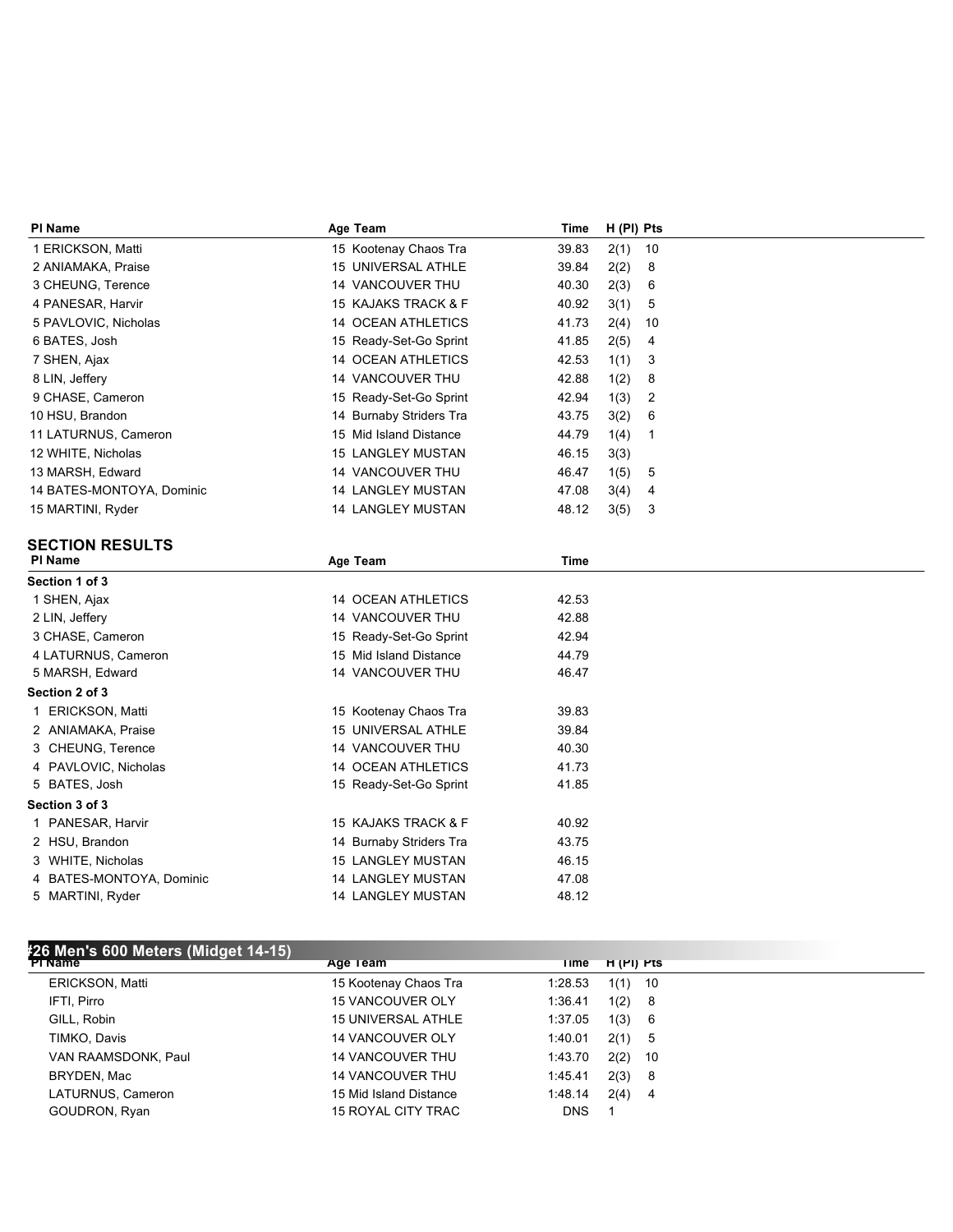| PI Name               | Age Team                  | <b>Time</b> |  |
|-----------------------|---------------------------|-------------|--|
| Section 1 of 2        |                           |             |  |
| ERICKSON, Matti       | 15 Kootenay Chaos Tra     | 1:28.53     |  |
| 2 IFTI, Pirro         | <b>15 VANCOUVER OLY</b>   | 1:36.41     |  |
| 3 GILL, Robin         | <b>15 UNIVERSAL ATHLE</b> | 1:37.05     |  |
| GOUDRON, Ryan         | 15 ROYAL CITY TRAC        | <b>DNS</b>  |  |
| Section 2 of 2        |                           |             |  |
| 1 TIMKO, Davis        | <b>14 VANCOUVER OLY</b>   | 1:40.01     |  |
| 2 VAN RAAMSDONK, Paul | <b>14 VANCOUVER THU</b>   | 1:43.70     |  |
| 3 BRYDEN, Mac         | <b>14 VANCOUVER THU</b>   | 1:45.41     |  |
| 4 LATURNUS, Cameron   | 15 Mid Island Distance    | 1:48.14     |  |
|                       |                           |             |  |

| #40 Men's 1000 Meters (Midget 14-15) |                         |         |     |  |
|--------------------------------------|-------------------------|---------|-----|--|
| <b>PI Name</b>                       | Age Team                | Time    | Pts |  |
| <b>BRITNELL, Marcus</b>              | <b>15 VANCOUVER OLY</b> | 2:56.17 | 10  |  |
| 2 BAKER, Isaac                       | 14 OCEAN ATHLETICS      | 3:12.17 | 10  |  |
| 3 VAN RAAMSDONK, Paul                | 14 VANCOUVER THU        | 3:14.58 | 8   |  |
| GOUDRON, Ryan                        | 15 ROYAL CITY TRAC      | DNS.    |     |  |

| #65 Men's 1200 Meters (Midget 14-15) |                           |             |            |  |  |
|--------------------------------------|---------------------------|-------------|------------|--|--|
| <b>PI Name</b>                       | Age Team                  | <b>Time</b> | <b>Pts</b> |  |  |
| ERICKSON, Matti                      | 15 Kootenay Chaos Tra     | 3:24.51     | 10         |  |  |
| 2 MARSH, Edward                      | <b>14 VANCOUVER THU</b>   | 3:53.64     | 10         |  |  |
| 3 HEALEY, Cameron                    | <b>15 VANCOUVER THU</b>   | 4:05.86     | 8          |  |  |
| 4 HEALEY, Kieran                     | <b>15 VANCOUVER THU</b>   | 4:07.37     | 6          |  |  |
| 5 MIYA, Renaldo                      | <b>14 VANCOUVER THU</b>   | 4:17.42     | 8          |  |  |
| BAKER, Isaac                         | <b>14 OCEAN ATHLETICS</b> | <b>DNS</b>  |            |  |  |
| GOUDRON, Ryan                        | 15 ROYAL CITY TRAC        | <b>DNS</b>  |            |  |  |
|                                      |                           |             |            |  |  |

| #71 Men's 4 x 200m Relay (Midget 14-15) |             |     |  |  |  |  |  |
|-----------------------------------------|-------------|-----|--|--|--|--|--|
| $PT$ eam                                | <b>Time</b> | ۲IS |  |  |  |  |  |
| UNIVERSAL ATHLETICS CLUB (A)            | 1:44.46     | 10  |  |  |  |  |  |
| 2 OCEAN ATHLETICS (A)                   | 1:45.25     |     |  |  |  |  |  |
| 3 VANCOUVER THUNDERBIRDS (A)            | 1:51.29     |     |  |  |  |  |  |
|                                         |             |     |  |  |  |  |  |

| #88 Men's High Jump (Midget 14-15) |                           |      |            |
|------------------------------------|---------------------------|------|------------|
| <b>PI</b> Name                     | Age Team                  | Mark | <b>Pts</b> |
| 1 SILLARS, Taylor                  | <b>15 UNIVERSAL ATHLE</b> | .55m | 10         |

| #77 Men's Shot Put (Midget 14-15) |                         |        |     |
|-----------------------------------|-------------------------|--------|-----|
| <b>PI</b> Name                    | Age Team                | Mark   | Pts |
| OGBEIWI, Michael                  | 14 South Surrey Athleti | 13.37m | 10  |
| 2 ULIANA, Matthew                 | <b>14 VANCOUVER THU</b> | 11.68m | 10  |
| 3 LONGLEY, Ethan                  | 14 South Surrey Athleti | 10.15m | я   |

# **/OMEN'S U16**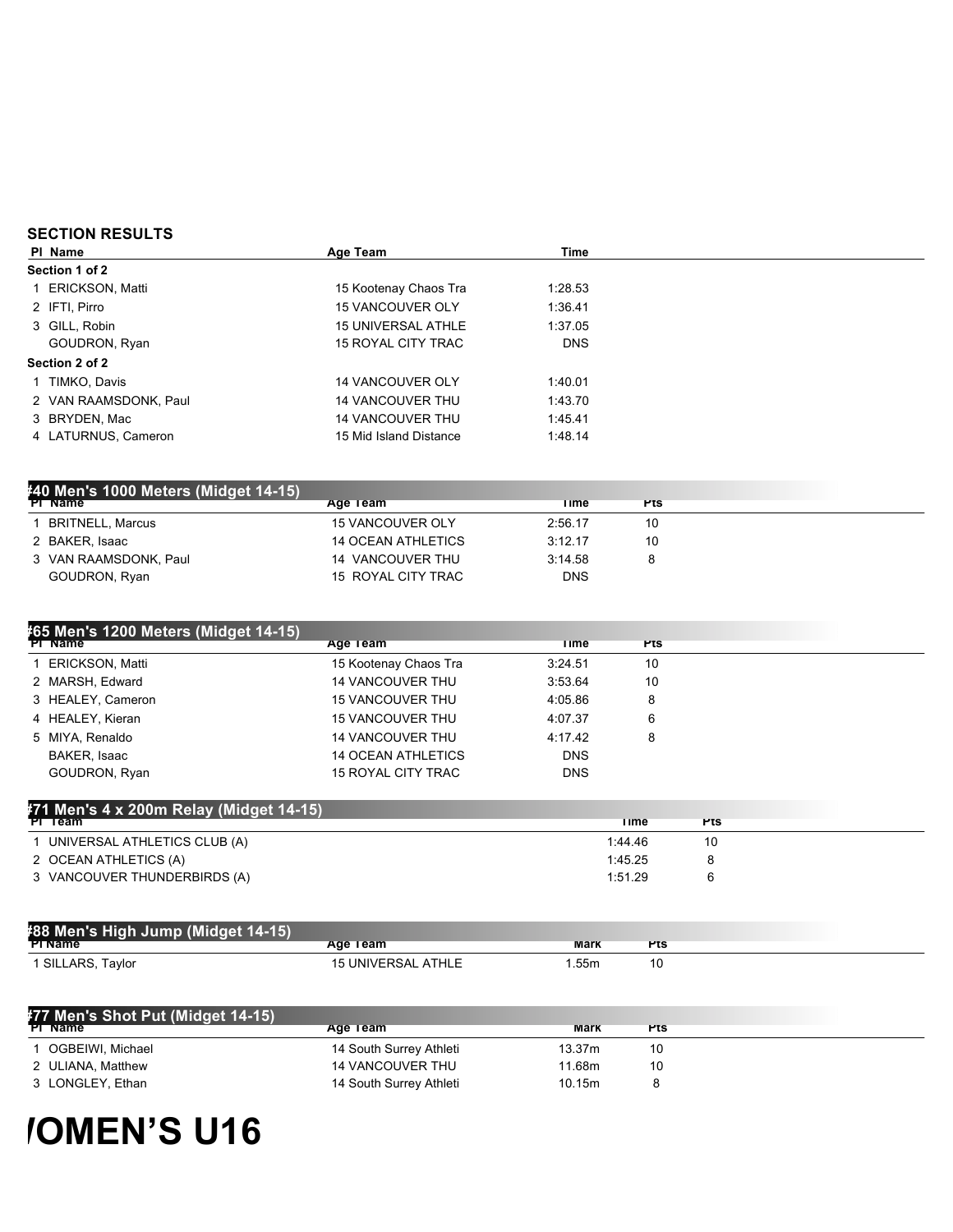#### **#7 Women's 60 Meters (Midget 14-15)**

| <b>Finals</b>         |                           |      |            |  |
|-----------------------|---------------------------|------|------------|--|
| PI Name               | Age Team                  | Time | <b>Pts</b> |  |
| 1 MAINELLA, Estella   | 15 UNIVERSAL ATHLE        | 8.08 | 10         |  |
| 2 ROSS-MCLENNAN, Lola | <b>15 VANCOUVER THU</b>   | 8.13 | 8          |  |
| 3 CUMMINGS, Jaeland   | 14 Burnaby Striders Tra   | 8.31 | 6          |  |
| 4 VLAHOVIC, Krysthina | 14 UNIVERSAL ATHLE        | 8.46 | 10         |  |
| 5 BORNTRAEGER, Kaylie | <b>15 OCEAN ATHLETICS</b> | 8.63 | 5          |  |
| <b>Prelims</b>        |                           |      |            |  |

| PI Name               | Age Team                     | Time       | H (PI) |
|-----------------------|------------------------------|------------|--------|
| 1 MAINELLA, Estella   | 15 UNIVERSAL ATHLE           | 8.04q      | 2(1)   |
| 2 ROSS-MCLENNAN, Lola | 15 VANCOUVER THU             | 8.12q      | 2(2)   |
| 3 CUMMINGS, Jaeland   | 14 Burnaby Striders Tra      | 8.40q      | 1(1)   |
| 4 VLAHOVIC, Krysthina | <b>14 UNIVERSAL ATHLE</b>    | 8.42q      | 4(1)   |
| 5 BORNTRAEGER, Kaylie | 15 OCEAN ATHLETICS           | 8.46q      | 1(2)   |
| 6 AITKEN, Sophia      | 14 VANCOUVER THU             | 8.53       | 4(2)   |
| 7 KANG, Karman        | <b>15 UNIVERSAL ATHLE</b>    | 8.60       | 3(1)   |
| 8 ROBERTSON, Veronica | <b>15 LANGLEY MUSTAN</b>     | 8.64       | 4(3)   |
| 9 BLAKER, Jordan      | <b>14 LANGLEY MUSTAN</b>     | 8.66       | 4(4)   |
| 10 WYLIE, Morgan      | <b>14 LANGLEY MUSTAN</b>     | 8.80       | 1(3)   |
| 11 GEHERAN, Amelia    | 15 VANCOUVER THU             | 8.81       | 1(4)   |
| 12 KAMACHI, Audrey    | 15 VANCOUVER THU             | 8.84       | 3(2)   |
| 13 TSANG, Natalie     | <b>VANCOUVER THU</b><br>15   | 8.90       | 1(5)   |
| 14 REYNOLDS, Isabelle | 15 VANCOUVER THU             | 8.91       | 2(3)   |
| 15 BOYKO, Tayja       | <b>14 LANGLEY MUSTAN</b>     | 8.95       | 2(4)   |
| 16 FEDDER, Leah       | 15 VANCOUVER THU             | 9.07       | 3(3)   |
| 17 KENG, Katherine    | <b>14 VANCOUVER THU</b>      | 9.10       | 3(4)   |
| 18 VAN ARKEL, Anneke  | <b>OCEAN ATHLETICS</b><br>15 | 9.13       | 2(5)   |
| 19 SAAD, Clara        | 15 WEST VANCOUVE             | 9.55       | 4(5)   |
| COLWELL, Tatum        | <b>15 LANGLEY MUSTAN</b>     | <b>DNS</b> | 3      |

### **HEAT RESULTS**

| <b>Prelims</b>        |                           |             |  |
|-----------------------|---------------------------|-------------|--|
| <b>PI Name</b>        | Age Team                  | <b>Time</b> |  |
| Heat 1 of 4           |                           |             |  |
| 1 CUMMINGS, Jaeland   | 14 Burnaby Striders Tra   | 8.40q       |  |
| 2 BORNTRAEGER, Kaylie | <b>15 OCEAN ATHLETICS</b> | 8.46q       |  |
| 3 WYLIE, Morgan       | <b>14 LANGLEY MUSTAN</b>  | 8.80        |  |
| 4 GEHERAN, Amelia     | <b>15 VANCOUVER THU</b>   | 8.81        |  |
| 5 TSANG, Natalie      | <b>15 VANCOUVER THU</b>   | 8.90        |  |
| Heat 2 of 4           |                           |             |  |
| 1 MAINELLA, Estella   | <b>15 UNIVERSAL ATHLE</b> | 8.04q       |  |
| 2 ROSS-MCLENNAN, Lola | <b>15 VANCOUVER THU</b>   | 8.12q       |  |
| 3 REYNOLDS, Isabelle  | <b>15 VANCOUVER THU</b>   | 8.91        |  |
| 4 BOYKO, Tayja        | <b>14 LANGLEY MUSTAN</b>  | 8.95        |  |
| 5 VAN ARKEL, Anneke   | <b>15 OCEAN ATHLETICS</b> | 9.13        |  |
| Heat 3 of 4           |                           |             |  |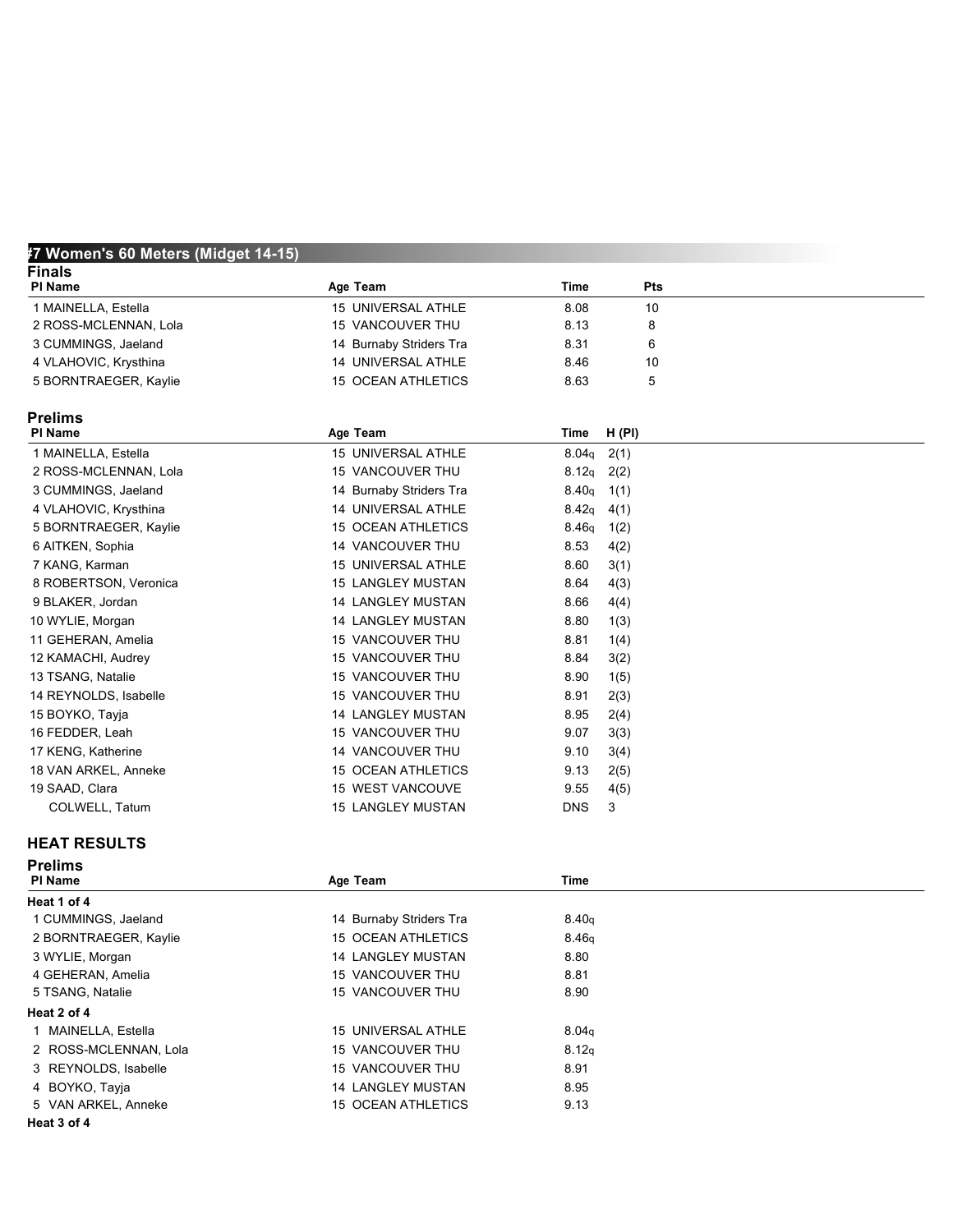#### **#7 Women's 60 Meters (Midget 14-15) (cont'd)**

| <b>Prelims</b>        |                           |            |  |
|-----------------------|---------------------------|------------|--|
| PI Name               | Age Team                  | Time       |  |
| 1 KANG, Karman        | 15 UNIVERSAL ATHLE        | 8.60       |  |
| 2 KAMACHI, Audrey     | <b>15 VANCOUVER THU</b>   | 8.84       |  |
| 3 FEDDER, Leah        | <b>15 VANCOUVER THU</b>   | 9.07       |  |
| 4 KENG, Katherine     | <b>14 VANCOUVER THU</b>   | 9.10       |  |
| COLWELL, Tatum        | <b>15 LANGLEY MUSTAN</b>  | <b>DNS</b> |  |
| Heat 4 of 4           |                           |            |  |
| 1 VLAHOVIC, Krysthina | <b>14 UNIVERSAL ATHLE</b> | 8.42q      |  |
| 2 AITKEN, Sophia      | <b>14 VANCOUVER THU</b>   | 8.53       |  |
| 3 ROBERTSON, Veronica | <b>15 LANGLEY MUSTAN</b>  | 8.64       |  |
| 4 BLAKER, Jordan      | <b>14 LANGLEY MUSTAN</b>  | 8.66       |  |
| 5 SAAD, Clara         | 15 WEST VANCOUVE          | 9.55       |  |

### **#43 Women's 300 Meters (Midget 14-15)**

| <b>PI Name</b>         | Age Team                   | Time       | $H$ (PI) Pts |    |  |
|------------------------|----------------------------|------------|--------------|----|--|
| 1 BORNTRAEGER, Kaylie  | <b>15 OCEAN ATHLETICS</b>  | 44.19      | 5(1)         | 10 |  |
| 2 ROSS-MCLENNAN, Lola  | 15 VANCOUVER THU           | 44.27      | 2(1)         | 8  |  |
| 3 AITKEN, Sophia       | 14 VANCOUVER THU           | 45.53      | 3(1)         | 10 |  |
| 4 CUMMINGS, Jaeland    | 14 Burnaby Striders Tra    | 46.02      | 3(2)         | 6  |  |
| 5 TAYLOR, Sophie       | <b>15 VANCOUVER THU</b>    | 46.62      | 5(2)         | 5  |  |
| 6 WYLIE, Morgan        | <b>14 LANGLEY MUSTAN</b>   | 48.18      | 4(1)         | 8  |  |
| 7 ROBERTSON, Veronica  | <b>15 LANGLEY MUSTAN</b>   | 48.42      | 3(3)         | 4  |  |
| 8 BHULLAR, Jasman      | <b>14 UNIVERSAL ATHLE</b>  | 48.48      | 3(4)         | 6  |  |
| 9 BOYKO, Tayja         | <b>14 LANGLEY MUSTAN</b>   | 48.91      | 4(2)         | 5  |  |
| 10 TSANG, Natalie      | 15 VANCOUVER THU           | 49.21      | 1(1)         | 3  |  |
| 11 BLAKER, Jordan      | <b>14 LANGLEY MUSTAN</b>   | 50.05      | 5(3)         | 2  |  |
| 12 KENG, Katherine     | 14 VANCOUVER THU           | 50.37      | 2(2)         | 4  |  |
| 13 SOKOLIK, Talia      | 15 Ready-Set-Go Sprint     | 50.81      | 3(5)         | 1  |  |
| 14 GEHERAN, Amelia     | <b>VANCOUVER THU</b><br>15 | 50.91      | 2(3)         |    |  |
| 15 KAMACHI, Audrey     | <b>VANCOUVER THU</b><br>15 | 51.82      | 2(4)         |    |  |
| 16 FEDDER, Leah        | <b>VANCOUVER THU</b><br>15 | 52.07      | 1(2)         |    |  |
| 17 REYNOLDS, Isabelle  | <b>15 VANCOUVER THU</b>    | 52.16      | 1(3)         |    |  |
| 18 SADA, Daniela       | <b>14 LANGLEY MUSTAN</b>   | 54.58      | 5(4)         |    |  |
| 19 SHUFFLEBOTHAM, Zoey | <b>14 LANGLEY MUSTAN</b>   | 54.69      | 1(4)         |    |  |
| 20 SCHULZ, Sophia      | <b>14 LANGLEY MUSTAN</b>   | 55.02      | 4(3)         | 3  |  |
| COLWELL, Tatum         | <b>15 LANGLEY MUSTAN</b>   | <b>DNS</b> | 4            |    |  |
| <b>SECTION RESULTS</b> |                            |            |              |    |  |
| <b>PI Name</b>         | Age Team                   | Time       |              |    |  |
| Section 1 of 5         |                            |            |              |    |  |
| 1 TSANG, Natalie       | <b>VANCOUVER THU</b><br>15 | 49.21      |              |    |  |
| 2 FEDDER, Leah         | <b>15 VANCOUVER THU</b>    | 52.07      |              |    |  |

| 3 REYNOLDS, Isabelle  | <b>15 VANCOUVER THU</b>  | 52.16 |
|-----------------------|--------------------------|-------|
| 4 SHUFFLEBOTHAM, Zoev | <b>14 LANGLEY MUSTAN</b> | 54.69 |
| Section 2 of 5        |                          |       |
| 1 ROSS-MCLENNAN, Lola | <b>15 VANCOUVER THU</b>  | 44.27 |
| 2 KENG Katherine      | <b>14 VANCOUVER THU</b>  | 50.37 |
|                       |                          |       |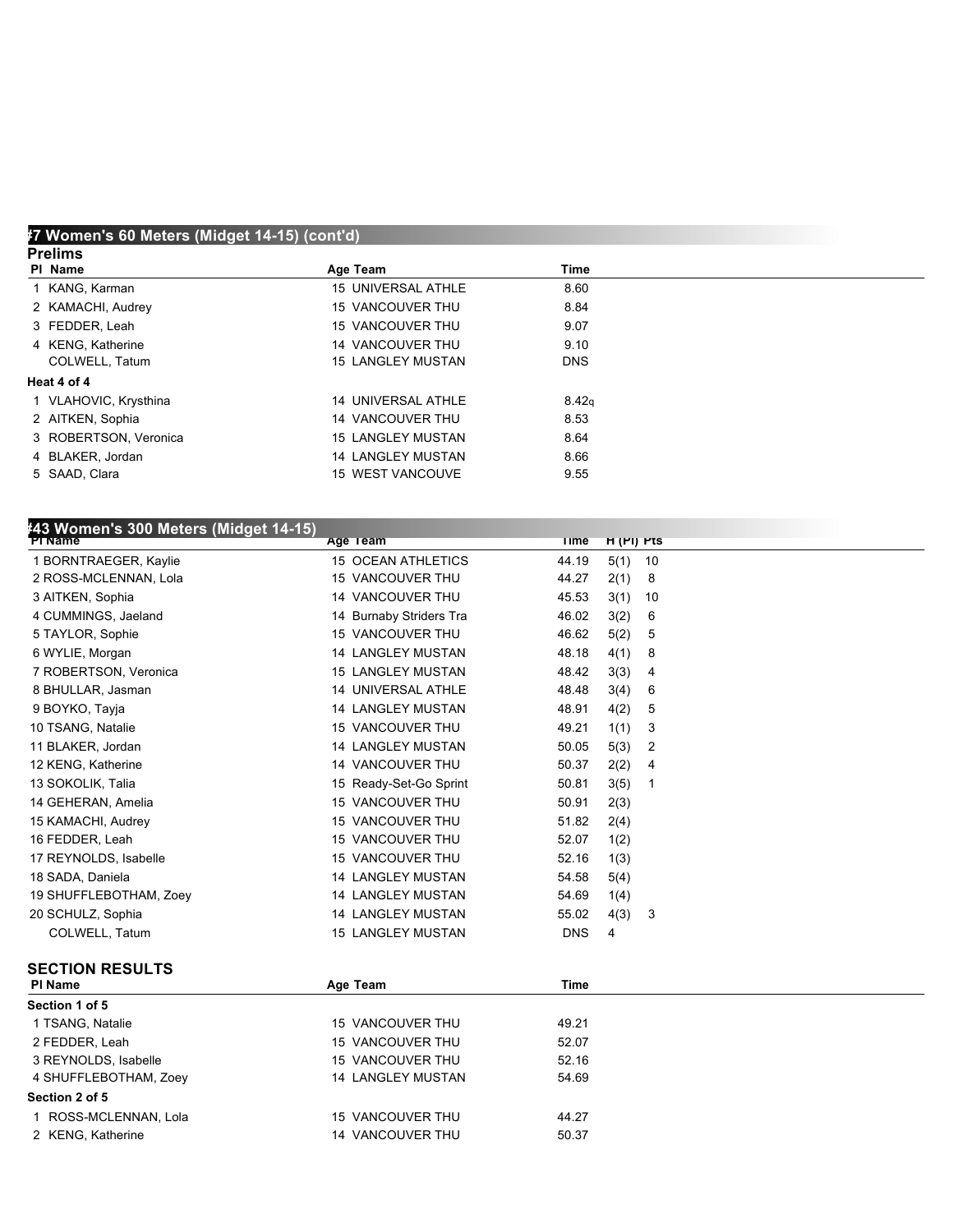| 3 GEHERAN, Amelia     | <b>15 VANCOUVER THU</b>   | 50.91      |
|-----------------------|---------------------------|------------|
| 4 KAMACHI, Audrey     | <b>15 VANCOUVER THU</b>   | 51.82      |
| Section 3 of 5        |                           |            |
| 1 AITKEN, Sophia      | <b>14 VANCOUVER THU</b>   | 45.53      |
| 2 CUMMINGS, Jaeland   | 14 Burnaby Striders Tra   | 46.02      |
| 3 ROBERTSON, Veronica | <b>15 LANGLEY MUSTAN</b>  | 48.42      |
| 4 BHULLAR, Jasman     | <b>14 UNIVERSAL ATHLE</b> | 48.48      |
| 5 SOKOLIK, Talia      | 15 Ready-Set-Go Sprint    | 50.81      |
| Section 4 of 5        |                           |            |
| 1 WYLIE, Morgan       | <b>14 LANGLEY MUSTAN</b>  | 48.18      |
| 2 BOYKO, Tayja        | <b>14 LANGLEY MUSTAN</b>  | 48.91      |
| 3 SCHULZ, Sophia      | <b>14 LANGLEY MUSTAN</b>  | 55.02      |
| COLWELL, Tatum        | <b>15 LANGLEY MUSTAN</b>  | <b>DNS</b> |
|                       |                           |            |

**Section 5 of 5**

|                  | #43 Women's 300 Meters (Midget 14-15) (cont'd), |                           |             |
|------------------|-------------------------------------------------|---------------------------|-------------|
| <b>PI Name</b>   |                                                 | Age Team                  | <b>Time</b> |
|                  | BORNTRAEGER, Kaylie                             | <b>15 OCEAN ATHLETICS</b> | 44.19       |
| 2 TAYLOR, Sophie |                                                 | <b>15 VANCOUVER THU</b>   | 46.62       |
| 3 BLAKER, Jordan |                                                 | 14 LANGLEY MUSTAN         | 50.05       |
| 4 SADA, Daniela  |                                                 | <b>14 LANGLEY MUSTAN</b>  | 54.58       |

| #25 Women's 600 Meters (Midget 14-15), |                         |         |            |  |
|----------------------------------------|-------------------------|---------|------------|--|
| <b>PI</b> Name                         | Age Team                | Γime    | <b>Pts</b> |  |
| SYMON, Ella                            | <b>15 VANCOUVER THU</b> | 1:51.01 | 10         |  |
| 2 KAWAMURA Kezia                       | 14 KAJAKS TRACK & F     | 1:56.41 |            |  |
| 3 BAECHLER, Makenna                    | <b>15 VANCOUVER THU</b> | 2:07.86 |            |  |
|                                        |                         |         |            |  |

|                                                                                                                      | l ime                                              | <b>Pts</b>                                          |
|----------------------------------------------------------------------------------------------------------------------|----------------------------------------------------|-----------------------------------------------------|
| 14 Mid Island Distance                                                                                               |                                                    | 10                                                  |
| <b>15 LANGLEY MUSTAN</b>                                                                                             |                                                    | 10                                                  |
| <b>14 LANGLEY MUSTAN</b>                                                                                             |                                                    | 8                                                   |
| <b>14 LANGLEY MUSTAN</b>                                                                                             |                                                    |                                                     |
| <b>14 LANGLEY MUSTAN</b>                                                                                             |                                                    | 6                                                   |
| <b>PI Name</b><br>HUNT, Emily<br>2 VERSLUIS, Rebecca<br>3 SCHULZ, Sophia<br>4 SADA, Daniela<br>5 SHUFFLEBOTHAM, Zoey | #37 Women's 1000 Meters (Midget 14-15)<br>Age Team | 3:32.50<br>3:40.50<br>3:48.17<br>3:48.56<br>4:00.67 |

| #1 Women's 60m Hurdles (Midget 14-15) |                           |             |            |  |
|---------------------------------------|---------------------------|-------------|------------|--|
| <b>Finals</b>                         |                           |             |            |  |
| PI Name                               | Age Team                  | <b>Time</b> | <b>Pts</b> |  |
| 1 VLAHOVIC, Krysthina                 | <b>14 UNIVERSAL ATHLE</b> | 9.51        | 10         |  |
| 2 KANG, Karman                        | <b>15 UNIVERSAL ATHLE</b> | 9.74        | 10         |  |
| 3 MAINELLA, Estella                   | <b>15 UNIVERSAL ATHLE</b> | 9.88        | 8          |  |
| 4 TSANG, Natalie                      | <b>15 VANCOUVER THU</b>   | 10.35       | 6          |  |
| 5 REYNOLDS, Isabelle                  | <b>15 VANCOUVER THU</b>   | 10.36       | 5          |  |
| <b>Prelims</b>                        |                           |             |            |  |
| <b>PI Name</b>                        | Age Team                  | Time        |            |  |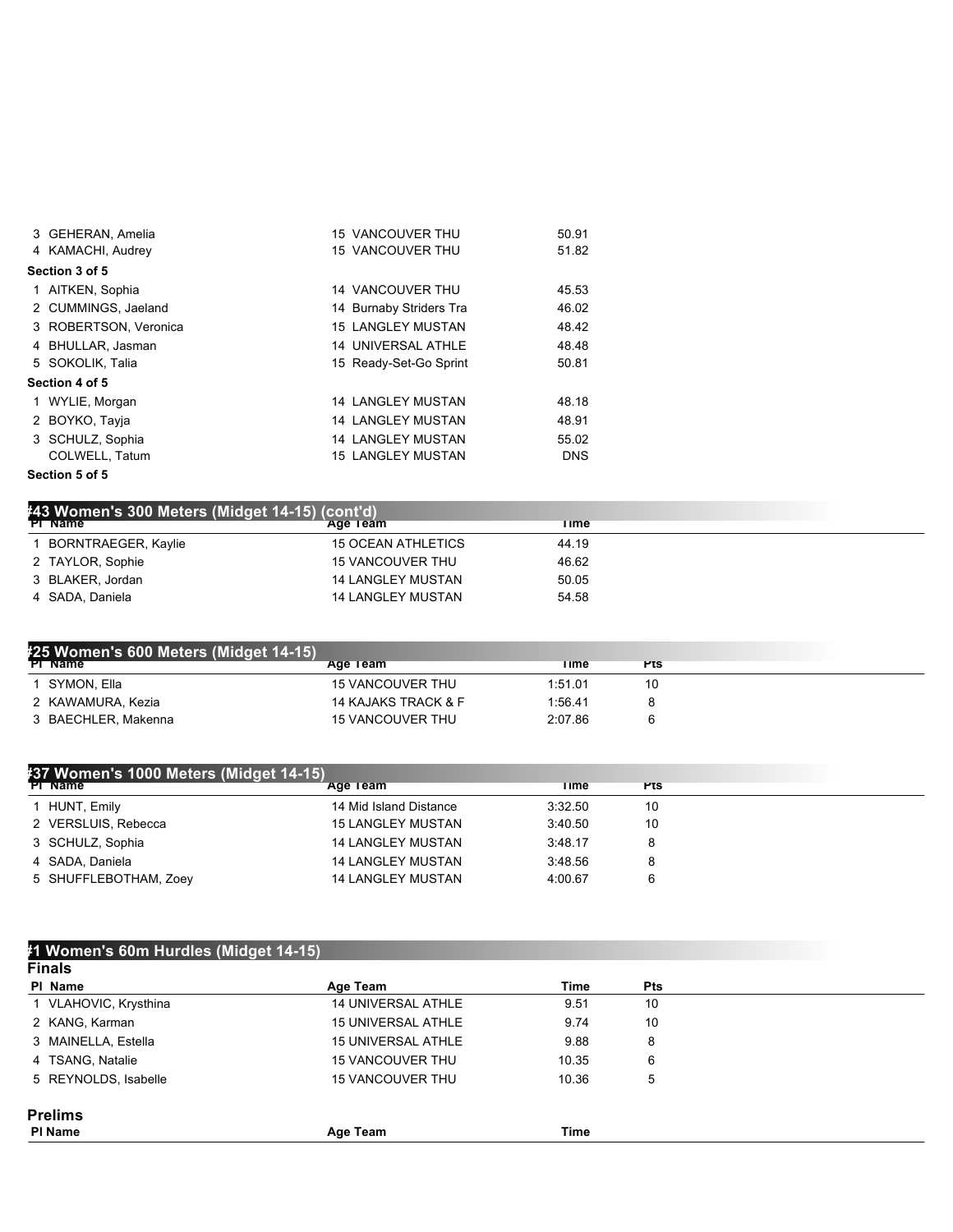| VLAHOVIC, Krysthina   | 14 UNIVERSAL ATHLE        | 9.48q              |
|-----------------------|---------------------------|--------------------|
| KANG, Karman          | <b>15 UNIVERSAL ATHLE</b> | 9.75 <sub>a</sub>  |
| MAINELLA, Estella     | 15 UNIVERSAL ATHLE        | 9.83q              |
| REYNOLDS, Isabelle    | <b>15 VANCOUVER THU</b>   | 10.57 <sub>q</sub> |
| <b>TSANG, Natalie</b> | <b>15 VANCOUVER THU</b>   | 10.64 <sub>q</sub> |

| #70 Women's 4 x 200m Relay (Midget 14-15) |         |     |  |
|-------------------------------------------|---------|-----|--|
| $PT$ eam                                  | l ime   | ۲IS |  |
| I VANCOUVER THUNDERBIRDS (C)              | 1:57.82 | 10  |  |
| 2 VANCOUVER THUNDERBIRDS (B)              | 2:03.99 |     |  |
| 3 VANCOUVER THUNDERBIRDS (A)              | 2:05.32 |     |  |
|                                           |         |     |  |

| #82 Women's Shot Put (Midget 14-15) |                     |             |            |  |
|-------------------------------------|---------------------|-------------|------------|--|
| <b>PI Name</b>                      | Age Team            | <b>Mark</b> | <b>PIS</b> |  |
| 1 BHANDAL, Jasmin                   | 15 KAJAKS TRACK & F | 10.38m      | 10         |  |
| 2 WIDESKI, Victoria                 | 14 KAJAKS TRACK & F | 9.78m       | 10         |  |
|                                     |                     |             |            |  |

| #85 Women's High Jump (Midget 14-15) |                           |      |            |  |
|--------------------------------------|---------------------------|------|------------|--|
| <b>PI Name</b>                       | Age Team                  | Mark | <b>Pts</b> |  |
| 1 DE BOER.<br>Emma                   | <b>15 OCEAN ATHLETICS</b> | .65m | 10         |  |

# **JUNIOR DEVELOPMENT 13 YEARS**

# **#16 Men's 60 Meters (13 Year Olds)**

| <b>Finals</b>                        |                           |                   |  |
|--------------------------------------|---------------------------|-------------------|--|
| PI Name                              | Age Team                  | <b>Time</b>       |  |
| 1 LEE, Caiden                        | <b>13 OCEAN ATHLETICS</b> | 8.33              |  |
| 2 DULEY, Logan                       | 13 KAJAKS TRACK & F       | 8.40              |  |
| 3 CHEUNG, Clarence                   | <b>13 VANCOUVER THU</b>   | 8.60              |  |
| SANDHU, Gurpartap                    | <b>13 UNATTACHED BRI</b>  | <b>DNS</b>        |  |
| <b>Prelims</b>                       |                           |                   |  |
| PI Name                              | Age Team                  | <b>Time</b>       |  |
| 1 LEE, Caiden                        | <b>13 OCEAN ATHLETICS</b> | 8.37 <sub>q</sub> |  |
| 2 DULEY, Logan                       | 13 KAJAKS TRACK & F       | 8.46q             |  |
| 3 CHEUNG, Clarence                   | <b>13 VANCOUVER THU</b>   | 8.67 <sub>q</sub> |  |
| 4 SANDHU, Gurpartap                  | <b>13 UNATTACHED BRI</b>  | 8.86q             |  |
| #94 Men's 600 Meters (13 Year Olds)  |                           |                   |  |
| <b>PI</b> Name                       | Age Team                  | <b>Time</b>       |  |
| 1 LEE, Caiden                        | <b>13 OCEAN ATHLETICS</b> | 1:39.99           |  |
| 2 CHEUNG, Clarence                   | <b>13 VANCOUVER THU</b>   | 1:48.98           |  |
| 3 HORLOCK, Brayden                   | <b>13 VANCOUVER THU</b>   | 1:58.23           |  |
| RENTZ, Adam                          | <b>13 VANCOUVER THU</b>   | <b>DNS</b>        |  |
| VAN HAEFF, Mees                      | <b>13 OCEAN ATHLETICS</b> | <b>DNS</b>        |  |
|                                      |                           |                   |  |
| #15 Women's 60 Meters (13 Year Olds) |                           |                   |  |
| <b>Finals</b>                        |                           |                   |  |

| PI Name                        | Age<br>Team                           | Time |
|--------------------------------|---------------------------------------|------|
| <b>FICOFO</b><br>Loren<br>-15. | <b>OLIVER</b><br><b>THL</b><br>√∆NIC″ | 8.30 |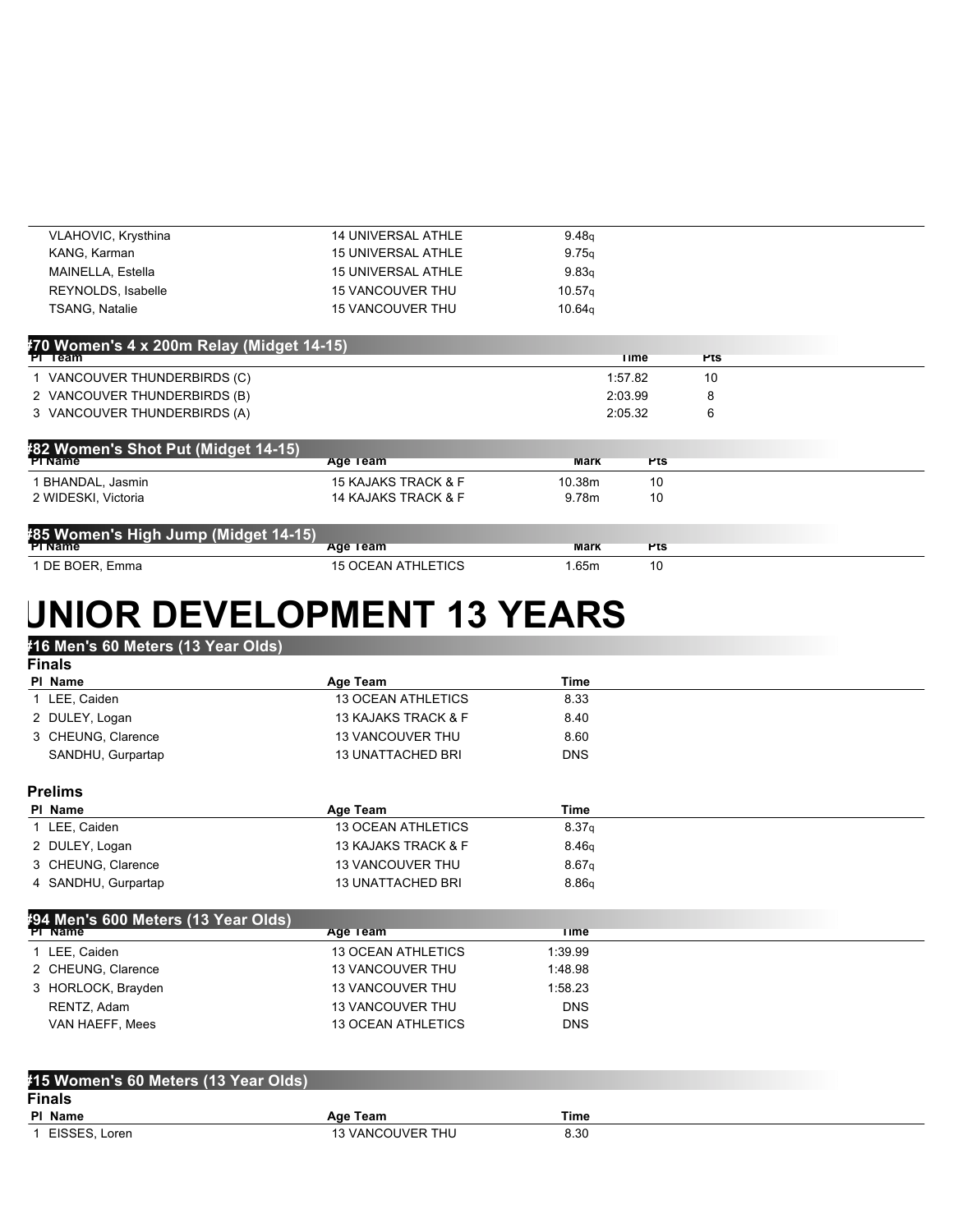| 2 REED, Jordyn            | <b>13 VANCOUVER THU</b>   | 8.73 |
|---------------------------|---------------------------|------|
| 3 ERDEVICKI, Ana Natalija | 13 KAJAKS TRACK & F       | 8.75 |
| 4 COCKS, Abigayle         | <b>13 OCEAN ATHLETICS</b> | 9.56 |
| 5 ANTSCHERL, Sacha        | 13 OCEAN ATHLETICS        | 9.78 |
|                           |                           |      |

### **Prelims**

| PI Name                   | Age Team                  | Time H(PI)       |      |
|---------------------------|---------------------------|------------------|------|
| 1 EISSES, Loren           | <b>13 VANCOUVER THU</b>   | $8.40q$ 2(1)     |      |
| 2 ERDEVICKI, Ana Natalija | 13 KAJAKS TRACK & F       | $8.64q$ 1(1)     |      |
| 3 REED, Jordyn            | <b>13 VANCOUVER THU</b>   | $8.74q$ 1(2)     |      |
| 4 MARKEY, Clara           | <b>12 CHILLIWACK TRAC</b> | $9.33q$ 2(2)     |      |
| 5 COCKS, Abigayle         | 13 OCEAN ATHLETICS        | $9.78q$ 2(3)     |      |
| 6 ANTSCHERL, Sacha        | 13 OCEAN ATHLETICS        | 9.89             | 1(3) |
| 7 SULINA, Nicole          | 13 WEST VANCOUVE          | 10.31            | 2(4) |
| 8 VAN ARKEL, Liedewij     | 13 OCEAN ATHLETICS        | 10.83            | 1(4) |
| PETERS, Lèah              | 13 OCEAN ATHLETICS        | <b>DNS</b>       |      |
| BATES, Zoe                | 13 Ready-Set-Go Sprint    | DNS <sub>2</sub> |      |

### **HEAT RESULTS**

| <b>Prelims</b>            |                           |                   |  |
|---------------------------|---------------------------|-------------------|--|
| PI Name                   | Age Team                  | Time              |  |
| Heat 1 of 2               |                           |                   |  |
| 1 ERDEVICKI, Ana Natalija | 13 KAJAKS TRACK & F       | 8.64 <sub>q</sub> |  |
| 2 REED, Jordyn            | <b>13 VANCOUVER THU</b>   | 8.74q             |  |
| 3 ANTSCHERL, Sacha        | 13 OCEAN ATHLETICS        | 9.89              |  |
| 4 VAN ARKEL, Liedewij     | 13 OCEAN ATHLETICS        | 10.83             |  |
| PETERS, Lèah              | 13 OCEAN ATHLETICS        | <b>DNS</b>        |  |
| Heat 2 of 2               |                           |                   |  |
| 1 EISSES, Loren           | <b>13 VANCOUVER THU</b>   | 8.40q             |  |
| 2 MARKEY, Clara           | <b>12 CHILLIWACK TRAC</b> | 9.33q             |  |
| 3 COCKS, Abigayle         | 13 OCEAN ATHLETICS        | 9.78q             |  |
| 4 SULINA, Nicole          | 13 WEST VANCOUVE          | 10.31             |  |
| BATES, Zoe                | 13 Ready-Set-Go Sprint    | <b>DNS</b>        |  |

| 100 110 1110 11 0 000 1110 101 0 101 0 101 0 101 0 101 0 101 0 101 0 101 0 101 0 101 0 101 0 101 0 1<br><b>PI Name</b> | Age Team                  | l ime   |  |
|------------------------------------------------------------------------------------------------------------------------|---------------------------|---------|--|
| BAECHLER, Maya                                                                                                         | <b>13 VANCOUVER THU</b>   | 1:44.48 |  |
| 2 WOODE, Rachel                                                                                                        | 13 UNATTACHED BRI         | 1:48.52 |  |
| 3 SOOBRIAN, Lauren                                                                                                     | <b>13 VANCOUVER THU</b>   | 1:51.97 |  |
| 4 SYBERG-OLSEN, Kate                                                                                                   | 13 UNATTACHED BRI         | 1:54.00 |  |
| 5 BLAIR, Kaitlyn                                                                                                       | <b>13 OCEAN ATHLETICS</b> | 2:01.94 |  |

| #81 Women's Shot Put (13 Year Olds)               |                           |             |  |
|---------------------------------------------------|---------------------------|-------------|--|
| <b>PI Name</b>                                    | Age Team                  | <b>Mark</b> |  |
| 1 CYR, Lindsay                                    | <b>13 OCEAN ATHLETICS</b> | 9.81m       |  |
| 2 DRAKE, Serenna                                  | 13 Unattached             | 7.12m       |  |
| 3 VANNINI, Autumn                                 | 13 Unattached             | 5.03m       |  |
| #49 Men's & Women's 4 x 200m Relay (13 Year Olds) |                           |             |  |
|                                                   |                           |             |  |
| <b>PI</b> Team                                    |                           | Time        |  |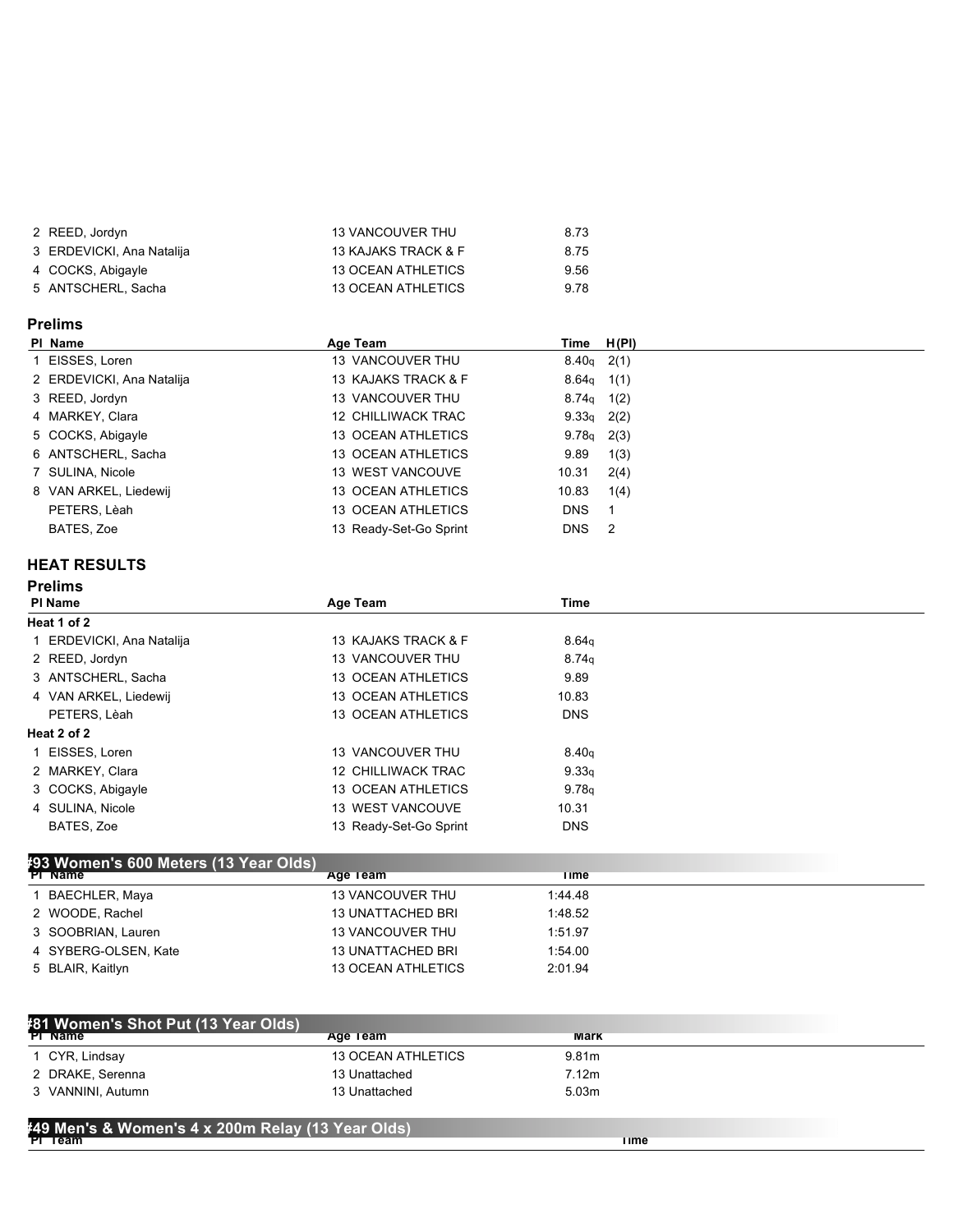| <b>UNIOR DEVELOPMENT 12 YEARS</b> |            |
|-----------------------------------|------------|
| VANCOUVER THUNDERBIRDS (A)        | <b>DNS</b> |
| 3 OCEAN ATHLETICS (B)             | 2:25.69    |
| 2 OCEAN ATHLETICS (A)             | 2:03.50    |
| 1 VANCOUVER THUNDERBIRDS (B)      | 1:59.92    |

#### **#14 Men's 60 Meters (12 Year Old)**

| <b>Finals</b>          |                           |                   |       |  |
|------------------------|---------------------------|-------------------|-------|--|
| PI Name                | Age Team                  | Time              |       |  |
| 1 FAGBAMIYE, Iyimi     | <b>12 UNIVERSAL ATHLE</b> | 8.40              |       |  |
| 2 DAUGHTERS, Tegan     | 12 Ready-Set-Go Sprint    | 9.44              |       |  |
| 3 DE LA PENA, Gilberto | 12 OCEAN ATHLETICS        | 9.49              |       |  |
| 4 HODGSON, James       | 12 OCEAN ATHLETICS        | 9.57              |       |  |
| MARTLAND, Kai          | 12 VANCOUVER THU          | <b>DNS</b>        |       |  |
| <b>Prelims</b>         |                           |                   |       |  |
| PI Name                | <b>Age Team</b>           | Time              | H(PI) |  |
| 1 FAGBAMIYE, Iyimi     | <b>12 UNIVERSAL ATHLE</b> | 8.43q             | 1(1)  |  |
| 2 DAUGHTERS, Tegan     | 12 Ready-Set-Go Sprint    | 9.34 <sub>q</sub> | 2(1)  |  |
| 3 MARTLAND, Kai        | <b>12 VANCOUVER THU</b>   | 9.35q             | 1(2)  |  |
| 4 DE LA PENA, Gilberto | <b>12 OCEAN ATHLETICS</b> | 9.48q             | 2(2)  |  |
| 5 HODGSON, James       | <b>12 OCEAN ATHLETICS</b> | 9.57q             | 2(3)  |  |
| 6 ISING, Robert        | <b>12 OCEAN ATHLETICS</b> | 10.07             | 1(3)  |  |
| 7 WILCH, Jonathan      | <b>12 OCEAN ATHLETICS</b> | 10.11             | 1(4)  |  |
| 8 BRUNKE, Kaeden       | <b>12 OCEAN ATHLETICS</b> | 10.37             | 1(5)  |  |
| 9 DE LA PENA, Patricio | <b>12 OCEAN ATHLETICS</b> | 10.91             | 2(4)  |  |
| <b>HEAT RESULTS</b>    |                           |                   |       |  |
| <b>Prelims</b>         |                           |                   |       |  |
| PI Name                | <b>Age Team</b>           | <b>Time</b>       |       |  |
| Heat 1 of 2            |                           |                   |       |  |
| 1 FAGBAMIYE, Iyimi     | 12 UNIVERSAL ATHLE        | 8.43q             |       |  |
| 2 MARTLAND, Kai        | <b>12 VANCOUVER THU</b>   | 9.35q             |       |  |
| 3 ISING, Robert        | <b>12 OCEAN ATHLETICS</b> | 10.07             |       |  |
| 4 WILCH, Jonathan      | <b>12 OCEAN ATHLETICS</b> | 10.11             |       |  |
| 5 BRUNKE, Kaeden       | <b>12 OCEAN ATHLETICS</b> | 10.37             |       |  |
| Heat 2 of 2            |                           |                   |       |  |
| 1 DAUGHTERS, Tegan     | 12 Ready-Set-Go Sprint    | 9.34q             |       |  |
| 2 DE LA PENA, Gilberto | <b>12 OCEAN ATHLETICS</b> | 9.48q             |       |  |
| 3 HODGSON, James       | <b>12 OCEAN ATHLETICS</b> | 9.57q             |       |  |
| 4 DE LA PENA, Patricio | <b>12 OCEAN ATHLETICS</b> | 10.91             |       |  |

2:25.69 DNS

| #92 Men's 600 Meters (12 Year Old) |                         |         |        |
|------------------------------------|-------------------------|---------|--------|
| <b>PI</b> Name                     | Age Team                | Γime    | H (PI) |
| MARTLAND. Kai                      | <b>12 VANCOUVER THU</b> | 1:52.14 | 1(1)   |
| 2 HODGSON, James                   | 12 OCEAN ATHLETICS      | 1:53.65 | 1(2)   |
| 3 DE LA PENA, Gilberto             | 12 OCEAN ATHLETICS      | 1:57.21 | 1(3)   |
|                                    |                         |         |        |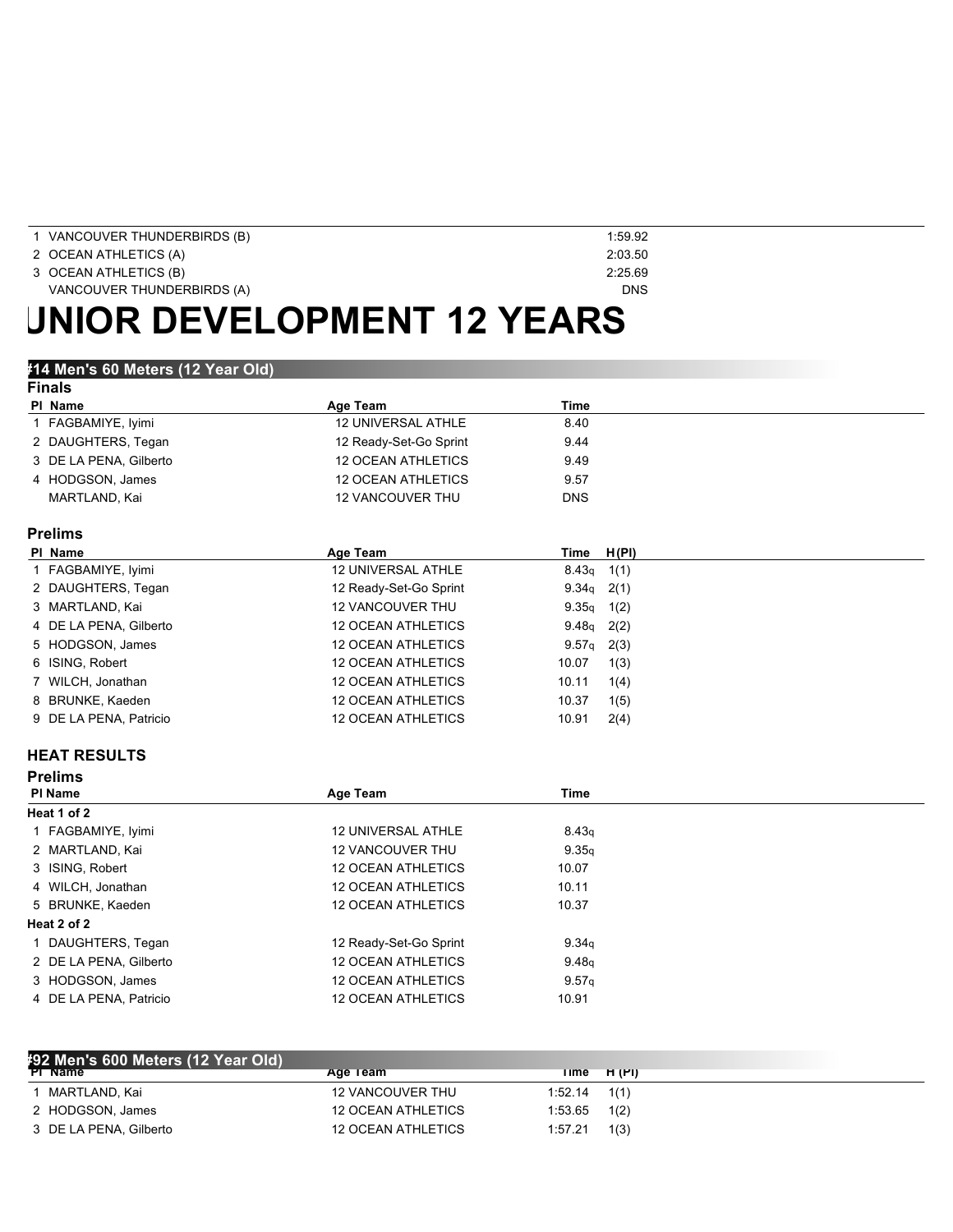| 4 BRUNKE, Kaeden       | <b>12 OCEAN ATHLETICS</b> | 2:00.47 | 1(4) |
|------------------------|---------------------------|---------|------|
| 5 CONDIN, Evan         | <b>12 OCEAN ATHLETICS</b> | 2:13.37 | 2(1) |
| 6 WILCH, Jonathan      | <b>12 OCEAN ATHLETICS</b> | 2:13.86 | 2(2) |
| DE LA PENA, Patricio   | <b>12 OCEAN ATHLETICS</b> | DQ      | - 2  |
| <b>SECTION RESULTS</b> |                           |         |      |
| <b>PI Name</b>         | Age Team                  | Time    |      |
| Section 1 of 2         |                           |         |      |
| 1 MARTLAND, Kai        | <b>12 VANCOUVER THU</b>   | 1:52.14 |      |
| 2 HODGSON, James       | <b>12 OCEAN ATHLETICS</b> | 1:53.65 |      |
| 3 DE LA PENA, Gilberto | <b>12 OCEAN ATHLETICS</b> | 1:57.21 |      |
| 4 BRUNKE, Kaeden       | <b>12 OCEAN ATHLETICS</b> | 2:00.47 |      |
| Section 2 of 2         |                           |         |      |
| 1 CONDIN, Evan         | <b>12 OCEAN ATHLETICS</b> | 2:13.37 |      |
| 2 WILCH, Jonathan      | <b>12 OCEAN ATHLETICS</b> | 2:13.86 |      |
| DE LA PENA, Patricio   | <b>12 OCEAN ATHLETICS</b> | DQ      |      |

| #50 Men's 800m Walk (12 Year Old) |                  |      |  |
|-----------------------------------|------------------|------|--|
| <b>PI Name</b>                    | Aae<br>Team      | Time |  |
| SOLMES, Lowell                    | 12 RACEWALK WEST | 4.07 |  |

| #91 Women's 600 Meters (12 Year Old)             |                           |             |                |
|--------------------------------------------------|---------------------------|-------------|----------------|
| PI Name                                          | Age Team                  | Time        | H(P)           |
| HODGSON, Maella                                  | <b>12 OCEAN ATHLETICS</b> | 1:52.41     | 1(1)           |
| 2 MARKEY, Clara                                  | <b>12 CHILLIWACK TRAC</b> | 2:01.52     | 1(2)           |
| 3 DABBS, Libby                                   | <b>12 VANCOUVER THU</b>   | 2:02.05     | 1(3)           |
| 4 SELVAGE, Natalie                               | <b>12 OCEAN ATHLETICS</b> | 2:02.54     | 1(4)           |
| 5 ROZMAN, Renzey                                 | 12 KAJAKS TRACK & F       | 2:12.02     | 2(1)           |
| 6 CLEMENT, Coco                                  | <b>12 VANCOUVER THU</b>   | 2:15.73     | 2(2)           |
| SANDHU, Jasleen                                  | <b>12 OCEAN ATHLETICS</b> | DQ          | $\overline{2}$ |
| <b>SECTION RESULTS</b>                           |                           |             |                |
| PI Name                                          | Age Team                  | <b>Time</b> |                |
| Section 1 of 2                                   |                           |             |                |
| 1 HODGSON, Maella                                | <b>12 OCEAN ATHLETICS</b> | 1:52.41     |                |
| 2 MARKEY, Clara                                  | <b>12 CHILLIWACK TRAC</b> | 2:01.52     |                |
| 3 DABBS, Libby                                   | <b>12 VANCOUVER THU</b>   | 2:02.05     |                |
| 4 SELVAGE, Natalie                               | <b>12 OCEAN ATHLETICS</b> | 2:02.54     |                |
| Section 2 of 2                                   |                           |             |                |
| 1 ROZMAN, Renzey                                 | 12 KAJAKS TRACK & F       | 2:12.02     |                |
| 2 CLEMENT, Coco                                  | <b>12 VANCOUVER THU</b>   | 2:15.73     |                |
| SANDHU, Jasleen                                  | <b>12 OCEAN ATHLETICS</b> | <b>DQ</b>   |                |
| #80 Women's Shot Put (12 Year Old)               |                           |             |                |
| <b>PI Name</b>                                   | Age Team                  | <b>Mark</b> |                |
| 1 YAMOLKY, Lana                                  | <b>12 OCEAN ATHLETICS</b> | 5.50m       |                |
| 2 MARKEY, Clara                                  | <b>12 CHILLIWACK TRAC</b> | 5.24m       |                |
| #48 Men's & Women's 4 x 200m Relay (12 Year Old) |                           |             |                |
| PI Team                                          |                           |             | <b>Time</b>    |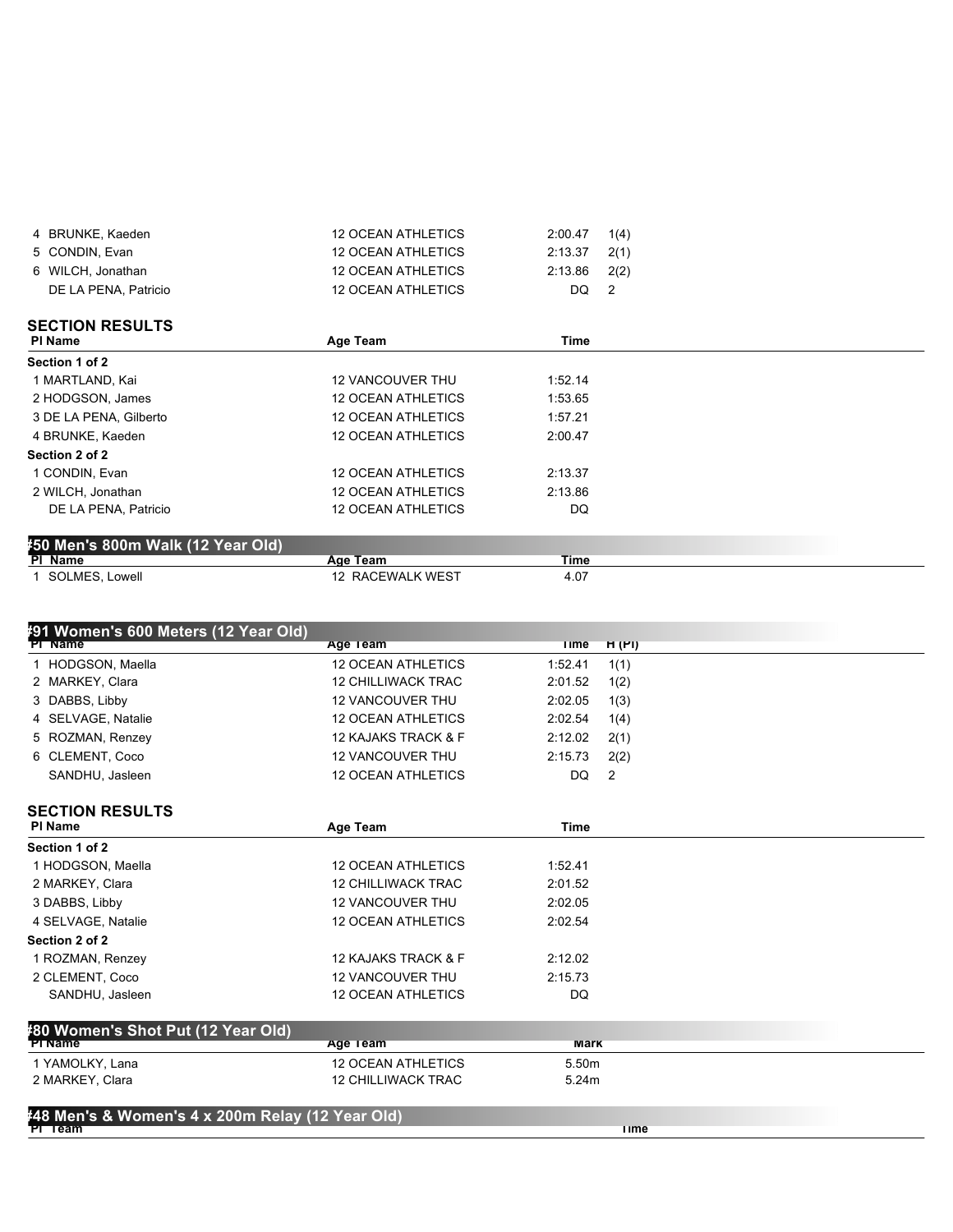| 1 VANCOUVER THUNDERBIRDS (A)                                   |                           | 2:10.17            |  |
|----------------------------------------------------------------|---------------------------|--------------------|--|
| 2 OCEAN ATHLETICS (A)                                          |                           | 2:10.99            |  |
| 3 OCEAN ATHLETICS (B)                                          |                           | 2:33.30            |  |
| 4 OCEAN ATHLETICS (C)                                          |                           | 2:35.45            |  |
| <b>INIOR DEVELOPMENT 11 YEARS</b>                              |                           |                    |  |
| #22 Men's 60 Meters (11 Year Old)<br>PI Name                   | Age Team                  | Time               |  |
| 1 ARDIZZONI, Massimo                                           | <b>11 UNATTACHED BRI</b>  | 9.12               |  |
| 2 DABBS, Miller                                                | <b>11 VANCOUVER THU</b>   | 9.46               |  |
| 3 SOMA, Nayan                                                  | 11 VANCOUVER OLY          | 9.79               |  |
| 4 BULLOCK, Samuel                                              | <b>11 OCEAN ATHLETICS</b> | 9.90               |  |
| 5 PAIKOS, Tom                                                  | <b>11 VANCOUVER THU</b>   | 9.99               |  |
| #36 Men's 600 Meters (11 Year Old)<br><b>PI Name</b>           | Age Team                  | <b>Time</b>        |  |
| 1 DABBS, Miller                                                | <b>11 VANCOUVER THU</b>   | 2:01.70            |  |
| 2 COLE, Griffin                                                | <b>11 VANCOUVER THU</b>   | 2:08.65            |  |
|                                                                |                           |                    |  |
| 21 Women's 60 Meters (11 Year Old)<br>PI Name                  | Age leam                  | <b>Time</b>        |  |
| 1 CARDEY, Ava                                                  | 11 VANCOUVER OLY          | 8.94               |  |
| 2 SYMON, Chloe                                                 | <b>11 VANCOUVER THU</b>   | 9.22               |  |
| 3 ANTSCHERL, Eve                                               | <b>11 OCEAN ATHLETICS</b> | 9.37               |  |
| 4 EICHHORST, Ava                                               | 11 OCEAN ATHLETICS        | 9.71               |  |
| 5 VAN ARKEL, Madelina                                          | <b>11 OCEAN ATHLETICS</b> | 10.20              |  |
|                                                                |                           |                    |  |
| #35 Women's 600 Meters (11 Year Old)<br>PI Name                | Age Team                  | Time               |  |
| 1 BARTON, Gabriella                                            | 11 VANCOUVER THU          | 1:59.42            |  |
| ANTSCHERL, Eve                                                 | 11 OCEAN ATHLETICS        | ΝT                 |  |
| #47 Men's & Women's 4 x 200m Relay (11 Year Old)               |                           |                    |  |
| PI Team                                                        |                           | Time               |  |
| 1 VANCOUVER THUNDERBIRDS (B)                                   |                           | 2:12.62            |  |
| 2 OCEAN ATHLETICS (A)                                          |                           | 2:13.53<br>2:17.62 |  |
| 3<br><b>v JUNIOR</b>                                           |                           |                    |  |
|                                                                |                           |                    |  |
| <b>DEVELOPMENT 10</b>                                          |                           |                    |  |
|                                                                |                           |                    |  |
| <b>YEARS</b>                                                   |                           |                    |  |
| ANCOUVER THUNDERBIRDS (A)<br>#20 Men's 60 Meters (10 Year Old) |                           |                    |  |
| PI Name                                                        | Age Team                  | Time<br>H(PI)      |  |
| 1 NICKERSON, Ryan                                              | 10 KAJAKS TRACK & F       | 9.30<br>1(1)       |  |
| 2 ANTSCHERL, Oscar                                             | 10 OCEAN ATHLETICS        | 9.83<br>2(1)       |  |
| 3 BOOMER, Harris                                               | 10 VANCOUVER THU          | 10.12<br>2(2)      |  |
| 4 MACPHERSON, Nicholas                                         | <b>10 OCEAN ATHLETICS</b> | 10.34<br>1(2)      |  |
| 5 MANDER, Sobit                                                | <b>10 UNATTACHED BRI</b>  | 10.54<br>1(3)      |  |
| 6 VAN ARKEL, Daniel                                            | 10 OCEAN ATHLETICS        | 11.02<br>2(3)      |  |
|                                                                |                           |                    |  |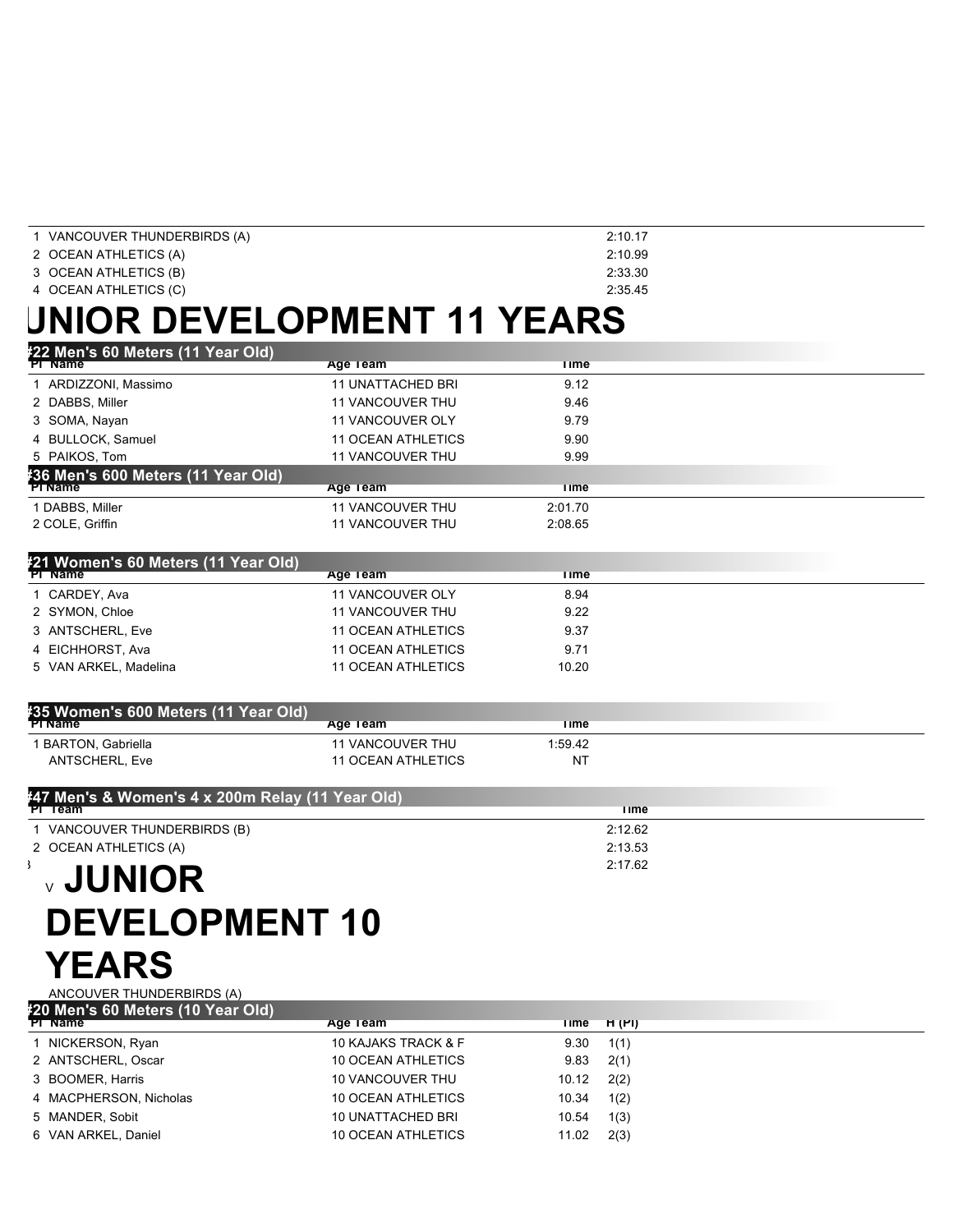| <b>PI Name</b>                     | Age Team                 | Time    |  |
|------------------------------------|--------------------------|---------|--|
| Section 1 of 2                     |                          |         |  |
| 1 NICKERSON, Ryan                  | 10 KAJAKS TRACK & F      | 9.30    |  |
| 2 MACPHERSON, Nicholas             | 10 OCEAN ATHLETICS       | 10.34   |  |
| 3 MANDER, Sobit                    | <b>10 UNATTACHED BRI</b> | 10.54   |  |
| Section 2 of 2                     |                          |         |  |
| 1 ANTSCHERL, Oscar                 | 10 OCEAN ATHLETICS       | 9.83    |  |
| 2 BOOMER, Harris                   | <b>10 VANCOUVER THU</b>  | 10.12   |  |
| 3 VAN ARKEL, Daniel                | 10 OCEAN ATHLETICS       | 11.02   |  |
| #34 Men's 600 Meters (10 Year Old) |                          |         |  |
| <b>PI Name</b>                     | Age Team                 | Time    |  |
| <b>BOOMER, Harris</b>              | <b>10 VANCOUVER THU</b>  | 2:00.88 |  |
| 2 PHIPPS, Cameron                  | <b>10 VANCOUVER THU</b>  | 2:09.51 |  |
| 3 MACPHERSON, Nicholas             | 10 OCEAN ATHLETICS       | 2:16.95 |  |
| 4 SELVAGE, Austin                  | 10 OCEAN ATHLETICS       | 2:17.44 |  |
| 5 NICKERSON, Ryan                  | 10 KAJAKS TRACK & F      | 2:22.34 |  |

| #19 Women's 60 Meters (10 Year Old)              |                          |            |  |
|--------------------------------------------------|--------------------------|------------|--|
| <b>PI Name</b>                                   | Age Team                 | i ime      |  |
| 1 WILLIAMS, Aaysia                               | 10 UNATTACHED BRI        | 8.99       |  |
| 2 OMOYENI, Rantioluwa                            | <b>10 UNATTACHED BRI</b> | 9.45       |  |
| 3 VENIER, Vittoria                               | <b>10 WEST VANCOUVE</b>  | 9.67       |  |
| 4 ADLER, Haven                                   | <b>10 WEST VANCOUVE</b>  | 10.07      |  |
| NYANDORO, Mikaela                                | <b>10 WEST VANCOUVE</b>  | <b>DNS</b> |  |
| #46 Men's & Women's 4 x 200m Relay (10 Year Old) |                          |            |  |
| PI Team                                          |                          |            |  |

**CEAN ATHLETICS (A)** 2.36.14

# **JUNIOR DEVELOPMENT 9 YEARS**

| #18 Men's 60 Meters (9 Year Old)    |                             |            |  |
|-------------------------------------|-----------------------------|------------|--|
| <b>PI Name</b>                      | Age Team                    | Time       |  |
| 1 WOODE, Nolan                      | UNATTACHED BRI<br>9         | 12.14      |  |
| 2 CONDIN, Ben                       | <b>OCEAN ATHLETICS</b>      | 12.30      |  |
| WOOD, Finn                          | UNATTACHED BRI              | <b>DNS</b> |  |
| #32 Men's 600 Meters (9 Year Old)   |                             |            |  |
| <b>PI Name</b>                      | Age Team                    | Time       |  |
| 1 WOODE, Nolan                      | 9 UNATTACHED BRI            | 2:27.16    |  |
| 2 BURGESS, Phoenix                  | 9 OCEAN ATHLETICS           | 2:30.64    |  |
|                                     |                             |            |  |
| #17 Women's 60 Meters (9 Year Old)  |                             |            |  |
| PI Name                             | Age Team                    | Time       |  |
| 1 DEHAL, Sasha                      | 9 OCEAN ATHLETICS           | 11.71      |  |
| #31 Women's 600 Meters (9 Year Old) |                             |            |  |
| <b>PI Name</b>                      | Age Team                    | Time       |  |
| BARTON, Alice                       | <b>VANCOUVER THU</b><br>9   | 2:26.62    |  |
| 2 DEHAL, Sasha                      | <b>OCEAN ATHLETICS</b><br>9 | 2:34.48    |  |
| 3 BLAIR, Anna                       | <b>OCEAN ATHLETICS</b>      | 2:37.12    |  |
|                                     |                             |            |  |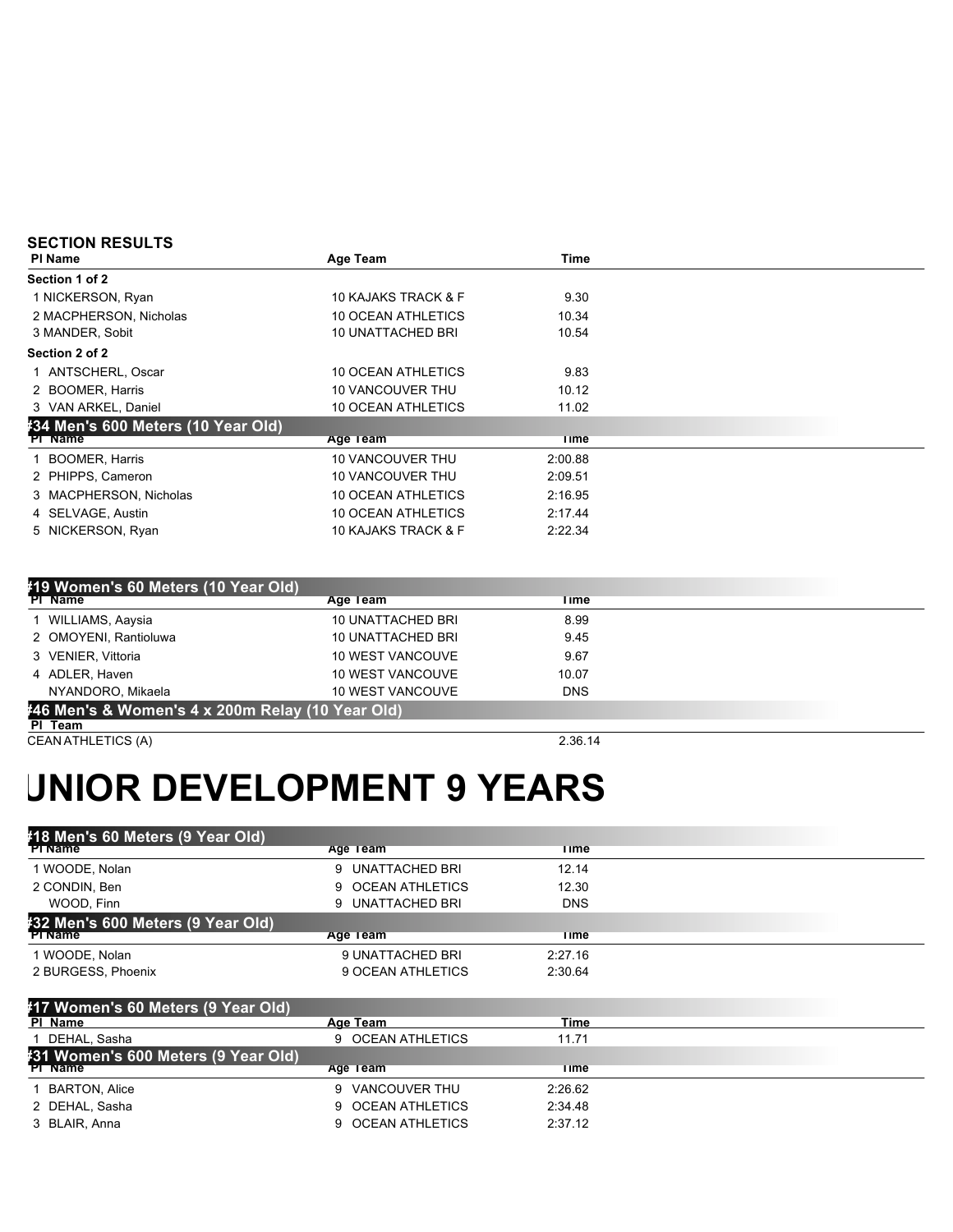### **#45 Men's & Women's 4 x 200m Relay (9 Year Old)**

# CEAN ATHLETICS (A) 2:56.75

**IASTERS** 

# **#24 Men's 60 Meters (Masters)**

| Age Team                 | Time       | H (PI) Pts |    |  |
|--------------------------|------------|------------|----|--|
| 44 GREYHOUNDS MA         | 7.39       | 2(1)       | 10 |  |
| 46 GREYHOUNDS MA         | 7.67       | 3(1)       | 8  |  |
| 41 GREYHOUNDS MA         | 7.77       | 1(1)       | 6  |  |
| 47 GREYHOUNDS MA         | 7.86       | 5(1)       | 5  |  |
| 53 GREYHOUNDS MA         | 7.86       | 7(1)       | 4  |  |
| <b>39 UNATTACHED BRI</b> | 7.98       | 5(2)       | 3  |  |
| 52 GREYHOUNDS MA         | 8.05       | 6(1)       | 2  |  |
| 53 GREYHOUNDS MA         | 8.09       | 6(2)       | 1  |  |
| 54 GREYHOUNDS MA         | 8.16       | 7(2)       |    |  |
| 44 GREYHOUNDS MA         | 8.16       | 6(3)       |    |  |
| 47 GREYHOUNDS MA         | 8.25       | 5(3)       |    |  |
| 56 Unattached            | 8.26       | 7(3)       |    |  |
| 52 CHILLIWACK TRAC       | 8.48       | 4(2)       |    |  |
| 53 VANCOUVER THU         | 8.53       | 2(2)       |    |  |
| 50 GREYHOUNDS MA         | 8.66       | 4(3)       |    |  |
| 61 OCEAN ATHLETICS       | 8.67       | 3(2)       |    |  |
| 55 BC Flyers Athletic CI | 8.68       | 3(3)       |    |  |
| 59 GREYHOUNDS MA         | 8.71       | 6(4)       |    |  |
| 60 WEST VANCOUVE         | 8.95       | 1(2)       |    |  |
| 63 GREYHOUNDS MA         | 8.97       | 3(4)       |    |  |
| 56 WEST VANCOUVE         | 9.05       | 2(3)       |    |  |
| 53 GREYHOUNDS MA         | 9.12       | 2(4)       |    |  |
| 63 GREYHOUNDS MA         | 9.29       | 3(5)       |    |  |
| 59 UNATTACHED BRI        | 9.51       | 7(4)       |    |  |
| 57 GREYHOUNDS MA         | 9.54       | 1(3)       |    |  |
| 55 OCEAN ATHLETICS       | 9.58       | 5(4)       |    |  |
| 64 GREYHOUNDS MA         | 9.61       | 1(4)       |    |  |
| 48 GREYHOUNDS MA         | 9.71       | 7(5)       |    |  |
| 74 GREYHOUNDS MA         | 10.39      | 5(5)       |    |  |
| 64 GREYHOUNDS MA         | 10.88      | 2(5)       |    |  |
| 75 GREYHOUNDS MA         | 11.05      | 4(4)       |    |  |
| 73 GREYHOUNDS MA         | 11.43      | 6(5)       |    |  |
| 89 UNATTACHED BRI        | 11.63      | 1(5)       |    |  |
| 54 GREYHOUNDS MA         | <b>DNF</b> | 4          |    |  |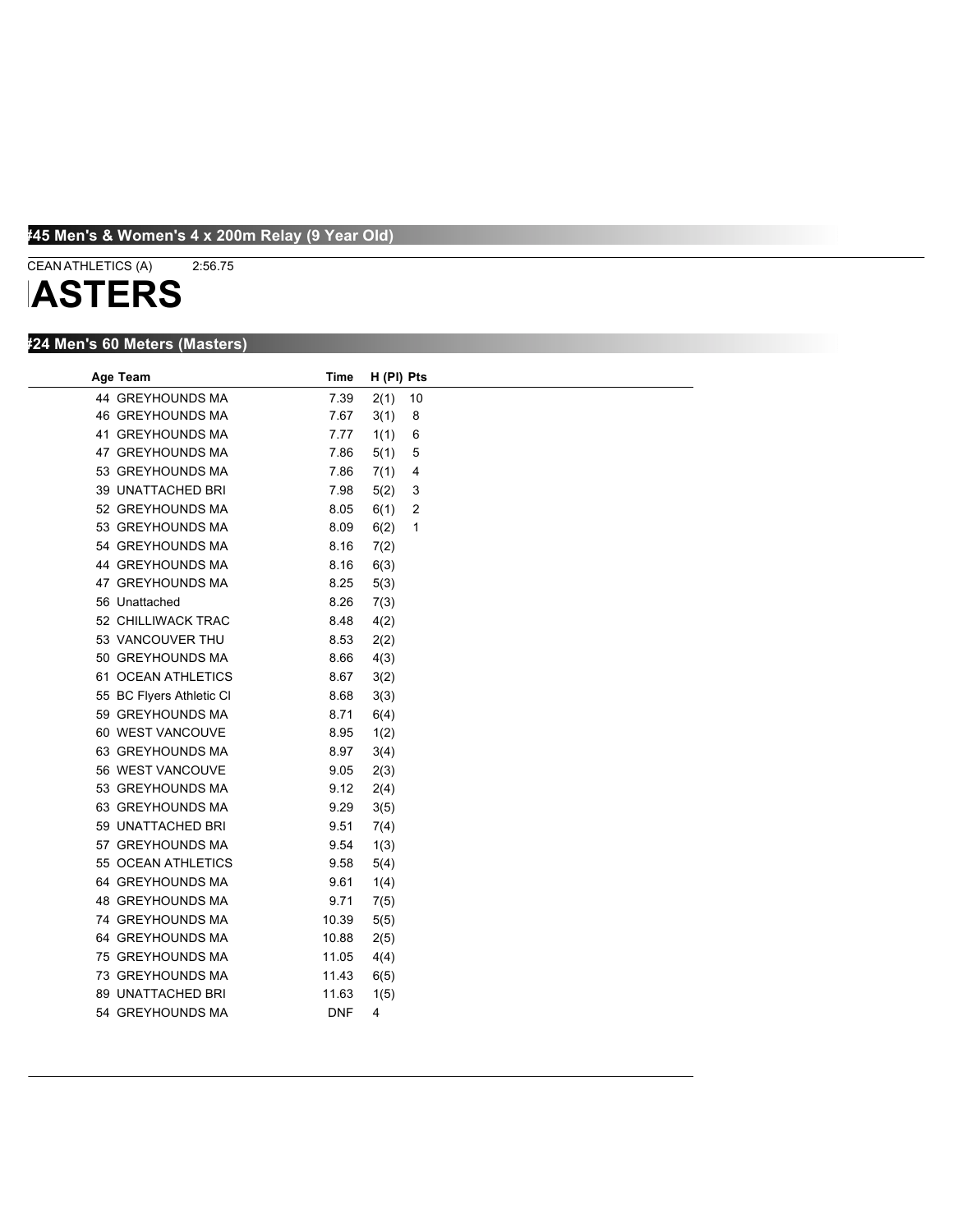| Open<br>PI Name        | Age Team<br>Time         | H (PI) Pts |
|------------------------|--------------------------|------------|
| 1 MCCANN, Sancho       | 7.69<br>34 VANCOUVER THU | $4(1)$ 10  |
| <b>SECTION RESULTS</b> |                          |            |
| <b>Masters</b>         |                          |            |
| PI Name                | Time<br>Age Team         |            |
| Section 1 of 7         |                          |            |
| 1 CARNATE, Brian       | 7.77<br>41 GREYHOUNDS MA |            |
| 2 TODD, Michael        | 60 WEST VANCOUVE<br>8.95 |            |

| #23 Women's 60 Meters (Masters), |                   |            |            |  |  |  |
|----------------------------------|-------------------|------------|------------|--|--|--|
| <b>Masters</b>                   |                   |            |            |  |  |  |
| PI Name                          | Age Team          | Time       | <b>Pts</b> |  |  |  |
| 1 O'BRIEN HUGH, Cindy            | 60 GREYHOUNDS MA  | 9.40       | 10         |  |  |  |
| 2 EVANS, Sharon                  | 48 GREYHOUNDS MA  | 9.47       | 8          |  |  |  |
| 3 VALENTE, Julie                 | 51 GREYHOUNDS MA  | 11.82      | 6          |  |  |  |
| ELLIOTT, Jill                    | 56 NEW WEST SPART | <b>DNS</b> |            |  |  |  |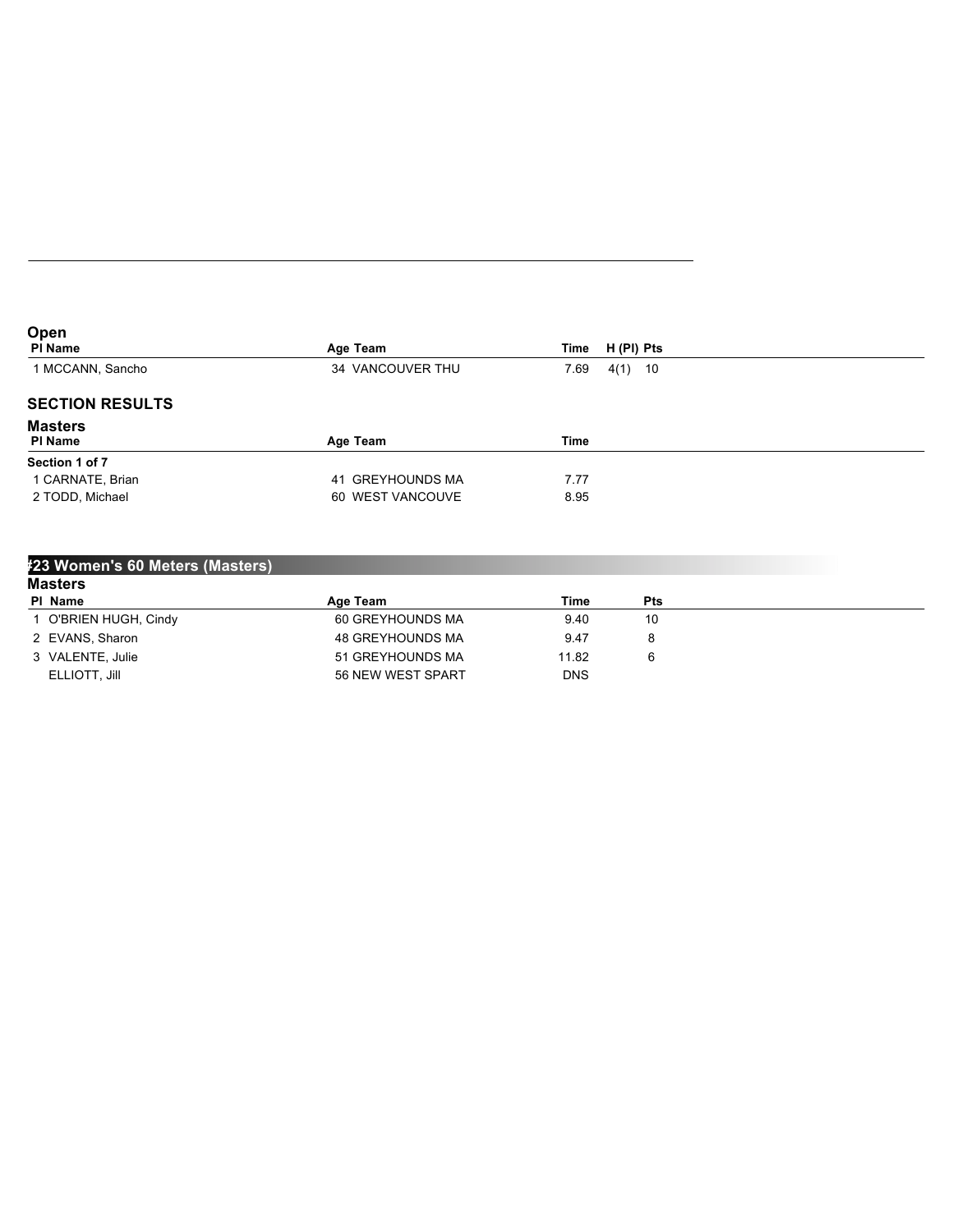| #24 Men's 60 Meters (Masters) (cont'd) |                          |            |  |
|----------------------------------------|--------------------------|------------|--|
| <b>Masters</b>                         | Age Team                 | Time       |  |
| PI Name<br>3 CODVILLE, Bill            | 57 GREYHOUNDS MA         | 9.54       |  |
| 4 DICKEY, David                        | 64 GREYHOUNDS MA         | 9.61       |  |
| 5 LESAGE, Norman                       | 89 UNATTACHED BRI        | 11.63      |  |
| Section 2 of 7                         |                          |            |  |
| 1 JOHNSON, Marvin                      | 44 GREYHOUNDS MA         | 7.39       |  |
| 2 PREVOST, Derek                       | 53 VANCOUVER THU         | 8.53       |  |
| 3 LAWSON, Wayne                        | 56 WEST VANCOUVE         | 9.05       |  |
| 4 PHILLIPS, Mark                       | 53 GREYHOUNDS MA         | 9.12       |  |
| 5 KANG, Harjinder                      | 64 GREYHOUNDS MA         | 10.88      |  |
| Section 3 of 7                         |                          |            |  |
| 1 WANG, Luke Xinxiao                   | 46 GREYHOUNDS MA         | 7.67       |  |
| 2 NIWINSKI, Chris                      | 61 OCEAN ATHLETICS       | 8.67       |  |
| 3 MAGUIRE, Hugh                        | 55 BC Flyers Athletic CI | 8.68       |  |
| 4 DAVY, Brent                          | 63 GREYHOUNDS MA         | 8.97       |  |
| 5 CARWANA, James                       | 63 GREYHOUNDS MA         | 9.29       |  |
| Section 4 of 7                         |                          |            |  |
| 2 MARKEY, Scott                        | 52 CHILLIWACK TRAC       | 8.48       |  |
| 3 SMITH, Robert                        | 50 GREYHOUNDS MA         | 8.66       |  |
| 4 SHAH, Surinder                       | 75 GREYHOUNDS MA         | 11.05      |  |
| BRADECAMP, Michael                     | 54 GREYHOUNDS MA         | <b>DNF</b> |  |
| Section 5 of 7                         |                          |            |  |
| 1 WALKER, Samuel                       | 47 GREYHOUNDS MA         | 7.86       |  |
| 2 NERTOMB, Johann                      | 39 UNATTACHED BRI        | 7.98       |  |
| 3 NOURAEI, Shahryar                    | 47 GREYHOUNDS MA         | 8.25       |  |
| 4 GILL, Parmjit                        | 55 OCEAN ATHLETICS       | 9.58       |  |
| 5 GEE, Arthur                          | 74 GREYHOUNDS MA         | 10.39      |  |
| Section 6 of 7                         |                          |            |  |
| 1 PRETORIUS, Pete                      | 52 GREYHOUNDS MA         | 8.05       |  |
| 2 ZURKOVIC, Branko                     | 53 GREYHOUNDS MA         | 8.09       |  |
| 3 GUZMAN, Jay                          | 44 GREYHOUNDS MA         | 8.16       |  |
| 4 WOODS, Jorge                         | 59 GREYHOUNDS MA         | 8.71       |  |
| 5 KREWENCHUK, Spencer                  | 73 GREYHOUNDS MA         | 11.43      |  |
| Section 7 of 7                         |                          |            |  |
| 1 COLBERT, Steven                      | 53 GREYHOUNDS MA         | 7.86       |  |
| 2 AUJLA, Jess                          | 54 GREYHOUNDS MA         | 8.16       |  |
| 3 SCHERBININ, Vadim                    | 56 Unattached            | 8.26       |  |
| 4 EBEL, Kenton                         | 59 UNATTACHED BRI        | 9.51       |  |
| 5 SWETNAM, Roger                       | 48 GREYHOUNDS MA         | 9.71       |  |
| <b>Open</b>                            |                          |            |  |
| PI Name                                | Age Team                 | Time       |  |
| Section 4 of 7                         |                          |            |  |
| 1 MCCANN, Sancho                       | 34 VANCOUVER THU         | 7.69       |  |